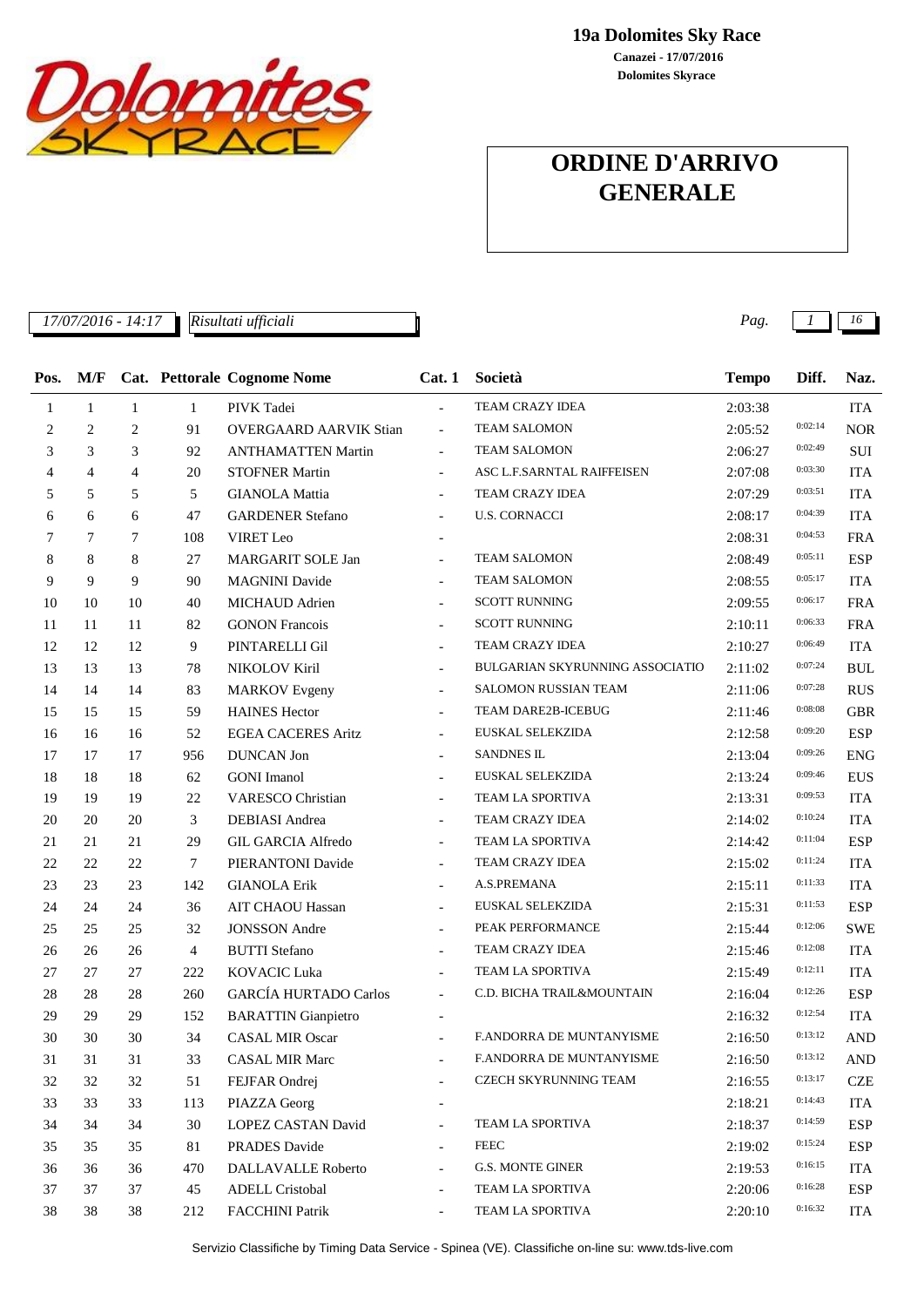| Pos.   | M/F |    |     | Cat. Pettorale Cognome Nome   | Cat.1                    | Società                         | <b>Tempo</b> | Diff.   | Naz.       |
|--------|-----|----|-----|-------------------------------|--------------------------|---------------------------------|--------------|---------|------------|
| 39     | 39  | 39 | 17  | <b>INVERNIZZI Davide</b>      | $\blacksquare$           | TEAM LA SPORTIVA                | 2:20:18      | 0:16:40 | <b>ITA</b> |
| 40     | 40  | 40 | 826 | <b>BONESI</b> Alessandro      | $\blacksquare$           | ATLETICA ALTOLARIO              | 2:21:32      | 0:17:54 | <b>ITA</b> |
| 41     | 41  | 41 | 242 | <b>ANDREIS Daniele</b>        | $\overline{\phantom{a}}$ |                                 | 2:21:37      | 0:17:59 | <b>ITA</b> |
| 42     | 42  | 42 | 968 | <b>MANFROI Simone</b>         | $\overline{\phantom{a}}$ | <b>BOGN DA NIA</b>              | 2:21:39      | 0:18:01 | <b>ITA</b> |
| 43     | 43  | 43 | 86  | LICHÝ Tomáš                   | $\overline{\phantom{a}}$ | CZECH SKYRUNNING TEAM           | 2:21:46      | 0:18:07 | <b>CZE</b> |
| 44     | 44  | 44 | 159 | <b>RASOM Mauro</b>            |                          | <b>BELA LADINIA</b>             | 2:22:02      | 0:18:24 | <b>ITA</b> |
| 45     | 45  | 45 | 26  | <b>STEINER Micha</b>          | $\overline{\phantom{a}}$ | <b>TEAM SALOMON</b>             | 2:22:33      | 0:18:55 | $\rm SUI$  |
| 46     | 46  | 46 | 85  | <b>OZAETA Julen</b>           |                          |                                 | 2:22:53      | 0:19:15 | <b>ESP</b> |
| 47     | 47  | 47 | 42  | ROLDAN MERCADAL Anton         |                          |                                 | 2:23:31      | 0:19:53 | <b>ESP</b> |
| 48     | 48  | 48 | 921 | TACCHINI Giovanni             | $\overline{\phantom{a}}$ | TEAM CRAZY IDEA                 | 2:23:38      | 0:20:00 | <b>ITA</b> |
| 49     | 49  | 49 | 149 | <b>GIULIANI</b> Mattia        | $\overline{\phantom{a}}$ | <b>BOGN DA NIA</b>              | 2:24:32      | 0:20:54 | <b>ITA</b> |
| 50     | 50  | 50 | 997 | ROCCABRUNA Fabiano            |                          |                                 | 2:24:47      | 0:21:09 | <b>ITA</b> |
| 51     | 51  | 51 | 554 | <b>MODENA</b> Christian       | $\overline{\phantom{a}}$ | NEW BALANCE - TEAM MUD&SNOW     | 2:25:43      | 0:22:05 | <b>ITA</b> |
| 52     | 52  | 52 | 50  | <b>BYSTRICKY Tomas</b>        | $\overline{\phantom{a}}$ | <b>CZECH SKYRUNNING TEAM</b>    | 2:26:20      | 0:22:42 | <b>CZE</b> |
| 53     | 53  | 53 | 74  | <b>CUESTA SANTAMARIA Jona</b> | $\overline{\phantom{a}}$ | <b>FEEC</b>                     | 2:26:36      | 0:22:58 | <b>ESP</b> |
| 54     | 54  | 54 | 79  | LANTZ Joacim                  |                          |                                 | 2:26:46      | 0:23:08 | <b>SWE</b> |
| 55     | 55  | 55 | 953 | POMONI Luigi                  |                          | A.S.PREMANA                     | 2:26:49      | 0:23:11 | <b>ITA</b> |
| 56     | 56  | 56 | 640 | <b>SCHGAGULER Klaus</b>       |                          | RUNNINGRAZ                      | 2:27:17      | 0:23:39 | <b>ITA</b> |
| 57     | 57  | 57 | 176 | CAGLIEROTTI Fabrizio          | $\overline{\phantom{a}}$ | <b>BELA LADINIA</b>             | 2:27:33      | 0:23:55 | <b>ITA</b> |
| 58     | 1   | 58 | 101 | <b>ORGUE' VILA Laura</b>      | $\blacksquare$           | <b>TEAM SALOMON</b>             | 2:27:42      | 0:24:04 | <b>ESP</b> |
| 59     | 58  | 59 | 393 | <b>PAT Federico</b>           |                          |                                 | 2:27:44      | 0:24:06 | <b>ITA</b> |
| 60     | 59  | 60 | 61  | HERRERA ARAGON Antonio        | $\overline{\phantom{a}}$ | ABBOTT INNOVA OCULAR ANDALUCIA  | 2:28:23      | 0:24:45 | <b>ESP</b> |
| 61     | 60  | 61 | 49  | <b>GARNIER Claudio</b>        | $\blacksquare$           | VALETUDO SKYRUNNING             | 2:28:35      | 0:24:57 | <b>ITA</b> |
| 62     | 61  | 62 | 307 | <b>BURYSKA Tomas</b>          | $\overline{\phantom{a}}$ | <b>RUNSPORT TEAM</b>            | 2:28:52      | 0:25:14 | <b>CZE</b> |
| 63     | 62  | 63 | 961 | <b>TINNION Calum</b>          | $\overline{\phantom{a}}$ | <b>ENGLAND ATHLETICS</b>        | 2:29:17      | 0:25:39 | <b>ENG</b> |
| 64     | 63  | 64 | 211 | <b>GUSMEROLI Alessandro</b>   | $\blacksquare$           |                                 | 2:29:27      | 0:25:49 | <b>ITA</b> |
| 65     | 2   | 65 | 102 | <b>DESCO</b> Elisa            |                          | <b>SCOTT RUNNING</b>            | 2:29:38      | 0:26:00 | <b>ITA</b> |
| 66     | 64  | 66 | 702 | <b>RIZZI</b> Fausto           | $\overline{\phantom{a}}$ | A.S.PREMANA                     | 2:29:49      | 0:26:11 | <b>ITA</b> |
| 67     | 3   | 67 | 58  | <b>CHIRON</b> Celia           |                          | <b>OPTISPORT</b>                | 2:29:53      | 0:26:15 | <b>FRA</b> |
| 68     | 65  | 68 | 906 | <b>DALLE MOLLE Marco</b>      | $\overline{\phantom{a}}$ | ASD TERZO TEMPO                 | 2:30:02      | 0:26:24 | <b>ITA</b> |
| 69     | 66  | 69 | 18  | LONGO Paolo                   |                          | TEAM LA SPORTIVA                | 2:30:11      | 0:26:33 | <b>ITA</b> |
| 70     | 67  | 70 | 94  | <b>PACE Gabriele</b>          | $\overline{\phantom{a}}$ | <b>TEAM SALOMON</b>             | 2:30:26      | 0:26:48 | ITA        |
| 71     | 68  | 71 | 95  | <b>SCALET Riccardo</b>        |                          | <b>TEAM SALOMON</b>             | 2:30:39      | 0:27:01 | <b>ITA</b> |
| 72     | 69  | 72 | 265 | RIGONELLI Dario               | $\overline{\phantom{a}}$ | OSA VALMADRERA                  | 2:31:28      | 0:27:50 | <b>ITA</b> |
| 73     | 70  | 73 | 16  | <b>GIOVANELLI Nicola</b>      | $\overline{\phantom{a}}$ | TEAM LA SPORTIVA                | 2:31:38      | 0:28:00 | <b>ITA</b> |
| 74     | 71  | 74 | 106 | <b>JANK</b> Andreas           |                          | LA SPORTIVA MOUNTAIN RUNNING T. | 2:31:45      | 0:28:07 | <b>AUT</b> |
| 75     | 72  | 75 | 925 | <b>PERLI Matteo</b>           | $\overline{\phantom{a}}$ |                                 | 2:31:45      | 0:28:07 | ITA        |
| 76     | 4   | 76 | 103 | <b>MAIORA</b> Maite           | $\overline{\phantom{a}}$ | TEAM LA SPORTIVA                | 2:31:58      | 0:28:20 | <b>ESP</b> |
| 77     | 73  | 77 | 845 | <b>BERTAGNOLLI Mauro</b>      | $\blacksquare$           | ASD MADDALENE SKYMARATHON       | 2:32:18      | 0:28:40 | <b>ITA</b> |
| 78     | 74  | 78 | 217 | <b>BARBANY</b> Oriol          | $\overline{\phantom{a}}$ | EASSUN-KRONOSPORT               | 2:32:44      | 0:29:06 | <b>ESP</b> |
| 79     | 75  | 79 | 664 | <b>BERTÒ</b> Samuele          | $\overline{\phantom{a}}$ | <b>BRENTA TEAM</b>              | 2:32:53      | 0:29:15 | <b>ITA</b> |
| $80\,$ | 76  | 80 | 189 | DELLA MINA Davide             |                          | TEAM VALTELLINA                 | 2:33:17      | 0:29:39 | <b>ITA</b> |
| 81     | 77  | 81 | 905 | <b>BOGOTTO Denis</b>          | $\overline{\phantom{a}}$ | ASD TERZO TEMPO                 | 2:33:26      | 0:29:48 | <b>ITA</b> |
| 82     | 78  | 82 | 827 | <b>BONESI Mattia</b>          | $\overline{\phantom{a}}$ | ATLETICA ALTOLARIO              | 2:34:08      | 0:30:30 | <b>ITA</b> |
| 83     | 79  | 83 | 110 | SPERL Benjamin                | $\overline{\phantom{a}}$ | ASICS FRONTRUNNER               | 2:34:28      | 0:30:50 | <b>GER</b> |
| 84     | 80  | 84 | 13  | <b>BECCARI</b> Filippo        | $\overline{\phantom{a}}$ | TEAM LA SPORTIVA                | 2:34:30      | 0:30:52 | ITA        |
| 85     | 81  | 85 | 80  | OHLY Shane                    | $\overline{\phantom{a}}$ |                                 | 2:35:45      | 0:32:07 | <b>GBR</b> |
| 86     | 82  | 86 | 712 | <b>STEGER Manfred</b>         |                          | LC-SICKING                      | 2:36:11      | 0:32:33 | <b>AUT</b> |
| 87     | 83  | 87 | 143 | PEDERIVA Fabrizio             | $\overline{\phantom{a}}$ | BOGN DA NIA                     | 2:36:46      | 0:33:08 | <b>ITA</b> |
| 88     | 84  | 88 | 175 | CHIOCCHETTI Erwin             | $\blacksquare$           | <b>BELA LADINIA</b>             | 2:36:46      | 0:33:08 | <b>ITA</b> |
| 89     | 85  | 89 | 389 | <b>IMBERNON GUERRERO Jua</b>  | $\blacksquare$           | C.D BICHA TRAIL&MOUNTAIN        | 2:37:46      | 0:34:08 | <b>ESP</b> |
|        |     |    |     |                               |                          |                                 |              |         |            |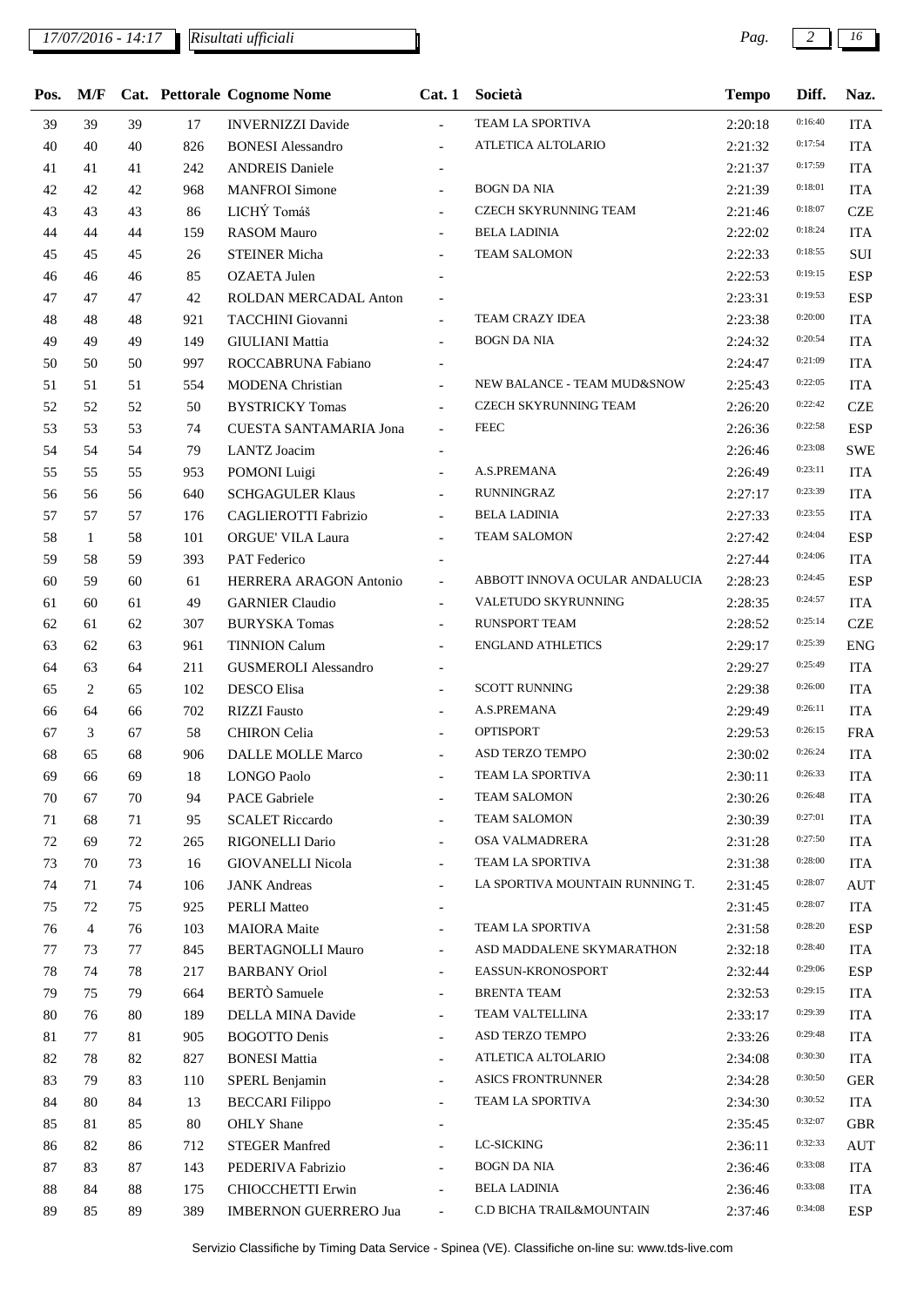## *17/07/2016 - 14:17 Pag. 3 16*

| Pos. | M/F |     |     | Cat. Pettorale Cognome Nome | Cat.1                    | Società                      | <b>Tempo</b> | Diff.   | Naz.       |
|------|-----|-----|-----|-----------------------------|--------------------------|------------------------------|--------------|---------|------------|
| 90   | 86  | 90  | 662 | <b>POMAROLLI Thomas</b>     |                          | <b>BRENTA TEAM</b>           | 2:38:06      | 0:34:28 | <b>ITA</b> |
| 91   | 87  | 91  | 377 | <b>ROBERTS Chris</b>        | $\frac{1}{2}$            | YORK KNAVESMIRE HARRIERS     | 2:38:34      | 0:34:56 | <b>ENG</b> |
| 92   | 88  | 92  | 892 | PIZZORNI Nicola             | $\overline{\phantom{a}}$ | ATL. BARILLA                 | 2:39:15      | 0:35:37 | <b>ITA</b> |
| 93   | 89  | 93  | 392 | <b>BERTELLE Alessandro</b>  |                          | SRM TRAIL TEAM MONTURA       | 2:39:23      | 0:35:45 | <b>ITA</b> |
| 94   | 90  | 94  | 808 | <b>NEGRONI Manuel</b>       | $\overline{\phantom{a}}$ | SCAIS3038                    | 2:39:45      | 0:36:07 | <b>ITA</b> |
| 95   | 91  | 95  | 319 | SPRINGHETTI Thomas          | $\blacksquare$           | MADDALENE SKY MARATHON       | 2:39:47      | 0:36:09 | <b>ITA</b> |
| 96   | 92  | 96  | 363 | <b>CASTELNUOVO Marco</b>    | $\frac{1}{2}$            | <b>G.S.A. COMETA</b>         | 2:39:51      | 0:36:13 | <b>ITA</b> |
| 97   | 5   | 97  | 104 | <b>KASPERSEN Yngvild</b>    | $\overline{\phantom{a}}$ | <b>TEAM SALOMON</b>          | 2:39:56      | 0:36:18 | <b>NOR</b> |
| 98   | 93  | 98  | 849 | DE BIASIO Giacomo           | $\overline{\phantom{a}}$ | MONTRUNNERS MONTEREALE       | 2:39:57      | 0:36:19 | <b>ITA</b> |
| 99   | 94  | 99  | 696 | <b>CAMILLI Alessio</b>      |                          | ALPSTATION TRAIL TEAM        | 2:40:16      | 0:36:38 | <b>ITA</b> |
| 100  | 95  | 100 | 976 | <b>BRUMANA</b> Andrea       | $\overline{\phantom{a}}$ | AS PREMANA                   | 2:40:43      | 0:37:05 | <b>ITA</b> |
| 101  | 6   | 101 | 64  | <b>DEBATS</b> Ragna         | $\overline{\phantom{a}}$ | <b>FEEC</b>                  | 2:41:01      | 0:37:23 | <b>NED</b> |
| 102  | 7   | 102 | 38  | MITYAEVA Ekaterina          | $\overline{a}$           | <b>ADIDAS OUTDOOR</b>        | 2:41:12      | 0:37:34 | <b>RUS</b> |
| 103  | 96  | 103 | 336 | <b>BALEST Valerio</b>       | $\overline{\phantom{a}}$ | PIZZOCCO TRAIL TEAM          | 2:41:35      | 0:37:57 | <b>ITA</b> |
| 104  | 97  | 104 | 147 | DAVARDA Sergio              | $\overline{\phantom{a}}$ |                              | 2:42:10      | 0:38:32 | <b>ITA</b> |
| 105  | 98  | 105 | 167 | <b>IRSARA</b> Andreas       | $\overline{a}$           | <b>BADIASPORT</b>            | 2:42:16      | 0:38:38 | <b>ITA</b> |
| 106  | 99  | 106 | 452 | <b>VILLA</b> Lorenzo        | $\overline{\phantom{a}}$ | ATLETICA MDS PANARIAGROUP    | 2:43:29      | 0:39:51 | <b>ITA</b> |
| 107  | 100 | 107 | 759 | <b>FRATTINO Silvano</b>     | $\overline{\phantom{a}}$ | <b>MONTANAIA RACING</b>      | 2:43:47      | 0:40:09 | <b>ITA</b> |
| 108  | 101 | 108 | 675 | DELLAGIACOMA Nicolò         | $\overline{\phantom{a}}$ | <b>U.S.DOLOMITICA</b>        | 2:44:20      | 0:40:42 | <b>ITA</b> |
| 109  | 102 | 109 | 627 | <b>BENVENUTI Fabio</b>      | $\overline{\phantom{a}}$ | VALETUDO SKYRUNNING ITALIA   | 2:44:25      | 0:40:47 | <b>ITA</b> |
| 110  | 103 | 110 | 413 | <b>BROILO</b> Ermanno       | $\blacksquare$           | SC. VIGOLO VATTARO           | 2:44:30      | 0:40:52 | <b>ITA</b> |
| 111  | 104 | 111 | 372 | <b>TAMANINI Fabio</b>       | $\overline{a}$           | SAT VIGOLO VATTARO           | 2:44:34      | 0:40:56 | <b>ITA</b> |
| 112  | 105 | 112 | 947 | <b>POMI</b> Cesare          | $\overline{\phantom{a}}$ | TEAM PASTURO                 | 2:44:47      | 0:41:09 | <b>ITA</b> |
| 113  | 106 | 113 | 792 | <b>LOCATELLI Moreno</b>     | $\blacksquare$           | <b>BAR VITALI</b>            | 2:44:53      | 0:41:15 | <b>ITA</b> |
| 114  | 107 | 114 | 891 | <b>JOCHUM Daniel</b>        | $\overline{\phantom{a}}$ | TRI-TEAM KLEINWALSERTAL      | 2:44:58      | 0:41:20 | <b>AUT</b> |
| 115  | 8   | 115 | 37  | AVILES CASTANO Sheila       | $\overline{\phantom{a}}$ | <b>MATXACUCA</b>             | 2:45:19      | 0:41:41 | <b>ESP</b> |
| 116  | 108 | 116 | 385 | <b>SCALVINI Roberto</b>     | $\overline{a}$           | ATL.PERTICA BASSA            | 2:45:19      | 0:41:41 | <b>ITA</b> |
| 117  | 109 | 117 | 750 | PENNER Paolo                |                          | SSD TREMALZO                 | 2:45:24      | 0:41:46 | <b>ITA</b> |
| 118  | 110 | 118 | 203 | FRANZONI Davide             | $\blacksquare$           | CORRINTIME                   | 2:45:25      | 0:41:47 | <b>ITA</b> |
| 119  | 111 | 119 | 684 | <b>WENDT</b> Manuel         |                          |                              | 2:45:38      | 0:42:00 | <b>ITA</b> |
| 120  | 112 | 120 | 177 | SOMMAVILLA Mauro            | $\overline{\phantom{a}}$ | <b>BELA LADINIA</b>          | 2:45:41      | 0:42:03 | <b>ITA</b> |
| 121  | 113 | 121 | 84  | LARRALDE Joseba             | $\overline{\phantom{a}}$ | EUSKAL SELEKZIDA             | 2:45:52      | 0:42:14 | <b>ESP</b> |
| 122  | 114 | 122 | 983 | GIANOLA Giovanni            | $\overline{\phantom{a}}$ | PREMANA                      | 2:46:05      | 0:42:27 | <b>ITA</b> |
| 123  | 115 | 123 | 243 | <b>BETTA</b> Stefano        | $\overline{\phantom{a}}$ |                              | 2:46:07      | 0:42:29 | <b>ITA</b> |
| 124  | 116 | 124 | 633 | <b>RODARI</b> Gian Pietro   | $\overline{\phantom{a}}$ | RUNNERS BERGAMO              | 2:46:24      | 0:42:46 | <b>ITA</b> |
| 125  | 117 | 125 | 324 | DI GLERIA Wassili           | $\overline{\phantom{a}}$ | <b>ALICE SKY</b>             | 2:47:01      | 0:43:23 | <b>ITA</b> |
| 126  | 118 | 126 | 690 | <b>GNUFFI Fabrizio</b>      | $\overline{a}$           | <b>SS TREMALZO</b>           | 2:47:03      | 0:43:25 | <b>ITA</b> |
| 127  | 119 | 127 | 387 | <b>BONDIOLI Marzio</b>      | $\overline{\phantom{a}}$ | <b>GAV VERTOVA</b>           | 2:47:04      | 0:43:26 | <b>ITA</b> |
| 128  | 120 | 128 | 145 | <b>MERLI</b> Igor           | $\overline{\phantom{a}}$ |                              | 2:47:05      | 0:43:27 | <b>ITA</b> |
| 129  | 121 | 129 | 985 | FAZZINI Denis               | $\overline{\phantom{0}}$ | A.S.PREMANA                  | 2:47:12      | 0:43:34 | <b>ITA</b> |
| 130  | 122 | 130 | 250 | RIVA Daniele                | $\overline{\phantom{a}}$ |                              | 2:47:26      | 0:43:48 | <b>ITA</b> |
| 131  | 123 | 131 | 495 | <b>FUMELLI Moreno</b>       | $\overline{\phantom{a}}$ | TEAM VALTELLINA ASD          | 2:47:32      | 0:43:54 | <b>ITA</b> |
| 132  | 124 | 132 | 396 | <b>MAGGI Andrea</b>         | $\overline{a}$           | <b>G.S.A COMETA</b>          | 2:47:49      | 0:44:11 | <b>ITA</b> |
| 133  | 125 | 133 | 560 | <b>BOTTAMEDI</b> Federico   | $\overline{\phantom{a}}$ |                              | 2:48:03      | 0:44:25 | <b>ITA</b> |
| 134  | 126 | 134 | 225 | HOCHHHOLZER Wolfgang        | $\overline{\phantom{a}}$ | TEAM GAMSBOCK                | 2:48:11      | 0:44:33 | <b>GER</b> |
| 135  | 127 | 135 | 898 | <b>MELZANI</b> Daniele      | $\overline{\phantom{0}}$ | S.S.D. BAGOLINO              | 2:48:25      | 0:44:47 | <b>ITA</b> |
| 136  | 128 | 136 | 995 | <b>MENEGHEL Luciano</b>     | $\overline{\phantom{a}}$ |                              | 2:48:33      | 0:44:55 | <b>ITA</b> |
| 137  | 9   | 137 | 56  | <b>IBARBIA</b> Aitziber     | $\overline{\phantom{a}}$ | EUSKAL SELEKZIDA             | 2:48:41      | 0:45:03 | <b>EUS</b> |
| 138  | 129 | 138 | 267 | <b>BOFFELLI</b> Fabio       | $\overline{a}$           | OSA VALMADRERA               | 2:48:46      | 0:45:08 | <b>ITA</b> |
| 139  | 130 | 139 | 941 | <b>MARTINI</b> Giuseppe     | $\overline{\phantom{a}}$ | ATLETICA VALLI DI NON E SOLE | 2:48:46      | 0:45:08 | <b>ITA</b> |
| 140  | 131 | 140 | 777 | PIVETTA Federico            | $\blacksquare$           | MONTRUNNERS MONTEREALE       | 2:48:55      | 0:45:17 | <b>ITA</b> |
|      |     |     |     |                             |                          |                              |              |         |            |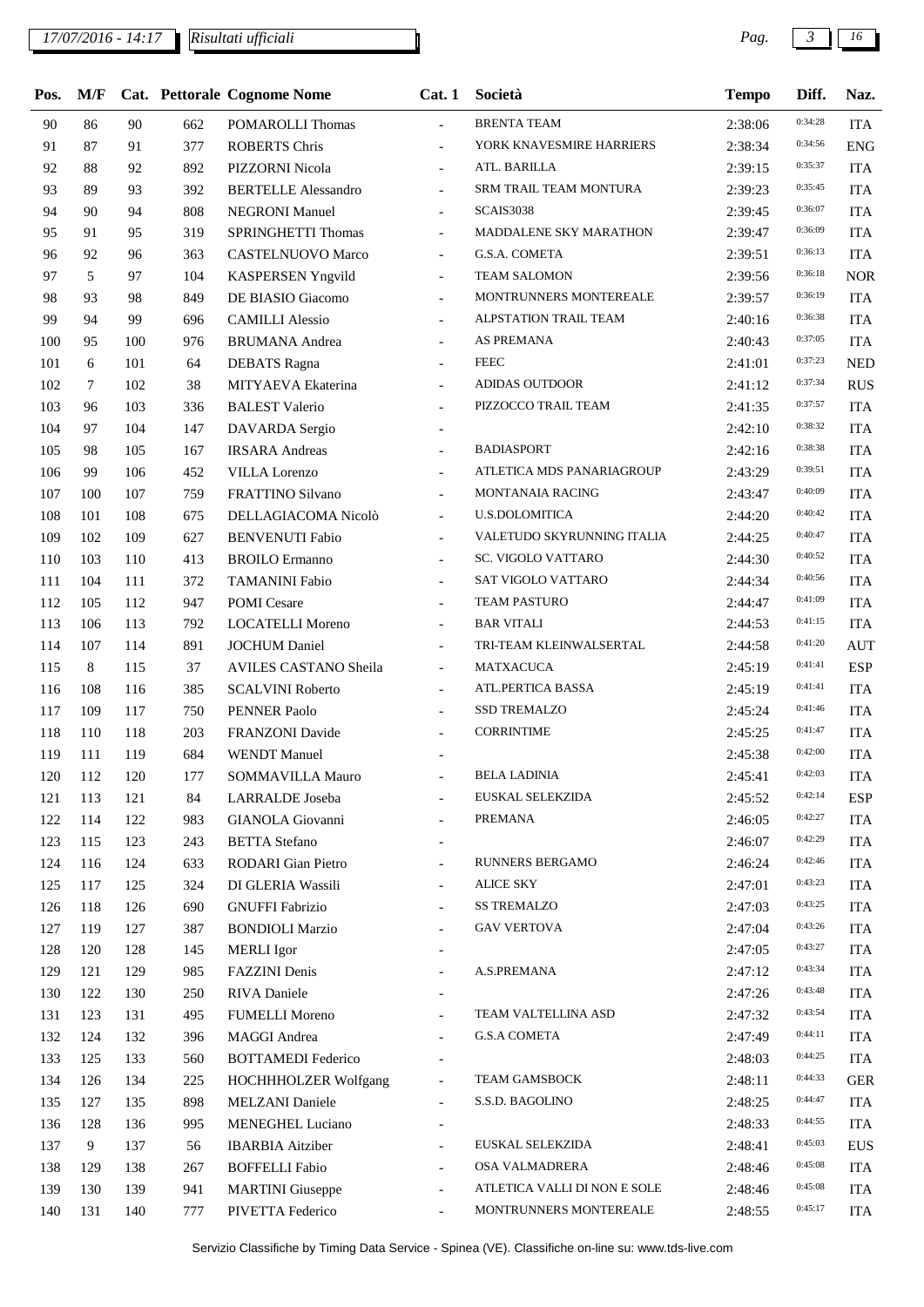## *17/07/2016 - 14:17 Pag. 4 16*

| Pos. | M/F |     |     | Cat. Pettorale Cognome Nome      | Cat.1                    | Società                         | <b>Tempo</b> | Diff.   | Naz.       |
|------|-----|-----|-----|----------------------------------|--------------------------|---------------------------------|--------------|---------|------------|
| 141  | 132 | 141 | 813 | DELLAGIACOMA Andrea              | $\overline{\phantom{a}}$ | US DOLOMITICA                   | 2:48:59      | 0:45:21 | <b>ITA</b> |
| 142  | 133 | 142 | 382 | <b>MARTIGNONI</b> Andrea         | $\overline{\phantom{a}}$ | MADDALENE SKY TEAM              | 2:49:00      | 0:45:22 | <b>ITA</b> |
| 143  | 134 | 143 | 492 | <b>MARCONI</b> Stefano           |                          |                                 | 2:49:09      | 0:45:31 | <b>ITA</b> |
| 144  | 135 | 144 | 992 | PILONI Paolo                     |                          | OSA VALMADRERA                  | 2:49:16      | 0:45:38 | <b>ITA</b> |
| 145  | 136 | 145 | 909 | <b>CORTI Carlo</b>               | $\overline{\phantom{a}}$ | O.S.A. VALMADRERA               | 2:49:16      | 0:45:38 | <b>ITA</b> |
| 146  | 137 | 146 | 946 | <b>RIPAMONTI Tiziano</b>         | $\overline{\phantom{a}}$ | <b>TEAM PASTURO</b>             | 2:49:20      | 0:45:42 | <b>ITA</b> |
| 147  | 138 | 147 | 105 | <b>BAUER</b> Gerald              | $\blacksquare$           | LA SPORTIVA MOUNTAIN RUNNING T. | 2:49:29      | 0:45:51 | <b>AUT</b> |
| 148  | 10  | 148 | 97  | <b>NILSON</b> Ida                | $\overline{\phantom{a}}$ | TEAM SALOMON                    | 2:49:36      | 0:45:58 | <b>NOR</b> |
| 149  | 139 | 149 | 848 | DE BIASIO Tommaso                | $\blacksquare$           | MONTRUNNERS MONTEREALE          | 2:49:43      | 0:46:05 | <b>ITA</b> |
| 150  | 140 | 150 | 88  | <b>ROMON Maria Jesus</b>         | $\blacksquare$           | EUSKAL SELEKZIDA                | 2:50:00      | 0:46:22 | <b>ESP</b> |
| 151  | 141 | 151 | 918 | <b>MELCHIORI Mattia</b>          | $\overline{a}$           |                                 | 2:50:07      | 0:46:29 | <b>ITA</b> |
| 152  | 142 | 152 | 383 | SPRINGHETTI Christian            | $\overline{\phantom{a}}$ | MADDALENE SKY TEAM              | 2:50:35      | 0:46:57 | <b>ITA</b> |
| 153  | 143 | 153 | 218 | <b>BARONE</b> Antonino           | $\blacksquare$           | ATLETICA MANARA                 | 2:50:41      | 0:47:03 | <b>ITA</b> |
| 154  | 144 | 154 | 606 | <b>BELLINA</b> Mattia            | $\overline{\phantom{a}}$ | <b>U.S ALDO MORO PALUZZA</b>    | 2:50:43      | 0:47:05 | <b>ITA</b> |
| 155  | 145 | 155 | 741 | <b>BIZZOTTO</b> Igor             | $\blacksquare$           | MONTANAIA RACING                | 2:50:58      | 0:47:20 | <b>ITA</b> |
| 156  | 146 | 156 | 969 | <b>LISTER Christopher Andrew</b> | $\overline{\phantom{a}}$ | ELLENBOROUGH AC                 | 2:50:59      | 0:47:21 | <b>ENG</b> |
| 157  | 147 | 157 | 923 | <b>BROMBIN Matteo</b>            | $\overline{a}$           |                                 | 2:51:00      | 0:47:22 | <b>ITA</b> |
| 158  | 148 | 158 | 525 | <b>TORRENS PERELLO Guillem</b>   | $\blacksquare$           | SA MILANA - ALARO               | 2:51:00      | 0:47:22 | <b>ESP</b> |
| 159  | 149 | 159 | 635 | <b>CELEGHINI Federico</b>        | $\overline{\phantom{a}}$ | <b>KINOMANA</b>                 | 2:51:02      | 0:47:24 | <b>ITA</b> |
| 160  | 150 | 160 | 400 | <b>MEOLI</b> Andrea              | $\overline{\phantom{a}}$ | <b>EVOLUTION SPORT TEAM</b>     | 2:51:10      | 0:47:32 | <b>ITA</b> |
| 161  | 151 | 161 | 970 | <b>JOHANNES Schmid</b>           |                          |                                 | 2:51:14      | 0:47:36 | <b>GER</b> |
| 162  | 152 | 162 | 715 | PINCIGHER Lorenzo                | $\overline{\phantom{a}}$ | LA MARZOLA TEAM                 | 2:51:27      | 0:47:49 | <b>ITA</b> |
| 163  | 153 | 163 | 998 | RAVAIOLI Cristian                | $\overline{\phantom{a}}$ | ASD I CINGHIALI                 | 2:51:29      | 0:47:51 | <b>ITA</b> |
| 164  | 154 | 164 | 201 | TOME' Andrea                     |                          |                                 | 2:51:32      | 0:47:54 | <b>ITA</b> |
| 165  | 155 | 165 | 865 | <b>LEONI</b> Fabrizio            | $\overline{\phantom{a}}$ | <b>GENTE FUORI STRADA</b>       | 2:51:33      | 0:47:55 | <b>ITA</b> |
| 166  | 11  | 166 | 681 | HILDENES Elisabeth               | $\overline{\phantom{a}}$ |                                 | 2:51:37      | 0:47:59 | <b>NOR</b> |
| 167  | 156 | 167 | 942 | <b>COLOMBO</b> Giuseppe          | $\overline{\phantom{a}}$ | <b>ALTITUDE RACE</b>            | 2:51:41      | 0:48:03 | <b>ITA</b> |
| 168  | 157 | 168 | 631 | <b>LITHERLAND Ross</b>           | $\overline{\phantom{a}}$ | PENNINE FELL RUNNERS            | 2:51:54      | 0:48:16 | <b>ENG</b> |
| 169  | 158 | 169 | 162 | <b>LOEWE</b> Andreas             | $\overline{\phantom{a}}$ | <b>BOGN DA NIA</b>              | 2:51:58      | 0:48:20 | <b>GER</b> |
| 170  | 159 | 170 | 694 | <b>ZANONI</b> Matteo             |                          |                                 | 2:52:07      | 0:48:29 | <b>ITA</b> |
| 171  | 160 | 171 | 789 | <b>CALANCA Fabrizio</b>          |                          | POLISPORTIVA S.DONNINO          | 2:52:14      | 0:48:36 | <b>ITA</b> |
| 172  | 161 | 172 | 230 | <b>FESTI Nicola</b>              | $\overline{a}$           | COMANO MONTAIN RUNNERS          | 2:52:22      | 0:48:44 | <b>ITA</b> |
| 173  | 162 | 173 | 643 | PIALORSI Emiliano                | $\overline{\phantom{a}}$ | POLISPORTIVA PERTICA BASSA      | 2:52:24      | 0:48:46 | <b>ITA</b> |
| 174  | 163 | 174 | 987 | <b>GIANOLA Luca</b>              |                          | A.S.PREMANA                     | 2:52:40      | 0:49:02 | <b>ITA</b> |
| 175  | 164 | 175 | 228 | VITALI Oliviero                  |                          | ASD ARIES COMO ATHLETIC TEAM    | 2:52:46      | 0:49:08 | <b>ITA</b> |
| 176  | 165 | 176 | 544 | <b>PARISE Matteo</b>             |                          | SCHIO BIKE VALLI SPORT          | 2:52:47      | 0:49:09 | <b>ITA</b> |
| 177  | 166 | 177 | 219 | ROTTA Massimo                    |                          | S.E.V. VALMADRERA               | 2:53:07      | 0:49:28 | <b>ITA</b> |
| 178  | 167 | 178 | 801 | <b>CHINI</b> Tiziano             |                          | BERGTEAM A.S.D.                 | 2:53:08      | 0:49:30 | <b>ITA</b> |
| 179  | 168 | 179 | 486 | ERENA RIBAS Dani                 |                          |                                 | 2:53:19      | 0:49:41 | <b>ESP</b> |
| 180  | 169 | 180 | 846 | <b>BORTOLETTI Anthony</b>        | $\overline{\phantom{a}}$ | <b>KM SPORT</b>                 | 2:53:22      | 0:49:44 | <b>ITA</b> |
| 181  | 170 | 181 | 330 | <b>KERSCHBAUMER Diego</b>        | $\blacksquare$           | ATLETICA VAL DI CEMBRA          | 2:53:25      | 0:49:47 | <b>ITA</b> |
| 182  | 171 | 182 | 795 | <b>BIDONE Fabio</b>              |                          | DELTA SPEDIZIONI GENOVA         | 2:53:40      | 0:50:02 | <b>ITA</b> |
| 183  | 12  | 183 | 63  | ZORROZA Maria                    | $\overline{\phantom{a}}$ | EUSKAL SELEKZIDA                | 2:53:45      | 0:50:07 | <b>ESP</b> |
| 184  | 172 | 184 | 196 | PIZZINI Stefano                  |                          |                                 | 2:53:47      | 0:50:09 | <b>ITA</b> |
| 185  | 173 | 185 | 666 | <b>AILI</b> Tiziano              |                          | CSI COLORINA                    | 2:53:47      | 0:50:09 | <b>ITA</b> |
| 186  | 174 | 186 | 867 | <b>GERRIT JAN Kastenberg</b>     | $\overline{\phantom{a}}$ | SEVEN CHILLS RUNNING TEAM       | 2:54:00      | 0:50:22 | <b>NED</b> |
| 187  | 175 | 187 | 386 | <b>SANDRIN Stefano</b>           | $\overline{\phantom{a}}$ | PASTURO TEAM                    | 2:54:04      | 0:50:26 | <b>ITA</b> |
| 188  | 176 | 188 | 233 | <b>MICH</b> Stefano              |                          |                                 | 2:54:06      | 0:50:28 | <b>ITA</b> |
| 189  | 177 | 189 | 280 | <b>BURATTI Davide</b>            |                          |                                 | 2:54:07      | 0:50:29 | <b>ITA</b> |
| 190  | 178 | 190 | 236 | RANIA Andrea                     |                          |                                 | 2:54:09      | 0:50:31 | <b>ITA</b> |
| 191  | 179 | 191 | 570 | <b>DEFLORIAN Manuel</b>          | $\overline{\phantom{a}}$ | <b>U.S. CORNACCI</b>            | 2:54:19      | 0:50:41 | <b>ITA</b> |
|      |     |     |     |                                  |                          |                                 |              |         |            |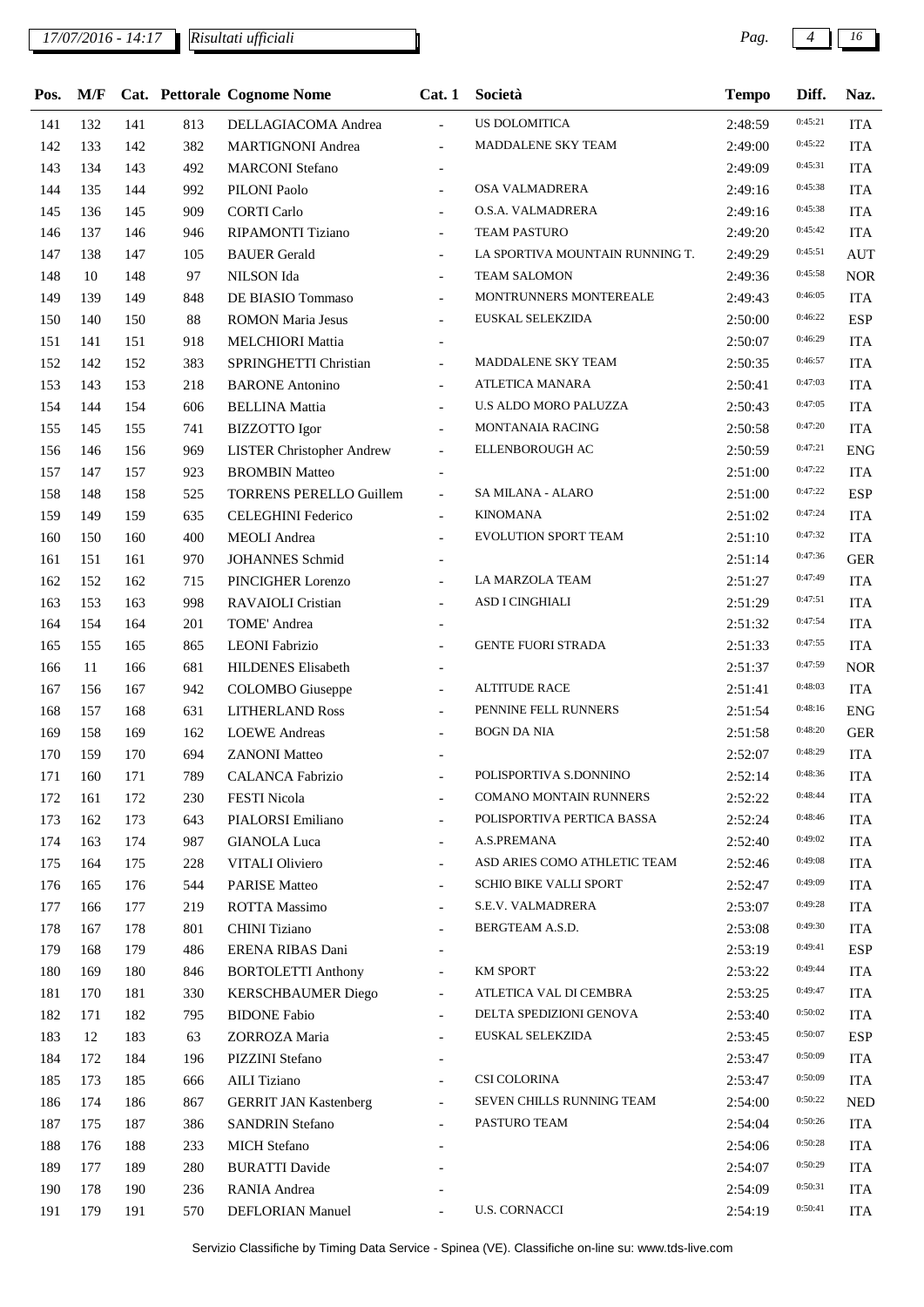## *17/07/2016 - 14:17 Pag. 5 16*

| Pos. | M/F |     |     | Cat. Pettorale Cognome Nome | Cat.1                    | Società                          | <b>Tempo</b> | Diff.   | Naz.       |
|------|-----|-----|-----|-----------------------------|--------------------------|----------------------------------|--------------|---------|------------|
| 192  | 180 | 192 | 468 | PEDEVILLA Christian         | $\overline{a}$           | <b>BADIASPORT</b>                | 2:54:44      | 0:51:06 | <b>ITA</b> |
| 193  | 181 | 193 | 232 | <b>ANGELI Paolo</b>         |                          |                                  | 2:54:46      | 0:51:08 | <b>ITA</b> |
| 194  | 182 | 194 | 459 | <b>BRUGNARA Luca</b>        | $\overline{\phantom{a}}$ | <b>GS VALSUGANA</b>              | 2:54:46      | 0:51:08 | <b>ITA</b> |
| 195  | 183 | 195 | 887 | FONTANA Ivano               |                          | TRIATHLON TRENTINO               | 2:54:50      | 0:51:12 | <b>ITA</b> |
| 196  | 184 | 196 | 184 | CHIOCCHETTI Andrea          | $\blacksquare$           | <b>BELLA LADINIA</b>             | 2:54:54      | 0:51:16 | <b>ITA</b> |
| 197  | 185 | 197 | 954 | <b>GIANOLA Michele</b>      | $\overline{\phantom{a}}$ | AS PREMANA                       | 2:54:55      | 0:51:17 | <b>ITA</b> |
| 198  | 186 | 198 | 749 | <b>BARTOLI</b> Michele      | $\overline{\phantom{0}}$ | <b>SSD TREMALZO</b>              | 2:55:00      | 0:51:22 | <b>ITA</b> |
| 199  | 187 | 199 | 261 | <b>RUSCONI Fabio</b>        |                          | TEAM PASTURO A.S.D               | 2:55:04      | 0:51:26 | <b>ITA</b> |
| 200  | 188 | 200 | 597 | <b>BARUFFALDI</b> Francesco |                          |                                  | 2:55:04      | 0:51:26 | <b>ITA</b> |
| 201  | 189 | 201 | 615 | DE BIANCHI Luca             | $\frac{1}{2}$            | TEAM VALTELLINA ASD              | 2:55:19      | 0:51:41 | <b>ITA</b> |
| 202  | 190 | 202 | 381 | MARTORELL GELABERT An       | $\mathcal{L}$            | SA MILANA-ALARÓ                  | 2:55:28      | 0:51:50 | <b>ESP</b> |
| 203  | 191 | 203 | 823 | FEUDO Cristian              | $\overline{\phantom{0}}$ | <b>KINOMANA</b>                  | 2:55:54      | 0:52:16 | <b>ITA</b> |
| 204  | 13  | 204 | 11  | <b>SORTINI Elisa</b>        | $\overline{\phantom{0}}$ | TEAM CRAZY IDEA                  | 2:56:04      | 0:52:26 | <b>ITA</b> |
| 205  | 192 | 205 | 874 | PELLEGRINO Cristian         | $\overline{\phantom{0}}$ | TEAM VALTELLINA A.S.D.           | 2:56:17      | 0:52:39 | <b>ITA</b> |
| 206  | 193 | 206 | 651 | LISIGNOLI Franco            |                          | MERA ATLETHIC CLUB CHIAVENNA     | 2:56:21      | 0:52:43 | <b>ITA</b> |
| 207  | 194 | 207 | 957 | <b>CHARNECKI</b> Tim        |                          |                                  | 2:56:24      | 0:52:46 | <b>USA</b> |
| 208  | 195 | 208 | 458 | POU RAMIREZ Bernat          | ÷.                       | SAMILANAALARO                    | 2:56:34      | 0:52:56 | <b>ESP</b> |
| 209  | 196 | 209 | 258 | <b>BERTOLDINI Taddeo</b>    | $\overline{\phantom{0}}$ | A.S.D. FALCHI LECCO              | 2:56:35      | 0:52:57 | <b>ITA</b> |
| 210  | 197 | 210 | 679 | DE BATTISTA Daniel          | $\overline{\phantom{0}}$ | S.C. ALPAGO                      | 2:56:38      | 0:53:00 | <b>ITA</b> |
| 211  | 198 | 211 | 107 | RAVENTOS DOMENECH Ma        |                          |                                  | 2:57:08      | 0:53:30 | <b>ESP</b> |
| 212  | 199 | 212 | 99  | <b>RIZ</b> Erwin            |                          | <b>BELA LADINIA</b>              | 2:57:09      | 0:53:31 | <b>ITA</b> |
| 213  | 14  | 213 | 109 | <b>BLANC</b> Chloé          |                          |                                  | 2:57:11      | 0:53:33 | <b>FRA</b> |
| 214  | 200 | 214 | 782 | DE BIASIO Max               |                          | <b>MONTRUNNERS</b>               | 2:57:12      | 0:53:34 | <b>ITA</b> |
| 215  | 201 | 215 | 993 | <b>NOVOTNY Marek</b>        | $\blacksquare$           |                                  | 2:57:30      | 0:53:52 | <b>CZE</b> |
| 216  | 202 | 216 | 290 | <b>SARTORI</b> Stefano      | $\frac{1}{2}$            | <b>EQUIPE RUNNING</b>            | 2:57:40      | 0:54:02 | <b>ITA</b> |
| 217  | 203 | 217 | 163 | <b>DANTONE</b> Igor         |                          |                                  | 2:57:43      | 0:54:05 | <b>ITA</b> |
| 218  | 204 | 218 | 332 | <b>BOLAND Thomas</b>        |                          |                                  | 2:57:54      | 0:54:16 | <b>AUS</b> |
| 219  | 15  | 219 | 15  | <b>GIANOLA</b> Chiara       | $\overline{\phantom{0}}$ | TEAM LA SPORTIVA                 | 2:58:01      | 0:54:23 | <b>ITA</b> |
| 220  | 205 | 220 | 513 | <b>ARICI Nicolò</b>         |                          | <b>GS BORNO</b>                  | 2:58:03      | 0:54:25 | <b>ITA</b> |
| 221  | 16  | 221 | 48  | <b>MENESTRINA</b> Simonetta | $\overline{\phantom{a}}$ | ATLETICA TRENTO                  | 2:58:09      | 0:54:31 | <b>ITA</b> |
| 222  | 206 | 222 | 831 | <b>FESTI Paolo</b>          |                          | <b>CURS LAGARINA</b>             | 2:58:15      | 0:54:37 | <b>ITA</b> |
| 223  | 207 | 223 | 512 | NORIS Giovanni              |                          | <b>GS BORNO</b>                  | 2:58:21      | 0:54:43 | <b>ITA</b> |
| 224  | 208 | 224 | 266 | RIGONELLI Daniele           | $\overline{\phantom{0}}$ | OSA VALMADRERA                   | 2:58:23      | 0:54:45 | <b>ITA</b> |
| 225  | 209 | 225 | 75  | <b>IVAKIN</b> Aleksandr     |                          | SALOMON RUSSIAN TEAM             | 2:58:24      | 0:54:46 | <b>RUS</b> |
| 226  | 210 | 226 | 618 | PANIGA Luigi                | $\overline{a}$           | TEAM VALTELLINA ASD              | 2:58:27      | 0:54:49 | <b>ITA</b> |
| 227  | 211 | 227 | 157 | <b>CASSAN</b> Stefano       | $\overline{\phantom{a}}$ | ATLETICA SAN MARTINO AL TAGLIAME | 2:58:34      | 0:54:56 | <b>ITA</b> |
| 228  | 212 | 228 | 877 | <b>BOMPIERI</b> Loris       | $\overline{\phantom{a}}$ | OSA VALMADRERA                   | 2:58:37      | 0:54:59 | <b>ITA</b> |
| 229  | 213 | 229 | 481 | <b>BAMPI Marco</b>          |                          |                                  | 2:58:40      | 0:55:02 | <b>ITA</b> |
| 230  | 214 | 230 | 205 | <b>BOGLIONI</b> Andrea      | $\overline{\phantom{a}}$ | NEW ATHLETICS SULZANO            | 2:58:55      | 0:55:17 | <b>ITA</b> |
| 231  | 215 | 231 | 787 | <b>RAY Nick</b>             | $\blacksquare$           | ELLENBOROUGH AC                  | 2:59:02      | 0:55:24 | <b>ENG</b> |
|      |     |     |     |                             | $\overline{a}$           | <b>SEC CIVATE</b>                |              | 0:55:32 |            |
| 232  | 216 | 232 | 747 | TOCCHETTI Luca              |                          | ATLETICA ROTALIANA               | 2:59:11      | 0:55:48 | <b>ITA</b> |
| 233  | 217 | 233 | 931 | <b>BERTOL Antonio</b>       |                          | A.S.D. TERZO TEMPO               | 2:59:26      | 0:56:05 | <b>ITA</b> |
| 234  | 218 | 234 | 908 | CALGARO Luca                |                          | ATLETICA VALLE DI CEMBRA         | 2:59:43      | 0:56:10 | <b>ITA</b> |
| 235  | 219 | 235 | 140 | <b>ZENI</b> Luca            |                          |                                  | 2:59:48      | 0:56:20 | <b>ITA</b> |
| 236  | 220 | 236 | 636 | <b>BORIL Vojtech</b>        |                          |                                  | 2:59:58      | 0:56:27 | <b>CZE</b> |
| 237  | 221 | 237 | 625 | <b>TIBONI Silvio</b>        | $\overline{\phantom{0}}$ | A.S.D. LIBERTAS VALLESABBIA      | 3:00:05      | 0:56:34 | <b>ITA</b> |
| 238  | 222 | 238 | 224 | <b>BOERI</b> Celeste        | $\overline{a}$           | SSD TREMALZO                     | 3:00:12      | 0:56:36 | <b>ITA</b> |
| 239  | 223 | 239 | 978 | <b>CLARIG Roberto</b>       | $\overline{\phantom{a}}$ | <b>GSA PULFERO</b>               | 3:00:14      | 0:56:41 | <b>ITA</b> |
| 240  | 224 | 240 | 854 | <b>BORELLINI Marco</b>      | $\overline{\phantom{a}}$ | CSI COLORINA                     | 3:00:19      | 0:56:44 | <b>ITA</b> |
| 241  | 225 | 241 | 742 | ALDEGHI Ivan                |                          | LAZZARANNING                     | 3:00:22      |         | <b>ITA</b> |
| 242  | 226 | 242 | 310 | <b>CIABARRI</b> Michele     | $\overline{\phantom{0}}$ | TEAM VALTELLINA A.S.D.           | 3:00:25      | 0:56:47 | <b>ITA</b> |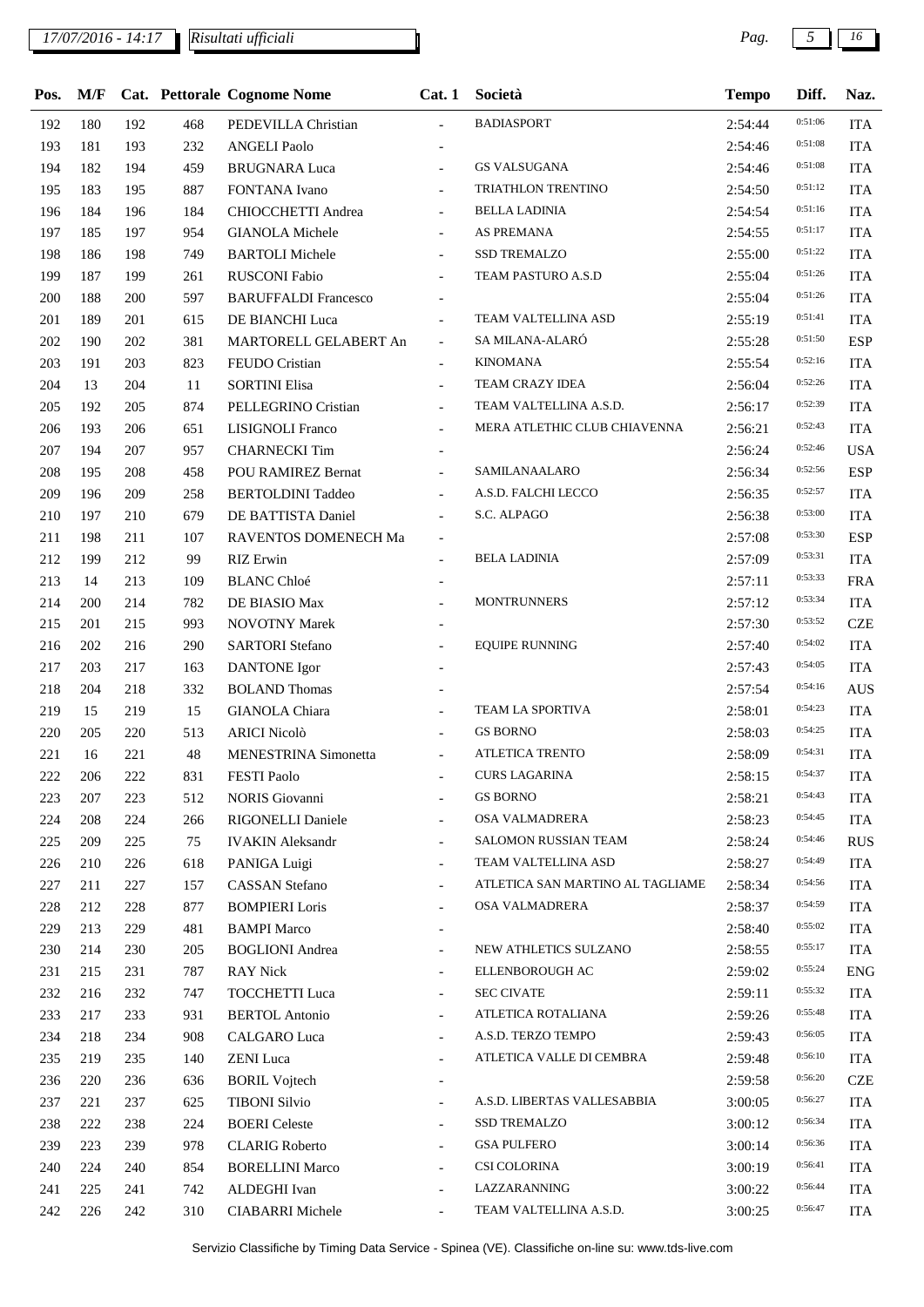## *17/07/2016 - 14:17 Pag. 6 16*

*Risultati ufficiali*

| Pos. | M/F |     |     | Cat. Pettorale Cognome Nome    | Cat.1                    | Società                           | <b>Tempo</b> | Diff.   | Naz.       |
|------|-----|-----|-----|--------------------------------|--------------------------|-----------------------------------|--------------|---------|------------|
| 243  | 227 | 243 | 412 | <b>LONGHI</b> Giacomo          | $\mathbf{r}$             | G.S.A.COMETA                      | 3:00:29      | 0:56:51 | <b>ITA</b> |
| 244  | 17  | 244 | 842 | <b>SCHILD Sibylle</b>          | $\blacksquare$           | TEAM SCOTT AUT                    | 3:00:37      | 0:56:59 | <b>AUT</b> |
| 245  | 228 | 245 | 342 | <b>BARCELO GARCIA Joan Man</b> | $\overline{\phantom{a}}$ | SA MILANA-ALARÓ                   | 3:00:40      | 0:57:02 | <b>ESP</b> |
| 246  | 229 | 246 | 833 | MORANDUZZO Mattia              | $\blacksquare$           | <b>SKI TEAM LAGORAI</b>           | 3:00:47      | 0:57:09 | <b>ITA</b> |
| 247  | 230 | 247 | 668 | <b>MAZZONI</b> Cristiano       | $\overline{\phantom{a}}$ | ATLETICA CASORATE                 | 3:00:50      | 0:57:12 | <b>ITA</b> |
| 248  | 231 | 248 | 533 | <b>COPELLI Massimiliano</b>    | $\overline{\phantom{a}}$ | ATLETICA BARILLA                  | 3:00:50      | 0:57:12 | <b>ITA</b> |
| 249  | 232 | 249 | 438 | <b>ROSATI Maurizio</b>         |                          | US CEDRONI                        | 3:00:53      | 0:57:15 | <b>ITA</b> |
| 250  | 233 | 250 | 972 | <b>KNOWLES Chris</b>           |                          |                                   | 3:01:11      | 0:57:33 | <b>GBR</b> |
| 251  | 234 | 251 | 873 | <b>CARTATONE Alessandro</b>    | $\blacksquare$           | DELTA SPEDIZIONI GENOVA           | 3:01:20      | 0:57:42 | <b>ITA</b> |
| 252  | 235 | 252 | 650 | <b>CIGALINI</b> Davide         |                          | A.S.D. AMICIZIA CAORSO            | 3:01:25      | 0:57:47 | <b>ITA</b> |
| 253  | 236 | 253 | 830 | <b>CHIOCCHETTI Davide</b>      | $\overline{\phantom{a}}$ | LA BUFAROLA                       | 3:01:29      | 0:57:51 | <b>ITA</b> |
| 254  | 237 | 254 | 855 | <b>BRAZZALE Simone</b>         | $\overline{\phantom{a}}$ | RUNNERS TEAM ZANÈ - SOJO VASARO T | 3:01:36      | 0:57:58 | <b>ITA</b> |
| 255  | 238 | 255 | 815 | VÁCLAVÍK Rostislav             | $\overline{\phantom{a}}$ |                                   | 3:01:40      | 0:58:02 | <b>CZE</b> |
| 256  | 239 | 256 | 415 | ADROVER FORTEZA Joan           | $\overline{\phantom{a}}$ | SA MILANA ALARÓ                   | 3:01:40      | 0:58:02 | <b>ESP</b> |
| 257  | 240 | 257 | 370 | LUQUE AGUILAR Antonio          | $\blacksquare$           |                                   | 3:01:40      | 0:58:02 | <b>ESP</b> |
| 258  | 241 | 258 | 314 | <b>SJOSTROM Anton</b>          | $\blacksquare$           | TEAM SJÖSTRÖM                     | 3:01:43      | 0:58:05 | <b>SWE</b> |
| 259  | 242 | 259 | 156 | PELLEGRIN Andreas              | $\overline{\phantom{a}}$ | <b>BOGN DA NIA</b>                | 3:01:51      | 0:58:13 | <b>ITA</b> |
| 260  | 243 | 260 | 251 | CASELLINI Giacomo              | $\overline{\phantom{a}}$ |                                   | 3:01:52      | 0:58:14 | $\rm SUI$  |
| 261  | 18  | 261 | 790 | <b>DARLINGTON Anwen</b>        | $\blacksquare$           | YORK KNAVESMIRE HARRIERS          | 3:01:56      | 0:58:18 | <b>GBR</b> |
| 262  | 244 | 262 | 482 | PINTARELLI Michele             | $\overline{\phantom{a}}$ |                                   | 3:01:59      | 0:58:21 | <b>ITA</b> |
| 263  | 245 | 263 | 441 | <b>CHISTÈ</b> Nicola           |                          | ASD ROTALIANA                     | 3:02:14      | 0:58:36 | <b>ITA</b> |
| 264  | 246 | 264 | 774 | PINAMONTI Alex                 | $\blacksquare$           | <b>TEAM KZK</b>                   | 3:02:20      | 0:58:42 | <b>ITA</b> |
| 265  | 247 | 265 | 714 | <b>JOCHIMSTAL Stefan</b>       | $\blacksquare$           | WWW.STEIGTECHNIK.AT               | 3:02:22      | 0:58:44 | <b>AUT</b> |
| 266  | 248 | 266 | 178 | <b>CHIOCCHETTI Francesco</b>   | $\overline{\phantom{a}}$ | <b>BELA LADINIA</b>               | 3:02:44      | 0:59:06 | <b>ITA</b> |
| 267  | 249 | 267 | 485 | FONTANARI Flavio               | $\overline{\phantom{a}}$ |                                   | 3:02:49      | 0:59:11 | <b>ITA</b> |
| 268  | 250 | 268 | 420 | PIETRELLA Marco                | $\overline{\phantom{a}}$ | <b>IMMOBILIARE ZIO MAO</b>        | 3:02:58      | 0:59:20 | <b>ITA</b> |
| 269  | 251 | 269 | 158 | <b>LAUTON</b> Cornelio         | $\overline{\phantom{a}}$ | <b>BOGN DA NIA</b>                | 3:03:06      | 0:59:28 | <b>ITA</b> |
| 270  | 252 | 270 | 456 | CITRÀ Marco                    |                          | ASD I CINGHIALI                   | 3:03:17      | 0:59:39 | <b>ITA</b> |
| 271  | 253 | 271 | 209 | FIORETTA Sergio                |                          |                                   | 3:03:29      | 0:59:51 | <b>ITA</b> |
| 272  | 254 | 272 | 576 | LAFFRANCHI Federico            |                          |                                   | 3:03:29      | 0:59:51 | <b>ITA</b> |
| 273  | 255 | 273 | 388 | PINTO Guido                    |                          | <b>GAV VERTOVA</b>                | 3:03:33      | 0:59:55 | <b>ITA</b> |
| 274  | 256 | 274 | 397 | <b>MARTINETTO Walter</b>       | $\blacksquare$           | A.S.GAGLIANICO 1974               | 3:03:36      | 0:59:58 | <b>ITA</b> |
| 275  | 257 | 275 | 474 | <b>ANTONELLI Enrico</b>        |                          | <b>G.S.BRENTONICO</b>             | 3:04:06      | 1:00:28 | <b>ITA</b> |
| 276  | 258 | 276 | 591 | PAGNI Massimiliano             | $\overline{\phantom{a}}$ | ATLLETICA ISOLA D'ELBA            | 3:04:08      | 1:00:29 | <b>ITA</b> |
| 277  | 259 | 277 | 559 | <b>CRAPELLA Mirko</b>          | $\overline{\phantom{a}}$ | PT SKYRUNNING                     | 3:04:24      | 1:00:46 | <b>ITA</b> |
| 278  | 19  | 278 | 279 | <b>RUSCONI Francesca</b>       | $\overline{\phantom{a}}$ | <b>G.S.A COMETA</b>               | 3:04:36      | 1:00:58 | <b>ITA</b> |
| 279  | 260 | 279 | 335 | <b>CARAZZAI</b> Francesco      | $\overline{\phantom{a}}$ | PIZZOCCO TRAIL TEAM               | 3:04:50      | 1:01:12 | <b>ITA</b> |
| 280  | 20  | 280 | 927 | <b>GELPI</b> Paola             | $\overline{\phantom{0}}$ | MADDALENE SKY TEAM                | 3:04:50      | 1:01:12 | <b>ITA</b> |
| 281  | 261 | 281 | 539 | CARIANI Giovanni               |                          |                                   | 3:04:59      | 1:01:21 | <b>ITA</b> |
| 282  | 262 | 282 | 309 | <b>BELLINI</b> Stefano         | $\overline{\phantom{a}}$ | RUNNERS VALBOSSA                  | 3:05:02      | 1:01:24 | <b>ITA</b> |
| 283  | 263 | 283 | 962 | <b>MARONI</b> Alessio          | $\overline{\phantom{a}}$ | TEAM PASTURO A.S.D                | 3:05:03      | 1:01:25 |            |
| 284  | 264 | 284 | 769 | <b>SORMANI</b> Innocente       |                          |                                   | 3:05:04      | 1:01:26 | <b>ITA</b> |
| 285  | 265 | 285 | 457 | VASINO Andrea                  |                          |                                   | 3:05:21      | 1:01:43 | <b>ITA</b> |
| 286  | 266 | 286 | 580 | <b>MELESI</b> Battista         |                          | TEAM PASTURO A.S.D                | 3:05:23      | 1:01:45 | <b>ITA</b> |
| 287  | 21  | 287 | 361 | <b>SKARPEID Silje Skorve</b>   | $\blacksquare$           | <b>GTI FRIIDRETTSKLUBB</b>        | 3:05:41      | 1:02:03 | <b>NOR</b> |
| 288  | 267 | 288 | 836 | PIAZZA Cristian                | $\overline{\phantom{a}}$ | <b>MONTRUNNERS</b>                | 3:05:43      | 1:02:05 | <b>ITA</b> |
| 289  | 268 | 289 | 878 | <b>MICHELI</b> Andrea          | $\overline{\phantom{a}}$ | ASD MONTICELLI TERME 1960         | 3:05:51      | 1:02:13 | <b>ITA</b> |
| 290  | 269 | 290 | 739 | PELACCHI Filippo               |                          |                                   | 3:06:05      | 1:02:27 | <b>ITA</b> |
| 291  | 270 | 291 | 810 | KOWALCZYK Kamil                | $\overline{\phantom{a}}$ | <b>CUS UDINE</b>                  | 3:06:09      | 1:02:31 | POL        |
| 292  | 22  | 292 | 945 | <b>BENEDETTI</b> Debora        | $\overline{\phantom{a}}$ | PASTURO TEAM                      | 3:06:15      | 1:02:37 | <b>ITA</b> |
| 293  | 271 | 293 | 416 | <b>BIANCHINI Francesco</b>     |                          | SUBBIANO MARATHON                 | 3:06:22      | 1:02:44 | <b>ITA</b> |
|      |     |     |     |                                |                          |                                   |              |         |            |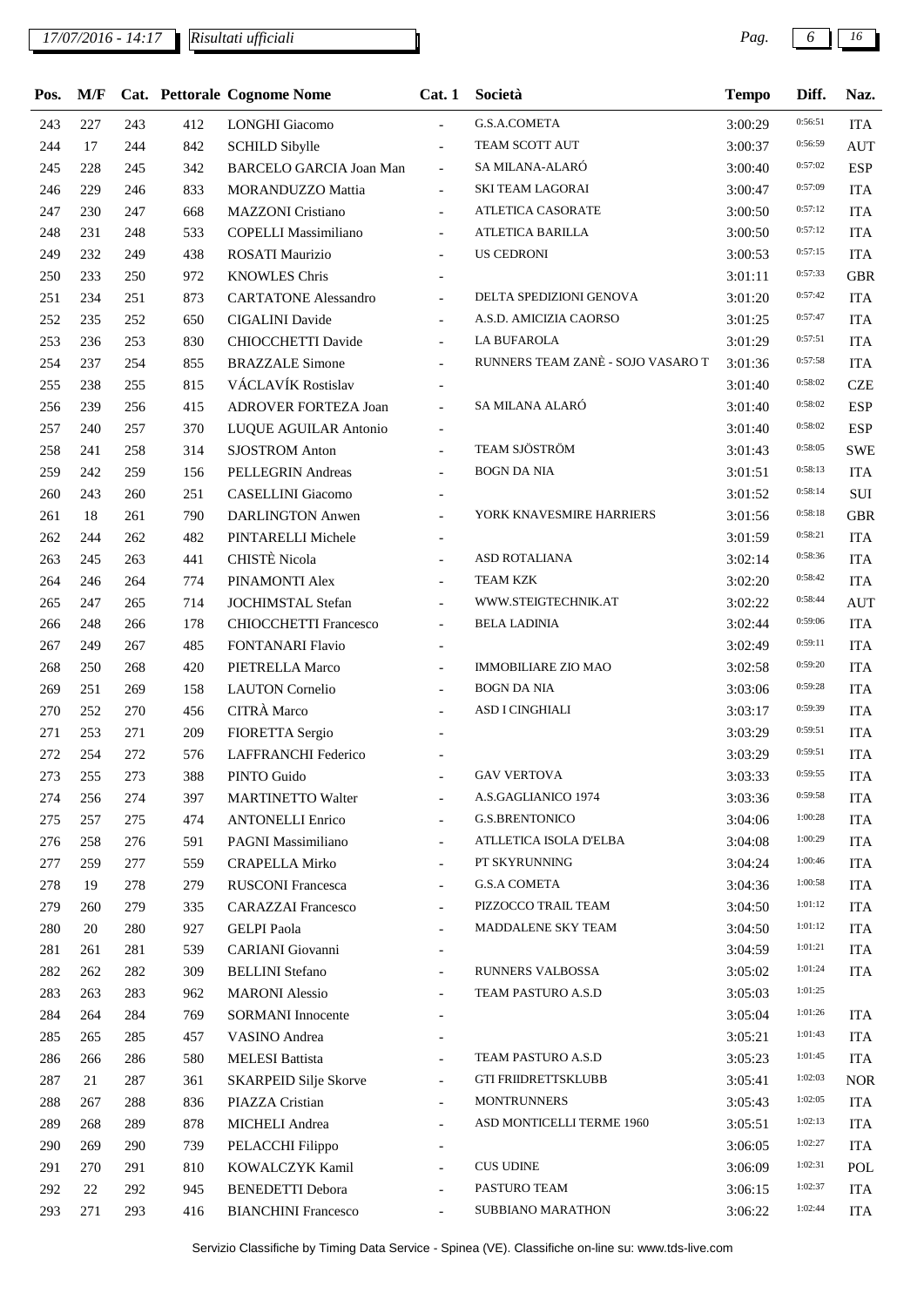*17/07/2016 - 14:17 Pag. 7 16*

*Risultati ufficiali*

| Pos. | M/F |     |     | Cat. Pettorale Cognome Nome     | Cat.1                    | Società                           | <b>Tempo</b> | Diff.   | Naz.       |
|------|-----|-----|-----|---------------------------------|--------------------------|-----------------------------------|--------------|---------|------------|
| 294  | 272 | 294 | 977 | <b>STURAM Amedeo</b>            | $\overline{a}$           | <b>GSA PULFERO</b>                | 3:06:25      | 1:02:47 | <b>ITA</b> |
| 295  | 273 | 295 | 857 | <b>GIRELLI Manuel</b>           | $\blacksquare$           | <b>BRESCIA RUNNING</b>            | 3:06:35      | 1:02:57 | <b>ITA</b> |
| 296  | 274 | 296 | 788 | <b>GATTINONI</b> Luca           | $\overline{\phantom{a}}$ | EVOLUTION SPORT TEAM              | 3:06:41      | 1:03:03 | <b>ITA</b> |
| 297  | 275 | 297 | 963 | <b>ATKINSON Shaun</b>           | $\overline{\phantom{a}}$ | ELLENBOROUGH AC                   | 3:07:09      | 1:03:31 | <b>ENG</b> |
| 298  | 276 | 298 | 368 | RIERA FONOLLAR Josep            | $\overline{\phantom{a}}$ | <b>SA MILANA</b>                  | 3:07:15      | 1:03:37 | <b>ESP</b> |
| 299  | 277 | 299 | 797 | <b>ANDREINI Stefano</b>         | $\overline{a}$           | SUBBIANO MARATHON                 | 3:07:21      | 1:03:43 | <b>ITA</b> |
| 300  | 278 | 300 | 844 | RIBERA ESPELT Ramon             | $\overline{a}$           | <b>CQUIE</b>                      | 3:07:36      | 1:03:58 | <b>ESP</b> |
| 301  | 279 | 301 | 425 | <b>STEWART Doug</b>             |                          |                                   | 3:07:38      | 1:04:00 | <b>GBR</b> |
| 302  | 280 | 302 | 638 | TRAMONTINA Giovanni             | $\overline{\phantom{a}}$ | <b>MONTRUNNERS</b>                | 3:07:39      | 1:04:01 | <b>ITA</b> |
| 303  | 23  | 303 | 148 | <b>FOLLADOR Cristiana</b>       | $\overline{\phantom{a}}$ | TEAM ALDO MORO PALUZZA            | 3:07:49      | 1:04:11 | <b>ITA</b> |
| 304  | 281 | 304 | 860 | <b>GREGORIO</b> Stefano         | $\overline{\phantom{a}}$ | <b>BRESCIA RUNNING</b>            | 3:07:50      | 1:04:12 | <b>ITA</b> |
| 305  | 282 | 305 | 745 | <b>SALIZZONI Matteo</b>         | $\overline{\phantom{a}}$ |                                   | 3:07:56      | 1:04:18 | <b>ITA</b> |
| 306  | 283 | 306 | 986 | <b>GIANOLA Matteo</b>           | $\overline{a}$           | A.S.PREMANA                       | 3:08:08      | 1:04:30 | <b>ITA</b> |
| 307  | 284 | 307 | 899 | <b>ROVISI</b> Davide            |                          |                                   | 3:08:15      | 1:04:37 | <b>ITA</b> |
| 308  | 285 | 308 | 944 | <b>ALIPRANDI Dario</b>          | $\overline{\phantom{a}}$ | TEAM PASTURO                      | 3:08:16      | 1:04:38 | <b>ITA</b> |
| 309  | 286 | 309 | 161 | DESILVESTRO Olivo               | $\overline{\phantom{a}}$ | <b>TEAM FUTURA</b>                | 3:08:17      | 1:04:39 | <b>ITA</b> |
| 310  | 287 | 310 | 369 | <b>GILARDONI Oscar</b>          | $\blacksquare$           | <b>BELLAGIO SKY TEAM</b>          | 3:08:24      | 1:04:46 | <b>ITA</b> |
| 311  | 288 | 311 | 166 | DAVARDA Rinaldo                 | $\overline{\phantom{a}}$ | <b>BELA LADINIA</b>               | 3:08:26      | 1:04:48 | <b>ITA</b> |
| 312  | 289 | 312 | 717 | PORCU Paolo Carlo               | $\overline{\phantom{a}}$ |                                   | 3:08:30      | 1:04:52 | <b>ITA</b> |
| 313  | 290 | 313 | 775 | <b>NANDI Tiziano</b>            | $\overline{\phantom{a}}$ | G.S. GABBI                        | 3:08:39      | 1:05:01 | <b>ITA</b> |
| 314  | 291 | 314 | 353 | <b>BARBIERI Mauro</b>           | $\blacksquare$           | <b>KINOMANA</b>                   | 3:08:44      | 1:05:06 | <b>ITA</b> |
| 315  | 292 | 315 | 538 | <b>BERTOSSI</b> Enrico          | $\overline{\phantom{a}}$ |                                   | 3:08:49      | 1:05:11 | <b>ITA</b> |
| 316  | 293 | 316 | 920 | <b>BONGIOANNI Francesco</b>     | $\blacksquare$           | PAM MONDOVÌ CHIUSAPESIO           | 3:08:57      | 1:05:19 | <b>ITA</b> |
| 317  | 294 | 317 | 215 | <b>CARPENE' Cristian</b>        | $\overline{a}$           | TEAM LA SPORTIVA                  | 3:09:00      | 1:05:22 | <b>ITA</b> |
| 318  | 295 | 318 | 472 | <b>FUSON</b> Gabriele           | $\overline{\phantom{0}}$ | ATL. VALDOBBIADENE GSA            | 3:09:06      | 1:05:28 | <b>ITA</b> |
| 319  | 296 | 319 | 77  | <b>TOGNONI Patrich</b>          |                          |                                   | 3:09:12      | 1:05:34 | <b>ITA</b> |
| 320  | 297 | 320 | 523 | <b>QUAGLIAROLI Michele</b>      | $\blacksquare$           | <b>VENGO LI</b>                   | 3:09:12      | 1:05:34 | <b>ITA</b> |
| 321  | 298 | 321 | 153 | <b>BORTOLUZZI Enrico</b>        | $\overline{\phantom{a}}$ |                                   | 3:09:14      | 1:05:36 | <b>ITA</b> |
| 322  | 299 | 322 | 955 | <b>SCHIAVETTI Marco</b>         |                          | PASTURO TEAM                      | 3:09:15      | 1:05:37 | <b>ITA</b> |
| 323  | 300 | 323 | 276 | FLORES HERNANDEZ Dani           | $\overline{\phantom{a}}$ | <b>CAIXABANK SA</b>               | 3:09:25      | 1:05:47 | <b>ESP</b> |
| 324  | 301 | 324 | 440 | <b>FRIGERIO Emanuele Felice</b> |                          | OSA VALMADRERA                    | 3:09:26      | 1:05:48 | <b>ITA</b> |
| 325  | 24  | 325 | 395 | NAUWELAERTS DE AGÉ An           |                          |                                   | 3:09:57      | 1:06:19 | <b>SWE</b> |
| 326  | 302 | 326 | 948 | <b>GEROSA</b> Angelo            | $\blacksquare$           | <b>TEAM PASTURO</b>               | 3:09:59      | 1:06:21 | <b>ITA</b> |
| 327  | 303 | 327 | 698 | <b>MAROCCHI</b> Gianmarco       | $\overline{\phantom{a}}$ | S.S. TENNO                        | 3:10:06      | 1:06:28 | <b>ITA</b> |
| 328  | 304 | 328 | 731 | <b>TAVOLA Marco</b>             | $\blacksquare$           | EVOLUTION SPORT TEAM              | 3:10:09      | 1:06:31 | <b>ITA</b> |
| 329  | 305 | 329 | 146 | <b>ZULIAN</b> Thomas            | $\overline{\phantom{a}}$ | <b>ATLETICA FASSA 08</b>          | 3:10:28      | 1:06:50 | <b>ITA</b> |
| 330  | 306 | 330 | 542 | <b>HAWKING Giles</b>            | $\overline{\phantom{0}}$ | YORK KNAVESMIRE HARRIERS          | 3:10:35      | 1:06:57 | <b>GBR</b> |
| 331  | 307 | 331 | 709 | <b>MARTINEZ Ludovico</b>        | $\overline{\phantom{a}}$ | PODISTICA FORMIGINESE             | 3:10:42      | 1:07:04 | <b>ITA</b> |
| 332  | 308 | 332 | 528 | <b>ANGHINETTI Matteo</b>        | $\blacksquare$           | UISP COMITATO PARMA               | 3:11:02      | 1:07:24 | <b>ITA</b> |
| 333  | 309 | 333 | 841 | <b>GUERRA Filippo</b>           | $\overline{\phantom{a}}$ | ATLETICA MONTEBELLUNA VENETO BA   | 3:11:12      | 1:07:34 | <b>ITA</b> |
| 334  | 310 | 334 | 620 | <b>SPINI Daniele</b>            | $\overline{\phantom{a}}$ | TEAM VALTELLINA ASD               | 3:11:21      | 1:07:43 | <b>ITA</b> |
| 335  | 311 | 335 | 802 | <b>TAMANINI Martino</b>         | $\overline{\phantom{a}}$ |                                   | 3:11:23      | 1:07:45 | <b>ITA</b> |
| 336  | 312 | 336 | 71  | <b>ROVIS Corrado</b>            | $\overline{\phantom{a}}$ | TRIESTE ATLETICA NANTO SPORT TEAM | 3:11:30      | 1:07:52 | <b>ITA</b> |
| 337  | 25  | 337 | 586 | <b>BESSEGHINI</b> Cinzia        | $\overline{\phantom{a}}$ | <b>G.P. RUPE MAGNA</b>            | 3:11:35      | 1:07:57 | <b>ITA</b> |
| 338  | 313 | 338 | 952 | <b>BUTTI</b> Jacopo             | $\overline{\phantom{a}}$ | <b>AV NORDIKSKY</b>               | 3:11:35      | 1:07:57 | <b>ITA</b> |
| 339  | 314 | 339 | 573 | <b>MORENO David</b>             | $\overline{\phantom{a}}$ | <b>GALL FER TEAM</b>              | 3:11:42      | 1:08:04 | <b>ESP</b> |
| 340  | 315 | 340 | 206 | CODEGA Antonio                  | $\overline{\phantom{a}}$ | A.S.PREMANA                       | 3:11:47      | 1:08:09 | <b>ITA</b> |
| 341  | 316 | 341 | 293 | PROSDOCIMO Stefano              | $\blacksquare$           |                                   | 3:12:19      | 1:08:41 | <b>ITA</b> |
| 342  | 317 | 342 | 192 | NAVA Massimo                    | $\overline{a}$           | TEAM VALTELLINA                   | 3:12:21      | 1:08:43 | <b>ITA</b> |
| 343  | 318 | 343 | 919 | <b>GREGORIO</b> Federico        |                          |                                   | 3:12:26      | 1:08:48 | <b>ITA</b> |
| 344  | 319 | 344 | 317 | <b>FOLEY</b> Liam               | $\overline{\phantom{a}}$ | ATL.VALDOBBIADENE G.S.A.          | 3:12:44      | 1:09:06 | IRL        |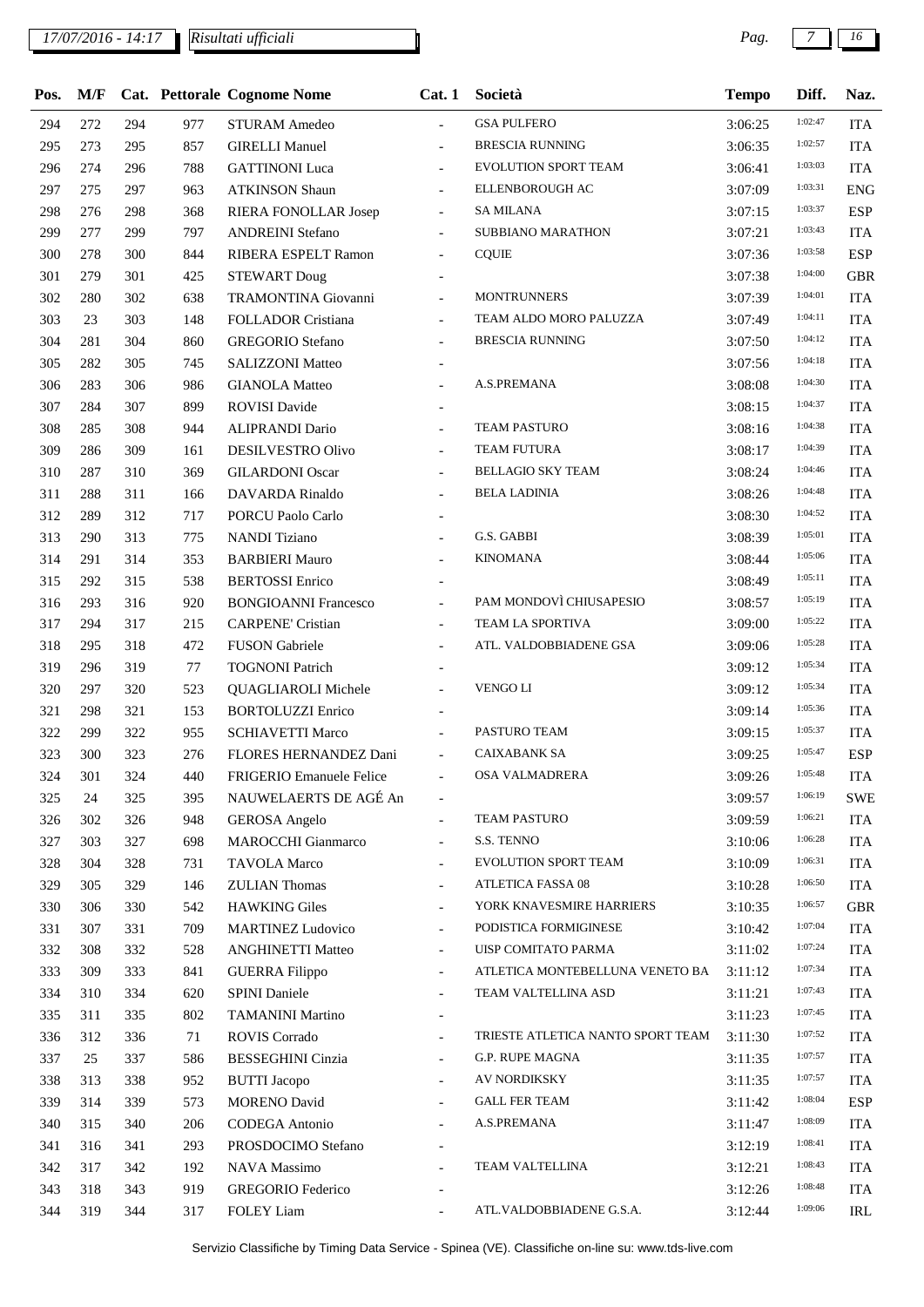| Pos. | M/F |     |     | Cat. Pettorale Cognome Nome  | Cat.1                    | Società                        | <b>Tempo</b> | Diff.   | Naz.       |
|------|-----|-----|-----|------------------------------|--------------------------|--------------------------------|--------------|---------|------------|
| 345  | 320 | 345 | 197 | <b>BUZZONI</b> Walter        | $\overline{a}$           | VALSASSINA TRAIL TEAM ASD      | 3:12:50      | 1:09:12 | <b>ITA</b> |
| 346  | 321 | 346 | 548 | <b>SUREDA SERRA Josep</b>    | $\overline{\phantom{0}}$ | <b>SA MILANA</b>               | 3:13:01      | 1:09:23 | <b>ESP</b> |
| 347  | 322 | 347 | 837 | <b>BONINSEGNA Claudio</b>    | $\overline{\phantom{a}}$ | <b>DOLOMITICA</b>              | 3:13:10      | 1:09:32 | <b>ITA</b> |
| 348  | 323 | 348 | 552 | <b>CASATI Matteo</b>         |                          | <b>SCAIS 3038</b>              | 3:13:14      | 1:09:36 | <b>ITA</b> |
| 349  | 324 | 349 | 901 | <b>CINESI Pietro</b>         | $\overline{a}$           | <b>GAV VERTOVA</b>             | 3:13:14      | 1:09:36 | <b>ITA</b> |
| 350  | 325 | 350 | 362 | <b>MELA</b> Ferdinando       |                          |                                | 3:13:23      | 1:09:45 | <b>ITA</b> |
| 351  | 326 | 351 | 835 | VALÈ Giorgio                 | $\overline{\phantom{a}}$ |                                | 3:13:24      | 1:09:46 | <b>ITA</b> |
| 352  | 327 | 352 | 832 | <b>SPECKER Christian</b>     | $\overline{a}$           | <b>LAUFTREFF ZOZNEGG</b>       | 3:13:27      | 1:09:49 | <b>GER</b> |
| 353  | 328 | 353 | 480 | <b>LEONARDI</b> Arturo       |                          |                                | 3:13:27      | 1:09:49 | <b>ITA</b> |
| 354  | 26  | 354 | 328 | <b>GARCIA MARTIN Sofia</b>   |                          |                                | 3:13:32      | 1:09:54 | <b>ESP</b> |
| 355  | 329 | 355 | 617 | <b>PERLINI Matteo</b>        |                          | TEAM VALTELLINA ASD            | 3:13:39      | 1:10:01 | <b>ITA</b> |
| 356  | 27  | 356 | 988 | RIZZI Lara                   |                          | A.S.PREMANA                    | 3:13:49      | 1:10:11 | <b>ITA</b> |
| 357  | 330 | 357 | 546 | MALAVENTURA Christian        | $\overline{\phantom{0}}$ | U.I.S.P. - UDINE COD.0019      | 3:14:01      | 1:10:23 | <b>ITA</b> |
| 358  | 28  | 358 | 575 | MENARDI Linda                | $\overline{\phantom{a}}$ | SPIRITO TRAIL A.S.D.           | 3:14:11      | 1:10:33 | <b>ITA</b> |
| 359  | 331 | 359 | 688 | NICOLAU RIUTORT Pep          | $\blacksquare$           | SA MILANA-ALARO                | 3:14:12      | 1:10:34 | <b>ESP</b> |
| 360  | 332 | 360 | 239 | <b>BIZZARRI</b> Giovanni     | $\overline{\phantom{0}}$ | KINOMANA SKY RUNNING           | 3:14:17      | 1:10:39 | <b>ITA</b> |
| 361  | 333 | 361 | 521 | PICCIOLI Fabio               |                          |                                | 3:14:18      | 1:10:40 | <b>ITA</b> |
| 362  | 334 | 362 | 561 | ROSSI Graziano               | $\overline{\phantom{a}}$ | ATLETICA ROTALIANA             | 3:14:18      | 1:10:40 | <b>ITA</b> |
| 363  | 335 | 363 | 989 | <b>TODESCHINI Walter</b>     | $\overline{\phantom{0}}$ | A.S.PREMANA                    | 3:14:18      | 1:10:40 | <b>ITA</b> |
| 364  | 336 | 364 | 429 | <b>GREGORI</b> Jacopo        | $\overline{\phantom{a}}$ | O.S.A. VALMADRERA              | 3:14:27      | 1:10:49 | <b>ITA</b> |
| 365  | 337 | 365 | 882 | <b>TOSI</b> Mattia           | $\overline{\phantom{a}}$ |                                | 3:14:30      | 1:10:52 | <b>ITA</b> |
| 366  | 338 | 366 | 423 | <b>BOGHETTO Luciano</b>      | $\overline{a}$           | VALDOGROUP                     | 3:14:35      | 1:10:57 | <b>ITA</b> |
| 367  | 339 | 367 | 221 | <b>BUTTI</b> Renato          | $\overline{a}$           | O.S.A. VALMADRERA              | 3:14:38      | 1:11:00 | <b>ITA</b> |
| 368  | 340 | 368 | 951 | ROSSINI Andrea               | $\overline{\phantom{a}}$ | <b>TEAM PASTURO</b>            | 3:14:48      | 1:11:10 | <b>ITA</b> |
| 369  | 341 | 369 | 199 | <b>LUZZI Mauro</b>           | $\overline{\phantom{0}}$ | <b>G.P. TALAMONA</b>           | 3:14:55      | 1:11:17 | <b>ITA</b> |
| 370  | 342 | 370 | 466 | <b>FOLLADOR Emanuele</b>     | $\frac{1}{2}$            | ATL. VALDOBBIADENE GSA         | 3:15:04      | 1:11:26 | <b>ITA</b> |
| 371  | 343 | 371 | 935 | <b>PELLIS Paolo</b>          |                          | <b>ASD FREE RUNNERS</b>        | 3:15:05      | 1:11:27 | <b>ITA</b> |
| 372  | 344 | 372 | 448 | <b>MAGAGNA</b> Giuseppe      | $\overline{\phantom{0}}$ | MADDALENE SKY TEAM             | 3:15:07      | 1:11:29 | <b>ITA</b> |
| 373  | 345 | 373 | 879 | <b>GUATELLI Francesco</b>    | $\frac{1}{2}$            | ASD MONTICELLI TERME 1960      | 3:15:08      | 1:11:30 | <b>ITA</b> |
| 374  | 346 | 374 | 589 | <b>LLAMAS MATEOS Raul</b>    |                          |                                | 3:15:13      | 1:11:35 | <b>ESP</b> |
| 375  | 347 | 375 | 886 | <b>FONTANA Roberto</b>       |                          | TRIATHLON TRENTINO             | 3:15:14      | 1:11:36 | <b>ITA</b> |
| 376  | 348 | 376 | 722 | <b>QUINTARELLI Mattia</b>    |                          |                                | 3:15:15      | 1:11:37 | <b>ITA</b> |
| 377  | 349 | 377 | 853 | <b>GUALTERONI</b> Giuseppe   |                          |                                | 3:15:20      | 1:11:42 | <b>ITA</b> |
| 378  | 350 | 378 | 268 | <b>GRUTTADAURIA Massimo</b>  |                          |                                | 3:15:42      | 1:12:04 | <b>ITA</b> |
| 379  | 351 | 379 | 446 | <b>BONVECCHIO Michele</b>    |                          |                                | 3:15:45      | 1:12:07 | <b>ITA</b> |
| 380  | 352 | 380 | 937 | PARRINI Eliseo               |                          | <b>BELA LADINIA</b>            | 3:15:48      | 1:12:10 | <b>ITA</b> |
| 381  | 29  | 381 | 604 | <b>MANDELLI Vittoria</b>     |                          | EVOLUTION SPORT TEAM           | 3:15:58      | 1:12:20 | <b>ITA</b> |
| 382  | 353 | 382 | 634 | COSTA ARNAU Xavier           |                          |                                | 3:16:16      | 1:12:38 | <b>ESP</b> |
| 383  | 354 | 383 | 300 | IBÁÑEZ PULIDO Jordi          |                          |                                | 3:16:17      | 1:12:39 | <b>ESP</b> |
| 384  | 355 | 384 | 772 | <b>RATCLIFFE Tom</b>         |                          |                                | 3:16:25      | 1:12:47 | <b>ENG</b> |
| 385  | 356 | 385 | 227 | RUARO Giacomo                | $\overline{a}$           | TERZO TEMPO                    | 3:16:30      | 1:12:52 | <b>ITA</b> |
| 386  | 30  | 386 | 971 | POZZATO Cristina             |                          | RONDA GHIBELLINA ASD           | 3:16:35      | 1:12:57 | <b>ITA</b> |
| 387  | 357 | 387 | 522 | <b>RUELE Massimo</b>         |                          |                                | 3:16:35      | 1:12:57 | <b>ITA</b> |
| 388  | 358 | 388 | 357 | <b>TOGNELLA Paolo</b>        | $\overline{a}$           | <b>INSUBRIA SKY TEAM</b>       | 3:16:55      | 1:13:17 | <b>ITA</b> |
| 389  | 359 | 389 | 861 | PEA Danilo                   | $\overline{a}$           | <b>BRESCIA RUNNING</b>         | 3:16:56      | 1:13:18 | <b>ITA</b> |
| 390  | 360 | 390 | 716 | <b>BORROMINI Sandro</b>      | $\overline{\phantom{0}}$ | G.P. TALAMONA                  | 3:16:56      | 1:13:18 | <b>ITA</b> |
| 391  | 361 | 391 | 805 | RANAGLIA Simone              | $\overline{\phantom{a}}$ | CSI COLORINA                   | 3:16:59      | 1:13:21 | <b>ITA</b> |
| 392  | 362 | 392 | 493 | FRANCESCHI Giuseppe          | $\overline{\phantom{a}}$ | ATLETICA VALLE DI CEMBRA       | 3:16:59      | 1:13:21 | <b>ITA</b> |
| 393  | 363 | 393 | 286 | <b>CABANYES MERCADER Ser</b> | $\overline{\phantom{0}}$ | <b>GALL FER TEAM</b>           | 3:17:06      | 1:13:28 | <b>ESP</b> |
| 394  | 364 | 394 | 863 | FANKHAUSER Hermann           | $\overline{\phantom{a}}$ | <b>BIGTIME SPORT MAISHOFEN</b> | 3:17:12      | 1:13:34 | <b>AUT</b> |
| 395  | 365 | 395 | 784 | <b>MORO</b> Flavio           | $\overline{a}$           | MONTANAIA RACING               | 3:17:30      | 1:13:52 | <b>ITA</b> |
|      |     |     |     |                              |                          |                                |              |         |            |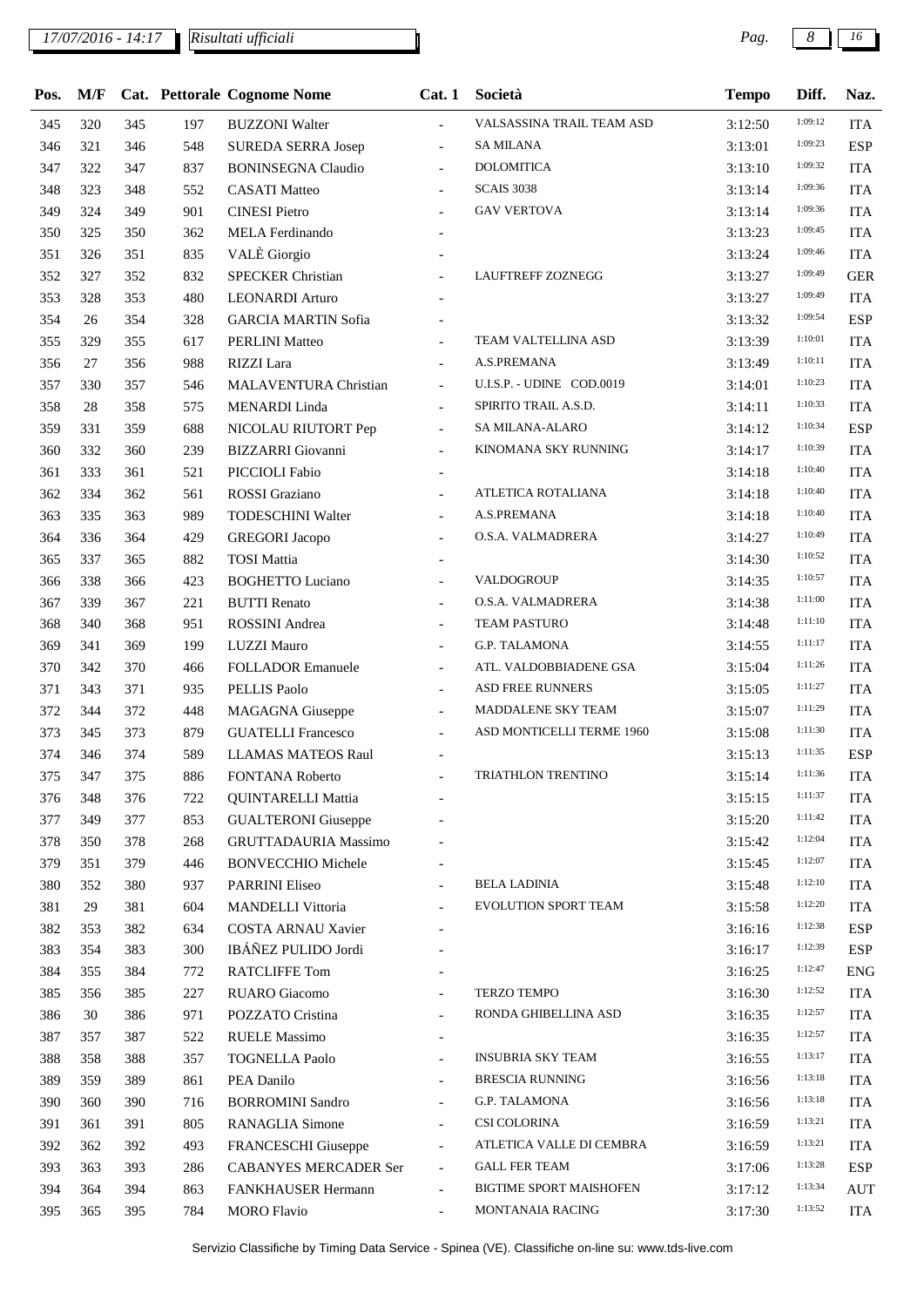## *17/07/2016 - 14:17 Pag. 9 16*

*Risultati ufficiali*

| Pos. | M/F |     |     | Cat. Pettorale Cognome Nome    | Cat.1                        | Società                       | <b>Tempo</b> | Diff.   | Naz.       |
|------|-----|-----|-----|--------------------------------|------------------------------|-------------------------------|--------------|---------|------------|
| 396  | 366 | 396 | 725 | <b>SALARDI Stefano</b>         |                              |                               | 3:17:35      | 1:13:57 | <b>ITA</b> |
| 397  | 367 | 397 | 194 | <b>BERTOLINI</b> Gianluca      | $\blacksquare$               | <b>TEAM VALTELLINA</b>        | 3:17:38      | 1:14:00 | <b>ITA</b> |
| 398  | 368 | 398 | 241 | <b>MATTIOLI</b> Ivan           | $\overline{a}$               | <b>VENGO LI' AS</b>           | 3:17:40      | 1:14:02 | <b>ITA</b> |
| 399  | 369 | 399 | 299 | <b>POGGIONI</b> Andrea         | $\overline{a}$               | RUNNERS VALBOSSA              | 3:18:24      | 1:14:46 | <b>ITA</b> |
| 400  | 370 | 400 | 543 | TIOZZO Marco                   |                              | ATLETICA PALZOLA              | 3:18:24      | 1:14:46 | <b>ITA</b> |
| 401  | 371 | 401 | 155 | FRIGO Andrea                   | $\overline{a}$               | <b>ATLETICA FASSA 08</b>      | 3:18:25      | 1:14:47 | <b>ITA</b> |
| 402  | 372 | 402 | 306 | <b>ZENATTI</b> Emanuele        |                              | <b>LAGARINA CRUS TEAM</b>     | 3:18:26      | 1:14:48 | <b>ITA</b> |
| 403  | 373 | 403 | 237 | DEFLORIAN Enrico               |                              | <b>U.S. CORNACCI</b>          | 3:18:28      | 1:14:50 | <b>ITA</b> |
| 404  | 374 | 404 | 421 | <b>LONGHI</b> Davide           | $\overline{a}$               | O.S.A. VALMADRERA             | 3:18:36      | 1:14:58 | <b>ITA</b> |
| 405  | 375 | 405 | 648 | <b>HUTCHESON Mark</b>          | $\overline{\phantom{0}}$     | <b>BUDE RATS</b>              | 3:18:39      | 1:15:01 | <b>GBR</b> |
| 406  | 376 | 406 | 302 | FUMAGALLI Massimiliano         | $\blacksquare$               | S.E.V. VALMADRERA             | 3:18:46      | 1:15:08 | <b>ITA</b> |
| 407  | 377 | 407 | 598 | <b>CAVULLI</b> Fabio           |                              |                               | 3:18:58      | 1:15:20 | <b>ITA</b> |
| 408  | 378 | 408 | 469 | <b>COPES Alberto</b>           |                              | TEAM VALTELLINA               | 3:18:59      | 1:15:21 | <b>ITA</b> |
| 409  | 379 | 409 | 195 | <b>GIOVANNONI Simone</b>       | $\overline{a}$               | TEAM VALTELLINA               | 3:19:03      | 1:15:25 | <b>ITA</b> |
| 410  | 380 | 410 | 773 | <b>RATCLIFFE Samuel</b>        |                              |                               | 3:19:04      | 1:15:26 | <b>ENG</b> |
| 411  | 381 | 411 | 273 | <b>BEBBER Mattia</b>           | $\overline{\phantom{0}}$     | ATLETICA ROTALIANA            | 3:19:07      | 1:15:29 | <b>ITA</b> |
| 412  | 382 | 412 | 583 | <b>BENEDETTI Maurizio</b>      | $\overline{a}$               | ATLETICA TEAM LOPPIO          | 3:19:09      | 1:15:31 | <b>ITA</b> |
| 413  | 383 | 413 | 334 | DE BASTIANI Juri               | $\overline{a}$               | PIZZOCCO TRAIL TEAM           | 3:19:10      | 1:15:32 | <b>ITA</b> |
| 414  | 384 | 414 | 692 | <b>GANARINI</b> Lorenzo        |                              | <b>USD CERMIS</b>             | 3:19:19      | 1:15:41 | <b>ITA</b> |
| 415  | 385 | 415 | 703 | <b>FONTANA Francesco</b>       |                              |                               | 3:19:20      | 1:15:42 | <b>ITA</b> |
| 416  | 386 | 416 | 765 | <b>IAIZA</b> Giacomo           | $\overline{a}$               | <b>GSA PULFERO</b>            | 3:19:20      | 1:15:42 | <b>ITA</b> |
| 417  | 387 | 417 | 601 | <b>GHENO</b> Alessandro        | $\overline{a}$               | <b>SRM TRAIL TEAM</b>         | 3:19:28      | 1:15:50 | <b>ITA</b> |
| 418  | 388 | 418 | 608 | LUCCHETTA Fausto               |                              |                               | 3:19:30      | 1:15:52 | <b>ITA</b> |
| 419  | 31  | 419 | 465 | RIZZI Cristina                 | $\overline{a}$               | G.S.A. COMETA                 | 3:19:32      | 1:15:54 | <b>ITA</b> |
| 420  | 389 | 420 | 257 | <b>CAMOLETTO Andrea</b>        | $\overline{\phantom{0}}$     | <b>GLI ORCHI TRAILERS ASD</b> | 3:19:32      | 1:15:54 | <b>ITA</b> |
| 421  | 390 | 421 | 351 | <b>GIRGI</b> Gionata           |                              | ATLETICA COMAZZO              | 3:19:34      | 1:15:56 | <b>ITA</b> |
| 422  | 391 | 422 | 414 | ALBASINI Valentino             | $\overline{\phantom{a}}$     |                               | 3:19:38      | 1:16:00 | <b>ITA</b> |
| 423  | 392 | 423 | 584 | <b>MODENA</b> Sergio           | $\overline{\phantom{0}}$     | <b>GENTE FUORI STRADA</b>     | 3:19:39      | 1:16:01 | <b>ITA</b> |
| 424  | 393 | 424 | 517 | <b>SACCHI</b> Luca             |                              | <b>BOGN DA NIA</b>            | 3:19:45      | 1:16:07 | <b>ITA</b> |
| 425  | 394 | 425 | 141 | <b>DONDIO</b> Massimo          |                              | TEAM LA SPORTIVA              | 3:19:45      | 1:16:07 | <b>ITA</b> |
| 426  | 395 | 426 | 794 | OLIVA Maurizio                 |                              | ARDENDO SPORTIVA              | 3:19:48      | 1:16:10 | ITA        |
| 427  | 32  | 427 | 585 | <b>BESSEGHINI Martina</b>      |                              | G.P. RUPE MAGNA               | 3:20:00      | 1:16:22 | <b>ITA</b> |
| 428  | 396 | 428 | 661 | <b>ZANOLI</b> Claudio          | $\overline{a}$               | <b>ALTITUDE RACE</b>          | 3:20:10      | 1:16:32 | <b>ITA</b> |
| 429  | 397 | 429 | 755 | <b>BONINO</b> Stefano          | $\overline{\phantom{0}}$     | <b>TEAM MARATHON</b>          | 3:20:19      | 1:16:41 | <b>ITA</b> |
| 430  | 398 | 430 | 41  | <b>INGLES BALAGUER Bartolo</b> | $\overline{\phantom{a}}$     | <b>INCA GARDEN HOTELS</b>     | 3:20:55      | 1:17:17 | <b>ESP</b> |
| 431  | 399 | 431 | 185 | DAGOSTIN Riccardo              | $\blacksquare$               | LENTI E VELOCI                | 3:20:56      | 1:17:18 | <b>ITA</b> |
| 432  | 400 | 432 | 360 | ROSSELLO FONOLLAR Bart         | $\qquad \qquad \blacksquare$ |                               | 3:21:00      | 1:17:22 | <b>ESP</b> |
| 433  | 401 | 433 | 814 | <b>FUMASONI</b> Luca           | $\overline{\phantom{a}}$     | PT SKYRUNNING                 | 3:21:05      | 1:17:27 | <b>ITA</b> |
| 434  | 402 | 434 | 652 | AILI Giovanni                  | $\overline{a}$               | CSI COLORINA                  | 3:21:05      | 1:17:27 | <b>ITA</b> |
| 435  | 403 | 435 | 645 | PEDRON Michele                 |                              | ATLETICA ROTALIANA            | 3:21:08      | 1:17:30 | <b>ITA</b> |
| 436  | 404 | 436 | 656 | ROSSI Michelangelo             |                              |                               | 3:21:31      | 1:17:53 | <b>ITA</b> |
| 437  | 405 | 437 | 318 | <b>BLAUW</b> Michiel           |                              |                               | 3:21:39      | 1:18:01 | <b>NED</b> |
| 438  | 406 | 438 | 917 | DAPOZ Andrea                   |                              | ASD MADDALENE SKYMARATHON     | 3:21:46      | 1:18:08 | <b>ITA</b> |
| 439  | 407 | 439 | 980 | GALLI Giovanni                 |                              |                               | 3:22:07      | 1:18:29 | <b>ITA</b> |
| 440  | 408 | 440 | 275 | <b>VENTURINO Alessio</b>       | $\overline{\phantom{a}}$     | <b>SEC CIVATE</b>             | 3:22:21      | 1:18:43 | <b>ITA</b> |
| 441  | 409 | 441 | 913 | <b>TRIVELLIN Federico</b>      | $\overline{\phantom{0}}$     | ASD FOREDIL MACCHINE PADOVA   | 3:22:29      | 1:18:51 | <b>ITA</b> |
| 442  | 410 | 442 | 949 | <b>COLOMBO Paolo</b>           |                              | TEAM PASTURO                  | 3:22:45      | 1:19:07 | <b>ITA</b> |
| 443  | 411 | 443 | 172 | PORTA Massimo                  | $\overline{a}$               | KINOMANA SKY RUNNING          | 3:23:29      | 1:19:51 | <b>ITA</b> |
| 444  | 412 | 444 | 592 | <b>CANDIA Marco</b>            | $\overline{\phantom{0}}$     | G.S. ALPINI                   | 3:23:48      | 1:20:10 | <b>ITA</b> |
| 445  | 413 | 445 | 590 | <b>VAMPINI Massimo</b>         | $\overline{\phantom{a}}$     | LIBERTAS VALLESABBIA          | 3:23:50      | 1:20:12 | <b>ITA</b> |
| 446  | 414 | 446 | 727 | LOSA Stefano                   |                              |                               | 3:24:05      | 1:20:26 | ITA        |
|      |     |     |     |                                |                              |                               |              |         |            |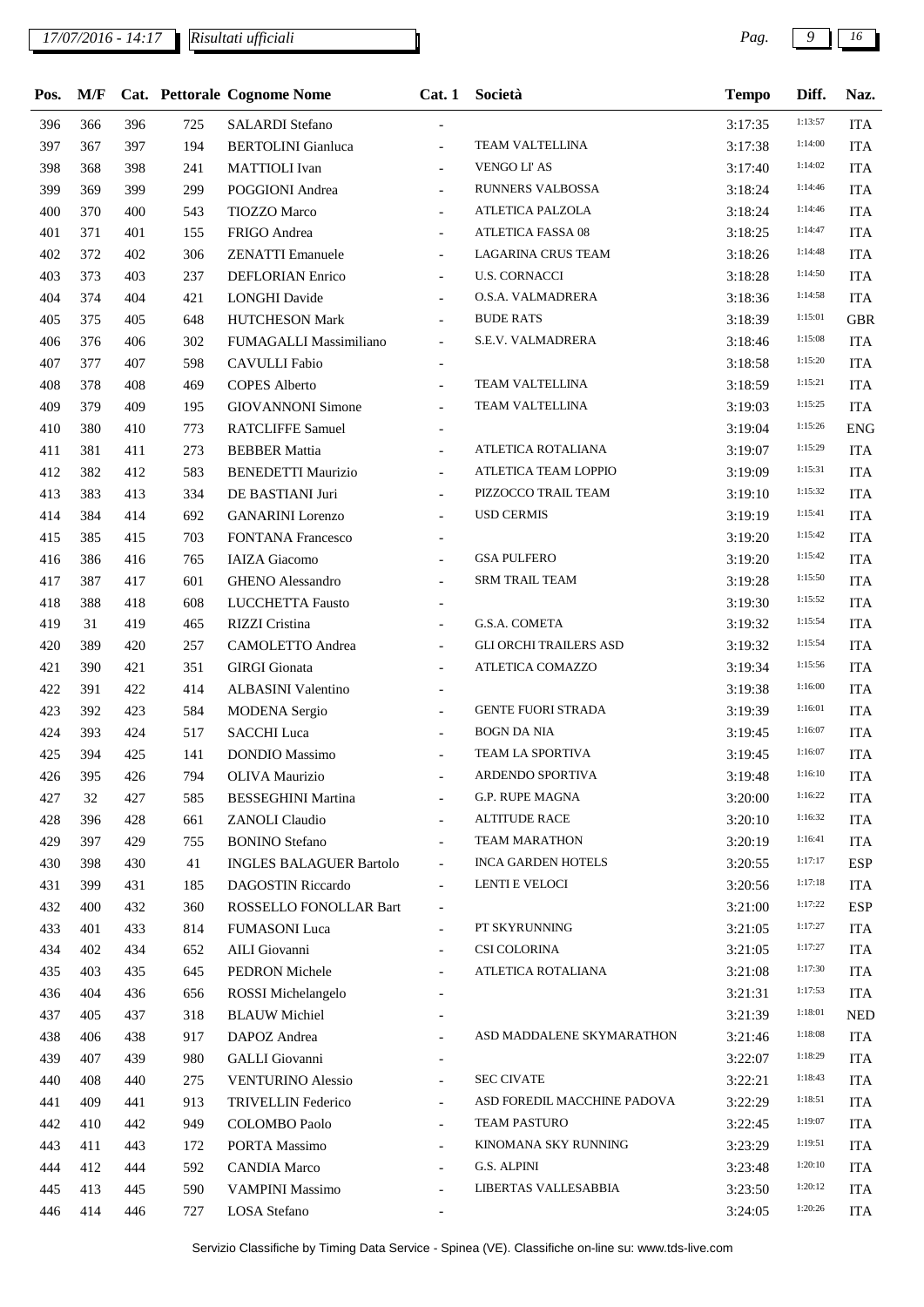| Pos. | M/F |     |     | Cat. Pettorale Cognome Nome | Cat.1                    | Società                            | <b>Tempo</b> | Diff.   | Naz.       |
|------|-----|-----|-----|-----------------------------|--------------------------|------------------------------------|--------------|---------|------------|
| 447  | 415 | 447 | 550 | <b>ZEZIOLA</b> Fabio        |                          | <b>CORRINTIME</b>                  | 3:24:07      | 1:20:29 | <b>ITA</b> |
| 448  | 416 | 448 | 311 | <b>MAZZONI</b> Matteo       | $\overline{a}$           | TEAM VALTELLINA A.S.D.             | 3:24:08      | 1:20:30 | <b>ITA</b> |
| 449  | 417 | 449 | 663 | <b>VICARIO</b> Michele      | $\overline{\phantom{a}}$ |                                    | 3:24:44      | 1:21:06 | <b>ITA</b> |
| 450  | 418 | 450 | 537 | <b>CHILOVI</b> Luca         | $\overline{a}$           | MADDALENE SKY TEAM                 | 3:24:54      | 1:21:16 | <b>ITA</b> |
| 451  | 419 | 451 | 179 | <b>BERNARD Norbert</b>      | $\blacksquare$           | <b>BELA LADINIA</b>                | 3:25:14      | 1:21:36 | <b>ITA</b> |
| 452  | 420 | 452 | 191 | <b>LEONI</b> Carlo          | $\overline{\phantom{a}}$ | TEAM VALTELLINA                    | 3:25:19      | 1:21:41 | <b>ITA</b> |
| 453  | 421 | 453 | 410 | D'ODORICO Alessio           | $\overline{\phantom{a}}$ | ASD AQUILE FRIULANE                | 3:25:27      | 1:21:49 | <b>ITA</b> |
| 454  | 422 | 454 | 979 | <b>VERONELLI Paolo</b>      | $\overline{\phantom{a}}$ |                                    | 3:25:33      | 1:21:55 | <b>ITA</b> |
| 455  | 423 | 455 | 568 | <b>BUSETTI</b> Giuseppe     |                          | ATLETICA VALDOBBIADENE G.S.A.      | 3:25:35      | 1:21:57 | <b>ITA</b> |
| 456  | 424 | 456 | 168 | <b>SOTTSASS Cesare</b>      |                          |                                    | 3:25:43      | 1:22:05 | <b>ITA</b> |
| 457  | 425 | 457 | 505 | SAVAGLIA Luca               | $\overline{\phantom{a}}$ | DELTA SPEDIZIONI                   | 3:25:57      | 1:22:19 | <b>ITA</b> |
| 458  | 426 | 458 | 605 | ORGANAI Christian           | $\overline{\phantom{0}}$ | <b>SUBBIANO MARATHON</b>           | 3:26:00      | 1:22:22 | <b>ITA</b> |
| 459  | 33  | 459 | 43  | ERIKSON Johanna             | $\blacksquare$           | TROMSØ RANDONEE KLUBB              | 3:26:09      | 1:22:31 | <b>SWE</b> |
| 460  | 427 | 460 | 659 | <b>MINI Gian Roberto</b>    | $\frac{1}{2}$            | NUOVA ATLETICA S. GIACOMO DI VEGLI | 3:26:35      | 1:22:57 | <b>ITA</b> |
| 461  | 428 | 461 | 291 | ROLLANDINI Matteo           | $\overline{\phantom{a}}$ | A.S.D. NON SOLO RUNNING            | 3:26:48      | 1:23:10 | <b>ITA</b> |
| 462  | 429 | 462 | 624 | ROSSO Fiorenzo              | $\overline{a}$           | <b>AQUILE FRIULANE</b>             | 3:26:52      | 1:23:14 | <b>ITA</b> |
| 463  | 34  | 463 | 96  | <b>BERNARDI</b> Lorenza     | $\overline{\phantom{a}}$ | <b>TEAM SALOMON</b>                | 3:26:53      | 1:23:15 | <b>ITA</b> |
| 464  | 430 | 464 | 653 | <b>ROGNONI Marco</b>        |                          | <b>GS.CASTIONESE</b>               | 3:26:56      | 1:23:18 | <b>ITA</b> |
| 465  | 431 | 465 | 200 | <b>BARCELO PONS Pedro</b>   |                          |                                    | 3:27:11      | 1:23:33 | <b>ESP</b> |
| 466  | 432 | 466 | 418 | ROSSELLO AMENGUAL Guil      | $\overline{\phantom{a}}$ |                                    | 3:27:11      | 1:23:33 | <b>ESP</b> |
| 467  | 433 | 467 | 724 | PAVESE Alessandro           | $\overline{\phantom{a}}$ |                                    | 3:27:15      | 1:23:37 | <b>ITA</b> |
| 468  | 35  | 468 | 607 | <b>BELLINA</b> Caterina     |                          | U.S. ALDO MORO PALUZZA             | 3:27:21      | 1:23:43 | <b>ITA</b> |
| 469  | 434 | 469 | 611 | <b>DELPERO</b> Matteo       | $\overline{\phantom{a}}$ |                                    | 3:27:29      | 1:23:51 | <b>ITA</b> |
| 470  | 435 | 470 | 893 | <b>SOLDATI Elia</b>         | $\overline{\phantom{0}}$ | ATLETICA ALTO LARIO                | 3:27:29      | 1:23:51 | <b>ITA</b> |
| 471  | 436 | 471 | 202 | MENEGOTTO Fabio             | $\blacksquare$           | RONDA GHIBELLINA ASD               | 3:27:47      | 1:24:09 | <b>ITA</b> |
| 472  | 437 | 472 | 912 | DONÀ Paolo                  | $\frac{1}{2}$            | ASD FOREDIL MACCHINE PADOVA        | 3:27:52      | 1:24:14 | <b>ITA</b> |
| 473  | 438 | 473 | 711 | <b>LOCORI Nicolas</b>       | $\overline{\phantom{a}}$ |                                    | 3:27:58      | 1:24:20 | <b>ITA</b> |
| 474  | 439 | 474 | 333 | KAJÁNEK Adam                | $\overline{a}$           | SALOMON-RUN                        | 3:28:03      | 1:24:25 | <b>CZE</b> |
| 475  | 440 | 475 | 779 | <b>DELUGAN</b> Efrem        | $\overline{a}$           | <b>U.S.CORNACCI</b>                | 3:28:23      | 1:24:45 | <b>ITA</b> |
| 476  | 441 | 476 | 338 | ZANELLA Michele             |                          | PIZZOCCO TRAIL TEAM                | 3:28:28      | 1:24:50 | <b>ITA</b> |
| 477  | 442 | 477 | 567 | SUOZZI Andrea               |                          | PODISTICA OZZANESE                 | 3:28:30      | 1:24:52 | <b>ITA</b> |
| 478  | 36  | 478 | 557 | <b>MORETTI Marianne</b>     | $\overline{\phantom{a}}$ | ATLETICA CORTINA                   | 3:28:34      | 1:24:56 | <b>NOR</b> |
| 479  | 443 | 479 | 545 | <b>MARINI Massimo</b>       | $\overline{\phantom{0}}$ | AMATORI ATLETICA CHIRIGNAGO        | 3:28:35      | 1:24:57 | <b>ITA</b> |
| 480  | 37  | 480 | 614 | <b>GALLI</b> Francesca      |                          | TEAM VALTELLINA ASD                | 3:29:00      | 1:25:22 | <b>ITA</b> |
| 481  | 444 | 481 | 553 | <b>BERGAMINI Filippo</b>    |                          |                                    | 3:29:03      | 1:25:25 | <b>ITA</b> |
| 482  | 445 | 482 | 933 | <b>TAMEO</b> Andrea         |                          |                                    | 3:29:09      | 1:25:31 | <b>ITA</b> |
| 483  | 446 | 483 | 408 | <b>VOLCAN Marco</b>         |                          | US QUERCIA TRENTINGRANA            | 3:29:14      | 1:25:36 | <b>ITA</b> |
| 484  | 447 | 484 | 771 | <b>DELNERI</b> Diego        |                          |                                    | 3:29:29      | 1:25:51 | <b>ITA</b> |
| 485  | 448 | 485 | 733 | PAGANI Nicola Giancarlo     | $\overline{a}$           | RUNNERS CAPRIOLESE                 | 3:29:31      | 1:25:53 | <b>ITA</b> |
| 486  | 449 | 486 | 870 | DAL SANTO Alessandro        | $\blacksquare$           | RUNNERS TEAM ZANÈ - SOJO VASARO T  | 3:29:31      | 1:25:53 | <b>ITA</b> |
| 487  | 450 | 487 | 556 | <b>MAINETTI</b> Ernesto     |                          | OSA VALMADRERA                     | 3:29:57      | 1:26:19 | <b>ITA</b> |
| 488  | 451 | 488 | 409 | <b>BUTTI Christian</b>      |                          |                                    | 3:30:02      | 1:26:24 | <b>ITA</b> |
| 489  | 38  | 489 | 331 | TUHOVČÁKOVÁ Veronika        |                          | SALOMON-RUN                        | 3:30:05      | 1:26:27 | <b>CZE</b> |
| 490  | 39  | 490 | 449 | CIAN Raffaella              |                          | <b>ERGUS TRAIL TEAM</b>            | 3:30:07      | 1:26:29 | <b>ITA</b> |
| 491  | 452 | 491 | 847 | PREST Massimiliano          |                          |                                    | 3:30:08      | 1:26:30 | <b>ITA</b> |
| 492  | 40  | 492 | 569 | <b>TONIOLATTI Francesca</b> |                          |                                    | 3:30:08      | 1:26:30 | <b>ITA</b> |
| 493  | 453 | 493 | 530 | CANIGLIA Camillo            |                          | G.P. IL CRAMPO                     | 3:30:09      | 1:26:31 | <b>ITA</b> |
| 494  | 454 | 494 | 704 | <b>MADASCHI</b> Matteo      |                          |                                    | 3:30:11      | 1:26:33 | <b>ITA</b> |
| 495  | 41  | 495 | 401 | <b>DEDNDREJAJ Stivens</b>   |                          |                                    | 3:30:17      | 1:26:39 | <b>ALB</b> |
| 496  | 42  | 496 | 566 | CREPAZ Federica             |                          |                                    | 3:30:26      | 1:26:48 | <b>ITA</b> |
| 497  | 43  | 497 | 532 | CARRA Silvia                |                          | ATLETICA BARILLA                   | 3:30:34      | 1:26:56 | <b>ITA</b> |
|      |     |     |     |                             |                          |                                    |              |         |            |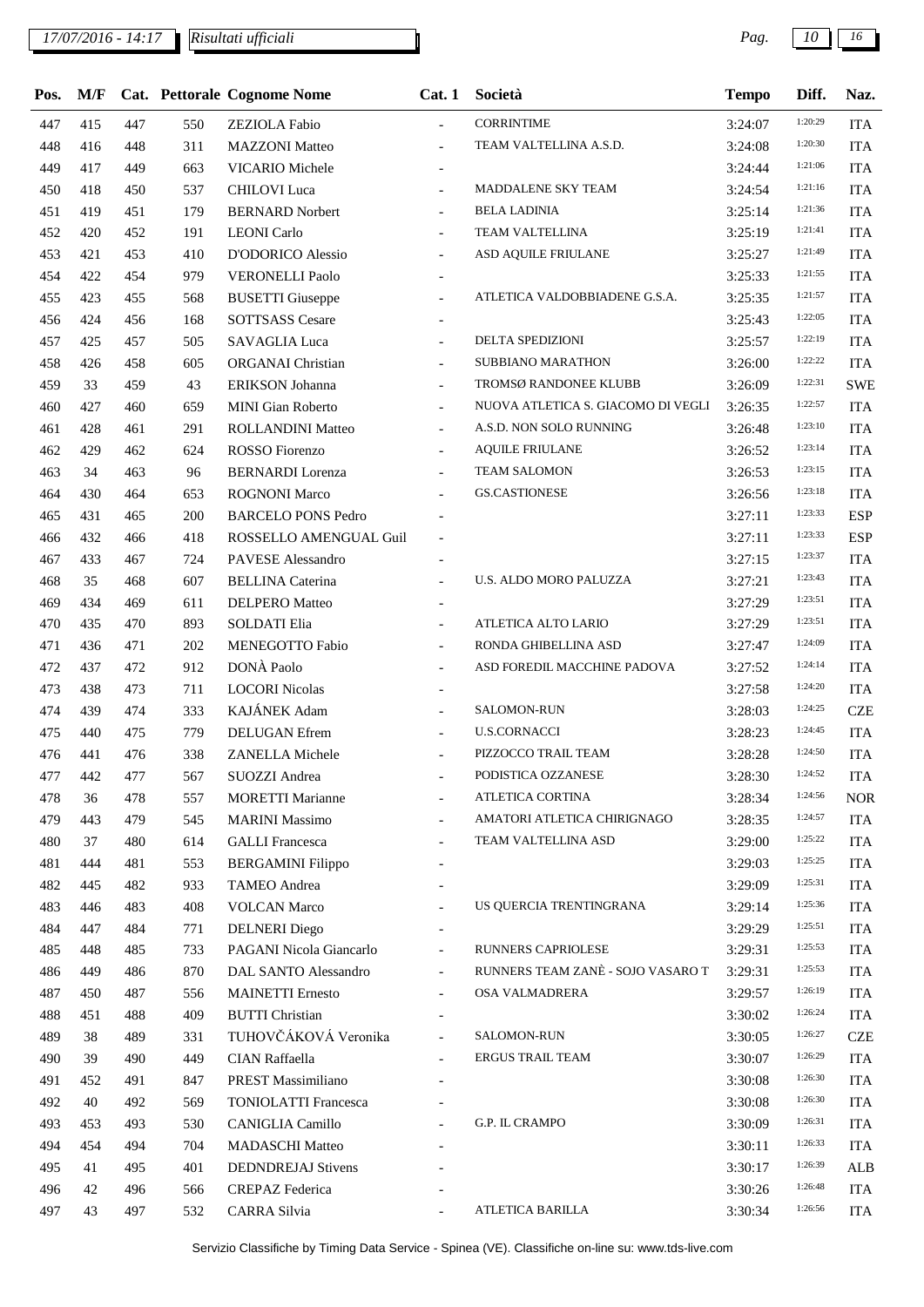## *17/07/2016 - 14:17 Pag. 11 16*

| Pos. | M/F |     |     | <b>Cat.</b> Pettorale Cognome Nome | Cat.1                    | Società                        | <b>Tempo</b> | Diff.   | Naz.       |
|------|-----|-----|-----|------------------------------------|--------------------------|--------------------------------|--------------|---------|------------|
| 498  | 44  | 498 | 511 | FRANZINI Silvia                    | $\overline{a}$           | <b>CORRINTIME</b>              | 3:30:38      | 1:27:00 | <b>ITA</b> |
| 499  | 455 | 499 | 443 | <b>CERISARA</b> Davide             |                          | RUNNERS TEAM ZANÈ              | 3:30:44      | 1:27:06 | <b>ITA</b> |
| 500  | 456 | 500 | 272 | <b>FRANCESCHIN Gino</b>            |                          |                                | 3:30:51      | 1:27:13 | <b>ITA</b> |
| 501  | 457 | 501 | 654 | <b>NOCERA Marco</b>                |                          |                                | 3:30:54      | 1:27:16 | <b>ITA</b> |
| 502  | 458 | 502 | 718 | <b>NASSINVERA Luca</b>             | $\overline{\phantom{a}}$ | <b>GSA PULFERO</b>             | 3:31:03      | 1:27:25 | <b>ITA</b> |
| 503  | 459 | 503 | 930 | PEZZI Danilo                       | $\overline{\phantom{0}}$ | ATLETICA ROTALIANA             | 3:31:14      | 1:27:36 | <b>ITA</b> |
| 504  | 460 | 504 | 907 | <b>SIEROCIN Jakub</b>              | $\overline{\phantom{0}}$ | <b>KDATP</b>                   | 3:31:46      | 1:28:08 | POL        |
| 505  | 461 | 505 | 806 | <b>BARISCIANO Roberto</b>          | $\frac{1}{2}$            | <b>G.S.POLLICINO</b>           | 3:31:57      | 1:28:19 | <b>ITA</b> |
| 506  | 462 | 506 | 540 | PAZZOLA Mattia                     |                          | <b>NSC BELLAGIO</b>            | 3:32:01      | 1:28:23 | <b>ITA</b> |
| 507  | 463 | 507 | 869 | <b>GATTINONI Mauro</b>             | $\overline{a}$           | CAI STRADA STORTA              | 3:32:05      | 1:28:27 | <b>ITA</b> |
| 508  | 464 | 508 | 150 | <b>VUERICH Luca</b>                |                          |                                | 3:32:09      | 1:28:31 | <b>ITA</b> |
| 509  | 465 | 509 | 249 | <b>VALLS CORRALES Ramon</b>        |                          |                                | 3:32:09      | 1:28:31 | <b>ITA</b> |
| 510  | 466 | 510 | 966 | <b>CANTONI Paolo</b>               | $\overline{\phantom{0}}$ | <b>U.S. BORMIESE ATL.</b>      | 3:32:10      | 1:28:32 | <b>ITA</b> |
| 511  | 467 | 511 | 965 | <b>CANTONI Federico</b>            | $\blacksquare$           | U.S. BORMIESE ATL.             | 3:32:10      | 1:28:32 | <b>ITA</b> |
| 512  | 468 | 512 | 284 | <b>HRADIL Pavel</b>                | $\overline{\phantom{0}}$ | X-TRAIL ORLOVA                 | 3:32:12      | 1:28:34 | <b>CZE</b> |
| 513  | 469 | 513 | 173 | <b>MARASI</b> Angelo               | $\overline{\phantom{a}}$ | KINO MANA                      | 3:32:15      | 1:28:37 | <b>ITA</b> |
| 514  | 470 | 514 | 804 | <b>VASSENA Romeo</b>               | $\overline{\phantom{a}}$ | <b>BAR VITALI</b>              | 3:32:18      | 1:28:40 | <b>ITA</b> |
| 515  | 471 | 515 | 536 | <b>LOSS</b> Lorenzo                | $\overline{\phantom{0}}$ | <b>U.S. PRIMIERO</b>           | 3:32:32      | 1:28:54 | <b>ITA</b> |
| 516  | 472 | 516 | 644 | <b>GALIMBERTI Riccardo</b>         |                          |                                | 3:32:37      | 1:28:59 | <b>ITA</b> |
| 517  | 473 | 517 | 673 | FORTINA Stefano                    | $\overline{\phantom{a}}$ | ATLETICA CASORATE              | 3:32:38      | 1:29:00 | <b>ITA</b> |
| 518  | 474 | 518 | 341 | FLORIDIA Fabrizio                  | $\overline{\phantom{0}}$ | <b>GS LA PIAVE</b>             | 3:32:48      | 1:29:10 | <b>ITA</b> |
| 519  | 475 | 519 | 691 | <b>CURZI William</b>               | $\overline{\phantom{a}}$ | <b>COLLEMAR-ATHON CLUB</b>     | 3:32:49      | 1:29:11 | <b>ITA</b> |
| 520  | 45  | 520 | 856 | PEDERIVA Carlotta                  | $\blacksquare$           | <b>KM SPORT</b>                | 3:32:49      | 1:29:11 | <b>ITA</b> |
| 521  | 476 | 521 | 371 | <b>CIORAITIS Andrius</b>           | $\frac{1}{2}$            | LITHUANIAN MOUNTAIN RUNNER     | 3:32:54      | 1:29:16 | <b>LTU</b> |
| 522  | 477 | 522 | 744 | <b>BAZZONI</b> Franco              | $\frac{1}{2}$            | LAZZARUNNING                   | 3:33:16      | 1:29:38 | <b>ITA</b> |
| 523  | 46  | 523 | 934 | PERACCA Elena                      | $\blacksquare$           | ATLETICA ALTO LARIO            | 3:33:16      | 1:29:38 | <b>ITA</b> |
| 524  | 47  | 524 | 131 | PEDERIVA Martina                   | ÷.                       | <b>BELA LADINIA</b>            | 3:33:20      | 1:29:42 | <b>ITA</b> |
| 525  | 478 | 525 | 461 | <b>BROILO</b> Oscar                |                          |                                | 3:33:28      | 1:29:50 | <b>ITA</b> |
| 526  | 479 | 526 | 706 | <b>MONDONICO</b> Giorgio           |                          |                                | 3:33:35      | 1:29:57 | <b>ITA</b> |
| 527  | 480 | 527 | 778 | <b>MACONI</b> Massimo              | $\overline{\phantom{a}}$ | <b>BAR VITALI RUNNING TEAM</b> | 3:33:37      | 1:29:59 | <b>ITA</b> |
| 528  | 48  | 528 | 641 | ROBUSCHI Gloria                    |                          | N.A FANFULLA LODIGIANA         | 3:33:41      | 1:30:03 | $\rm ITA$  |
| 529  | 481 | 529 | 939 | ZANCANELLA Vigilio                 | $\overline{\phantom{a}}$ | POLISPORTIVA MOLINA            | 3:33:48      | 1:30:10 | <b>ITA</b> |
| 530  | 49  | 530 | 322 | <b>BELL Alexandra</b>              |                          |                                | 3:33:50      | 1:30:12 | <b>USA</b> |
| 531  | 50  | 531 | 435 | <b>FURLANI</b> Francesca           | $\overline{\phantom{a}}$ | LEOPODISTICA FAENZA            | 3:33:58      | 1:30:20 | <b>ITA</b> |
| 532  | 482 | 532 | 263 | <b>BULGHERINI Dario</b>            | $\overline{\phantom{a}}$ | TEAM MARATHON BIKE             | 3:34:08      | 1:30:30 | <b>ITA</b> |
| 533  | 483 | 533 | 347 | STEFANI Andrea                     | $\overline{\phantom{a}}$ | SKI TEAM LAGORAI               | 3:34:28      | 1:30:50 | <b>ITA</b> |
| 534  | 51  | 534 | 352 | <b>TONELLI</b> Chiara              |                          |                                | 3:34:29      | 1:30:51 | ITA        |
| 535  | 484 | 535 | 193 | <b>TONDINI</b> Pierluigi           | $\overline{\phantom{a}}$ | TEAM VALTELLINA                | 3:34:32      | 1:30:54 | <b>ITA</b> |
| 536  | 52  | 536 | 658 | <b>OSTANO</b> Susan                |                          |                                | 3:34:33      | 1:30:55 | <b>ITA</b> |
| 537  | 485 | 537 | 932 | <b>PEZZI Narciso</b>               | $\overline{\phantom{a}}$ | ATLETICA ROTALIANA             | 3:34:37      | 1:30:59 | <b>ITA</b> |
| 538  | 486 | 538 | 862 | ZAVARISE Franco                    |                          |                                | 3:34:42      | 1:31:04 | <b>ITA</b> |
| 539  | 487 | 539 | 541 | <b>CERESOLA Eros</b>               | $\overline{\phantom{a}}$ | NSC BELLAGIO                   | 3:35:06      | 1:31:28 | <b>ITA</b> |
| 540  | 53  | 540 | 610 | PONTIROLLI Claudia                 |                          |                                | 3:35:10      | 1:31:32 | ITA        |
| 541  | 488 | 541 | 609 | DELPERO Gianni                     | $\overline{\phantom{a}}$ |                                | 3:35:10      | 1:31:32 | <b>ITA</b> |
| 542  | 489 | 542 | 824 | <b>VALENTINI Matteo</b>            |                          | <b>GS SCARPON</b>              | 3:35:15      | 1:31:37 | <b>ITA</b> |
| 543  | 490 | 543 | 922 | <b>GIANOLLA Diego</b>              |                          |                                | 3:35:36      | 1:31:58 | <b>ITA</b> |
| 544  | 491 | 544 | 883 | <b>TIBOLLA Simone</b>              | $\overline{\phantom{a}}$ | ATLETICA AGORDINA              | 3:35:42      | 1:32:04 | <b>ITA</b> |
| 545  | 492 | 545 | 686 | <b>COLOMBO Paolo</b>               |                          | O.SA. VALMADRERA               | 3:35:56      | 1:32:18 | <b>ITA</b> |
| 546  | 493 | 546 | 819 | <b>GRESPAN Davide</b>              | $\overline{\phantom{a}}$ | G.S. GABBI                     | 3:35:58      | 1:32:20 | <b>ITA</b> |
| 547  | 494 | 547 | 349 | FERRARI Nicola                     | $\overline{\phantom{0}}$ | S.S. TREMALZO                  | 3:36:06      | 1:32:28 | <b>ITA</b> |
| 548  | 495 | 548 | 348 | <b>LORENZI Patrick</b>             |                          | ATLETICA ALTO GARDA E LEDRO    | 3:36:06      | 1:32:28 | <b>ITA</b> |
|      |     |     |     |                                    |                          |                                |              |         |            |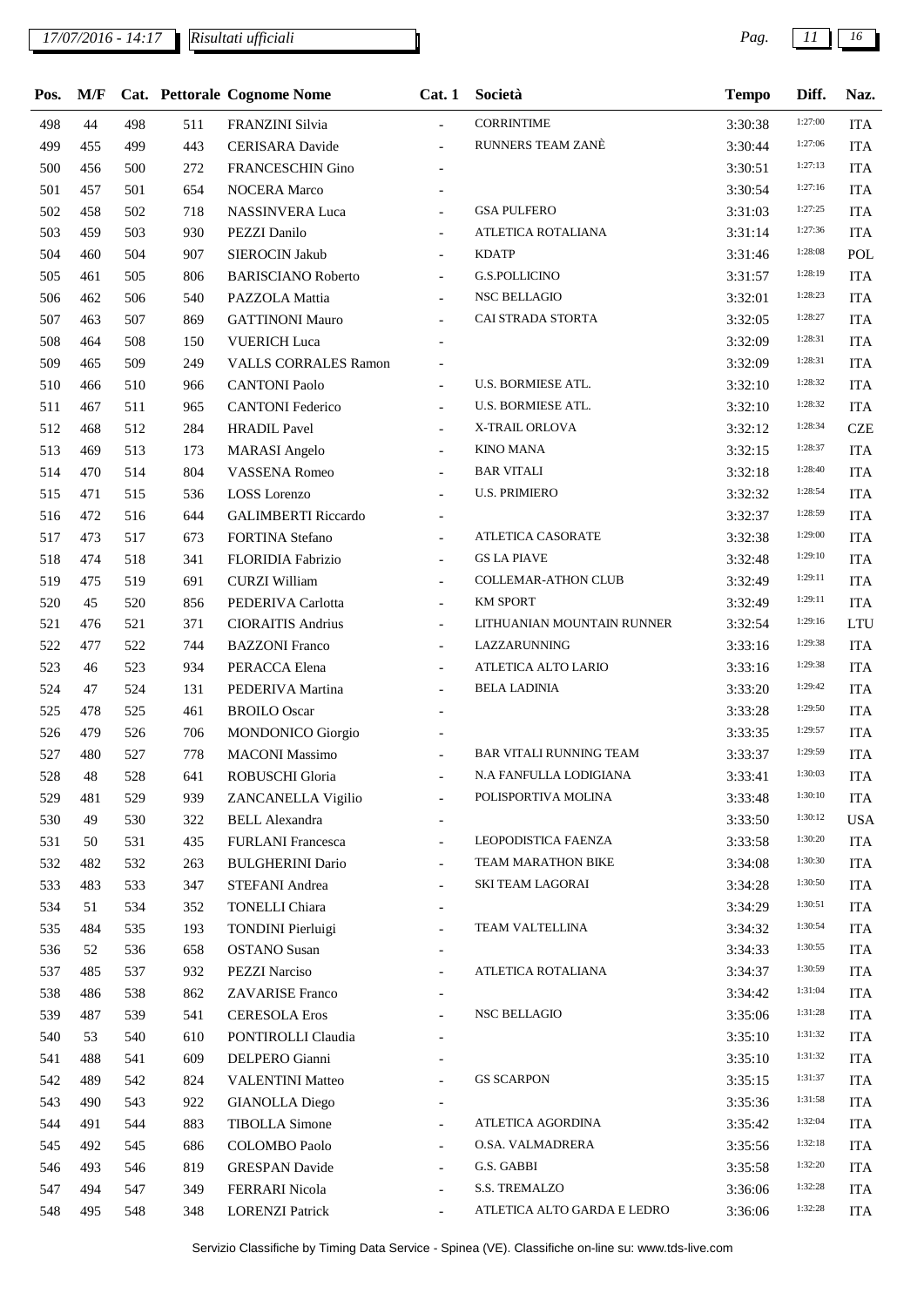| Pos. | M/F |     |     | <b>Cat.</b> Pettorale Cognome Nome | Cat.1                    | Società                            | <b>Tempo</b> | Diff.   | Naz.       |
|------|-----|-----|-----|------------------------------------|--------------------------|------------------------------------|--------------|---------|------------|
| 549  | 54  | 549 | 936 | <b>GADLER Elisa</b>                | $\overline{\phantom{a}}$ |                                    | 3:36:18      | 1:32:40 | <b>ITA</b> |
| 550  | 55  | 550 | 285 | <b>ZAMBONI</b> Irene               | $\blacksquare$           | GS VALSUGANA TRENTINO              | 3:36:26      | 1:32:48 | <b>ITA</b> |
| 551  | 496 | 551 | 238 | <b>GROSSO Roberto</b>              | $\blacksquare$           | CIMAVILLA RUNNING TEAM             | 3:36:35      | 1:32:57 | <b>ITA</b> |
| 552  | 56  | 552 | 500 | <b>SKORVE Marit Johanne</b>        | $\overline{\phantom{a}}$ | <b>GTI STAVANGER</b>               | 3:37:13      | 1:33:35 | <b>NOR</b> |
| 553  | 497 | 553 | 182 | <b>RASOM Mariano</b>               | $\blacksquare$           | <b>ATLETICA FASSA 08</b>           | 3:37:14      | 1:33:36 | <b>ITA</b> |
| 554  | 498 | 554 | 304 | ROVERA Alberto                     | $\blacksquare$           | S.E.V. VALMADRERA                  | 3:37:19      | 1:33:41 | <b>ITA</b> |
| 555  | 57  | 555 | 305 | ROVERA Cristina                    | $\blacksquare$           | S.E.V. VALMADRERA                  | 3:37:19      | 1:33:41 | <b>ITA</b> |
| 556  | 58  | 556 | 169 | PINAMONTI Romina                   | $\overline{\phantom{a}}$ | ATL. VALLI DI NON E SOLE           | 3:37:21      | 1:33:43 | <b>ITA</b> |
| 557  | 499 | 557 | 516 | PELLEGRINI Fabio                   |                          |                                    | 3:37:35      | 1:33:57 | <b>ITA</b> |
| 558  | 59  | 558 | 730 | <b>BARATTIN</b> Giordana           | $\blacksquare$           | S.C. ALPAGO                        | 3:37:38      | 1:34:00 | <b>ITA</b> |
| 559  | 500 | 559 | 693 | <b>SALA Marco</b>                  | $\overline{\phantom{a}}$ | BELLAGIO SKY TEAM                  | 3:37:50      | 1:34:12 | <b>ITA</b> |
| 560  | 501 | 560 | 394 | <b>BRENTARI Silvano</b>            |                          |                                    | 3:37:52      | 1:34:14 | <b>ITA</b> |
| 561  | 502 | 561 | 312 | <b>MAMETTI</b> Andrea              | $\blacksquare$           | TEAM VALTELLINA A.S.D.             | 3:37:59      | 1:34:21 | <b>ITA</b> |
| 562  | 503 | 562 | 432 | RIVOLTA Ivano                      | $\overline{\phantom{a}}$ | <b>GP VILLASANTESE</b>             | 3:38:12      | 1:34:34 | <b>ITA</b> |
| 563  | 504 | 563 | 660 | <b>CHIESA Paolo</b>                |                          |                                    | 3:38:19      | 1:34:41 | <b>ITA</b> |
| 564  | 505 | 564 | 337 | <b>BORTOLUZZI Alessio</b>          | $\blacksquare$           | PIZZOCCO TRAIL TEAM                | 3:38:34      | 1:34:56 | <b>ITA</b> |
| 565  | 60  | 565 | 630 | <b>LITHERLAND Catherine</b>        | $\overline{\phantom{a}}$ | PENNINE FELL RUNNERS               | 3:38:34      | 1:34:56 | <b>ENG</b> |
| 566  | 506 | 566 | 780 | <b>COSTA Alessandro</b>            |                          |                                    | 3:38:48      | 1:35:10 | <b>ITA</b> |
| 567  | 507 | 567 | 154 | <b>TORRES Flavio</b>               |                          |                                    | 3:38:53      | 1:35:15 | <b>ITA</b> |
| 568  | 508 | 568 | 454 | RAZZUOLI Stefano                   |                          |                                    | 3:39:01      | 1:35:23 | <b>ITA</b> |
| 569  | 509 | 569 | 746 | <b>LONGHI Christian</b>            | $\blacksquare$           | ATLETICA SERENISSIMA A.S.D.        | 3:39:13      | 1:35:35 | <b>ITA</b> |
| 570  | 510 | 570 | 889 | <b>TSHIBASU Cedric</b>             | $\overline{\phantom{a}}$ | TEAM KINEPOD REUNION               | 3:39:27      | 1:35:48 | <b>BEL</b> |
| 571  | 61  | 571 | 890 | <b>TESTARMATA Martina</b>          | $\overline{\phantom{a}}$ | TIBUR ECOTRAIL                     | 3:39:27      | 1:35:49 | <b>ITA</b> |
| 572  | 511 | 572 | 564 | NICOLIK Maurizio                   | $\overline{\phantom{a}}$ | DELTA SPEDIZIONI                   | 3:39:36      | 1:35:58 | <b>ITA</b> |
| 573  | 62  | 573 | 677 | COZZA Natascia                     |                          |                                    | 3:39:44      | 1:36:06 | <b>ITA</b> |
| 574  | 512 | 574 | 262 | <b>BAZZANELLA Mattia</b>           | $\overline{\phantom{a}}$ | <b>ROTALIANA</b>                   | 3:39:45      | 1:36:07 | <b>ITA</b> |
| 575  | 513 | 575 | 502 | <b>VERLEIH Gerrit</b>              | $\blacksquare$           | <b>SCC BERLIN</b>                  | 3:39:53      | 1:36:15 | <b>GER</b> |
| 576  | 514 | 576 | 903 | PILLININI Graziano                 | $\blacksquare$           | A.S. CANTURINA POLISPORTIVA SAN MA | 3:40:29      | 1:36:51 | <b>ITA</b> |
| 577  | 515 | 577 | 800 | STACCHINI Ruggero                  | $\overline{\phantom{a}}$ | <b>GPA SAN MARINO</b>              | 3:40:34      | 1:36:56 | <b>SMR</b> |
| 578  | 516 | 578 | 549 | FIORA Davide                       | $\blacksquare$           | ATLETICA PERTICA BASSA             | 3:40:38      | 1:37:00 | <b>ITA</b> |
| 579  | 517 | 579 | 165 | <b>TACCHINI Vitale</b>             |                          | TEAM VALTELLINA ASD                | 3:40:44      | 1:37:06 | <b>ITA</b> |
| 580  | 518 | 580 | 380 | <b>FORCELLA Stefano</b>            | $\overline{\phantom{a}}$ | ASD ALTITUDE RACE                  | 3:40:46      | 1:37:08 | <b>ITA</b> |
| 581  | 63  | 581 | 984 | <b>GIANOLA</b> Anita               |                          | A.S.PREMANA                        | 3:40:54      | 1:37:16 | <b>ITA</b> |
| 582  | 519 | 582 | 476 | <b>MAGGI Michele</b>               |                          |                                    | 3:40:57      | 1:37:19 | <b>ITA</b> |
| 583  | 520 | 583 | 298 | <b>MARGAGLIONE Alberto</b>         | $\overline{\phantom{a}}$ | U.S. FOGGIA ATLETICA LEGGERA       | 3:41:06      | 1:37:28 | <b>ITA</b> |
| 584  | 521 | 584 | 732 | FIENI Andrea                       |                          | S.G. LA PATRIA 1879 CARPI          | 3:41:11      | 1:37:33 | <b>ITA</b> |
| 585  | 522 | 585 | 914 | ZANDONÀ Moreno                     | $\blacksquare$           | ASD FOREDIL MACCHINE PADOVA        | 3:41:18      | 1:37:40 | <b>ITA</b> |
| 586  | 523 | 586 | 489 | <b>SKARPEID Bernhard</b>           | $\overline{\phantom{a}}$ | <b>GTI STAVANGER</b>               | 3:41:33      | 1:37:55 | <b>NOR</b> |
| 587  | 64  | 587 | 403 | <b>CAVEDON Valentina</b>           |                          |                                    | 3:41:35      | 1:37:57 | <b>ITA</b> |
| 588  | 524 | 588 | 752 | DE POLONI Alessandro               | $\blacksquare$           | ROLMEC TEAM                        | 3:41:36      | 1:37:58 | <b>ITA</b> |
| 589  | 65  | 589 | 639 | MONTEVECCHI Margherita             | $\overline{\phantom{a}}$ | <b>BOGN DA NIA</b>                 | 3:41:40      | 1:38:02 | <b>ITA</b> |
| 590  | 66  | 590 | 738 | <b>CORTI Paolo</b>                 |                          | O.S.A. VALMADRERA                  | 3:41:49      | 1:38:11 | <b>ITA</b> |
| 591  | 525 | 591 | 999 | <b>MALTONI</b> Gianluca            | $\blacksquare$           | <b>CORRIFORREST</b>                | 3:41:58      | 1:38:20 | <b>ITA</b> |
| 592  | 526 | 592 | 506 | <b>GUAITOLI Paolo</b>              |                          |                                    | 3:42:14      | 1:38:36 | <b>ITA</b> |
| 593  | 527 | 593 | 294 | COSTA Tiberio                      |                          |                                    | 3:42:15      | 1:38:37 | <b>ITA</b> |
| 594  | 528 | 594 | 783 | <b>FIRTH Andrew</b>                | $\blacksquare$           | <b>CLAYTON-LE-MOORS HARRIERS</b>   | 3:42:25      | 1:38:47 | <b>GBR</b> |
| 595  | 529 | 595 | 839 | NIETO Raùl Alberto                 | $\overline{\phantom{a}}$ | VENETO BANCA ATL. MONTEBELLUNA     | 3:42:30      | 1:38:52 | <b>ARG</b> |
| 596  | 530 | 596 | 514 | RIVADOSSI Mario                    | $\overline{\phantom{a}}$ | <b>GS BORNO</b>                    | 3:42:31      | 1:38:53 | <b>ITA</b> |
| 597  | 531 | 597 | 762 | RIGAMONTI Roberto                  | $\blacksquare$           | <b>BAR VITALI</b>                  | 3:42:38      | 1:39:00 | <b>ITA</b> |
| 598  | 532 | 598 | 374 | <b>BIFFI Matteo</b>                |                          |                                    | 3:42:38      | 1:39:00 | <b>ITA</b> |
| 599  | 533 | 599 | 325 | <b>MORANTA Francisco</b>           |                          | SA MILANA-ALARO                    | 3:42:59      | 1:39:21 | <b>ESP</b> |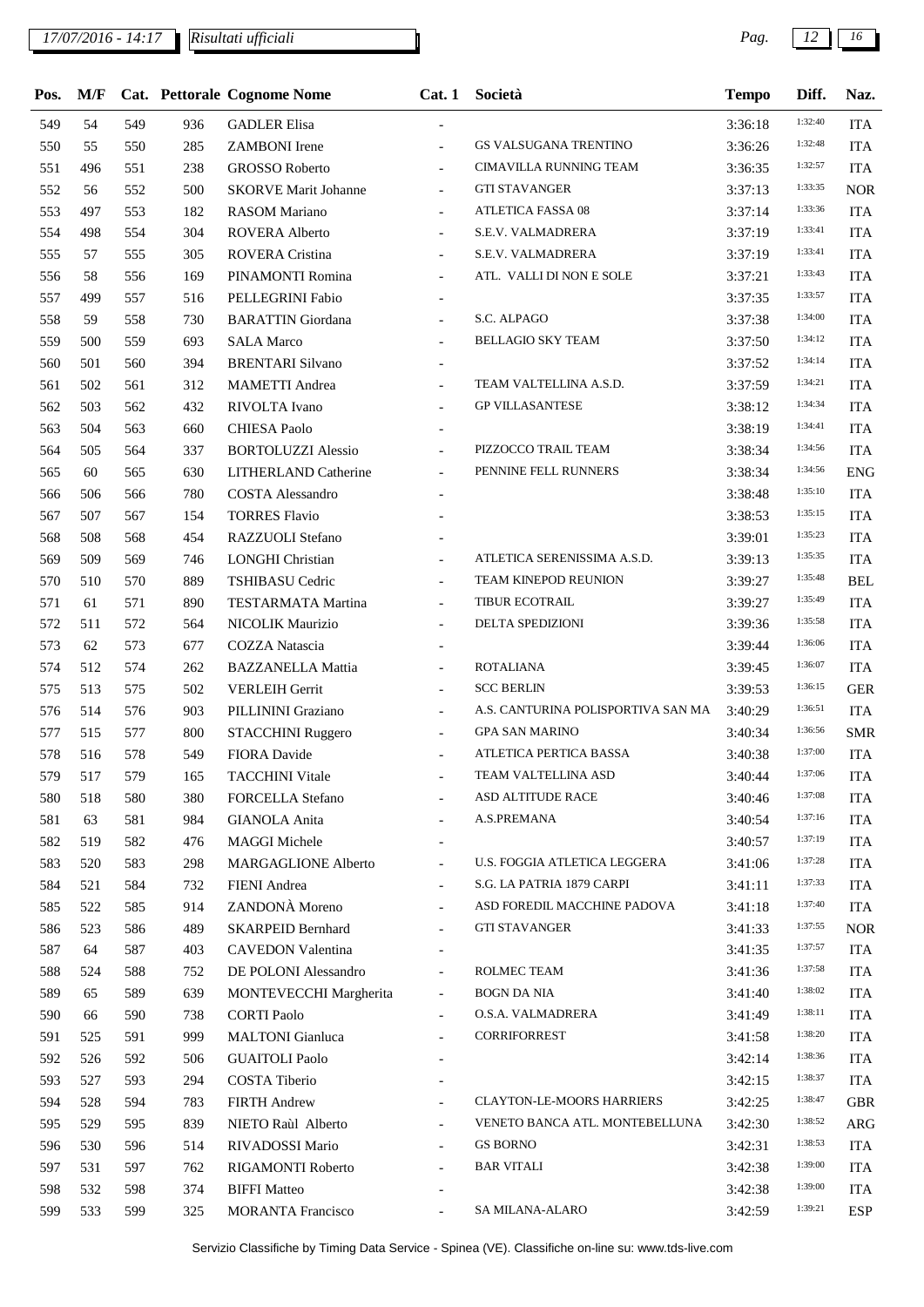| Pos. | M/F |     |     | Cat. Pettorale Cognome Nome | Cat.1                    | Società                      | <b>Tempo</b> | Diff.   | Naz.       |
|------|-----|-----|-----|-----------------------------|--------------------------|------------------------------|--------------|---------|------------|
| 600  | 534 | 600 | 160 | <b>RASOM</b> Dario          |                          | LUMACI VELOCI                | 3:43:15      | 1:39:37 | <b>ITA</b> |
| 601  | 535 | 601 | 910 | <b>LARSSON</b> Andreas      |                          |                              | 3:43:26      | 1:39:48 | <b>SWE</b> |
| 602  | 536 | 602 | 720 | <b>GUERRA Manuele</b>       | $\overline{\phantom{a}}$ | <b>SUBBIANO MARATHON</b>     | 3:43:26      | 1:39:48 | <b>ITA</b> |
| 603  | 537 | 603 | 473 | <b>FUSON Marino</b>         | $\blacksquare$           | ATL. VALDOBBIADENE GSA       | 3:43:47      | 1:40:09 | <b>ITA</b> |
| 604  | 538 | 604 | 259 | MICHELINI Mattia            | $\blacksquare$           | <b>CROSSFIT TRENTO</b>       | 3:43:49      | 1:40:11 | <b>ITA</b> |
| 605  | 539 | 605 | 428 | <b>CARLONI</b> Stefano      | $\overline{\phantom{a}}$ | <b>GARDA SPORT EVENTS</b>    | 3:44:28      | 1:40:50 | <b>ITA</b> |
| 606  | 540 | 606 | 487 | SANZANI Andrea              | $\blacksquare$           | <b>VERDE PISELLO GROUÈ</b>   | 3:44:31      | 1:40:53 | <b>ITA</b> |
| 607  | 541 | 607 | 761 | <b>BALSAMO</b> Secondo      | $\blacksquare$           | ASD GPA MOKAFE               | 3:44:36      | 1:40:58 | <b>ITA</b> |
| 608  | 542 | 608 | 647 | TIEFENTHALER Andrea         | $\blacksquare$           | ATLETICA VALLE DI CEMBRA     | 3:44:41      | 1:41:03 | <b>ITA</b> |
| 609  | 543 | 609 | 164 | DEFRANCESCO Nicola          | $\blacksquare$           | <b>U.S. DOLOMITICA</b>       | 3:44:42      | 1:41:04 | <b>ITA</b> |
| 610  | 544 | 610 | 926 | <b>DORIGATI Paolo</b>       | $\blacksquare$           | ATLETICA ROTALIANA           | 3:44:42      | 1:41:04 | <b>ITA</b> |
| 611  | 545 | 611 | 670 | FORTINA Alessandro          | $\overline{\phantom{a}}$ | ATLETICA CASORATE            | 3:44:56      | 1:41:18 | <b>ITA</b> |
| 612  | 546 | 612 | 858 | PELIZZARI Nerio             | $\blacksquare$           | <b>BRESCIA RUNNING</b>       | 3:45:03      | 1:41:25 | <b>ITA</b> |
| 613  | 547 | 613 | 345 | <b>GRANELLO Stefano</b>     | $\blacksquare$           | <b>SKI TEAM LAGORAI</b>      | 3:45:04      | 1:41:26 | <b>ITA</b> |
| 614  | 67  | 614 | 223 | PEDERGNANA Elisa            |                          |                              | 3:45:08      | 1:41:30 | <b>ITA</b> |
| 615  | 548 | 615 | 799 | <b>CASADEI</b> Simone       | $\overline{\phantom{a}}$ | <b>GPA SAN MARINO</b>        | 3:45:18      | 1:41:40 | <b>SMR</b> |
| 616  | 549 | 616 | 278 | <b>BARBANI</b> Francesco    | $\blacksquare$           | OLTRARNO POLISPORTIVA A.S.D. | 3:45:25      | 1:41:47 | <b>ITA</b> |
| 617  | 68  | 617 | 582 | PLATI Arianna               |                          | ATLETICA TEAM LOPPIO         | 3:45:28      | 1:41:50 | <b>ITA</b> |
| 618  | 550 | 618 | 748 | GIOVANNETTI Stefano         | $\overline{\phantom{a}}$ | CORRI FORREST A.S.D.         | 3:45:45      | 1:42:07 | <b>ITA</b> |
| 619  | 551 | 619 | 439 | <b>RUSSO Massimo</b>        | $\blacksquare$           | ATLETICA ISOLA D'ELBA        | 3:45:58      | 1:42:20 | <b>ITA</b> |
| 620  | 552 | 620 | 498 | <b>DIANO</b> Gerardo        |                          | <b>GSP80</b>                 | 3:46:55      | 1:43:17 | <b>ITA</b> |
| 621  | 553 | 621 | 499 | ROSSO Enrico                | $\overline{\phantom{a}}$ | <b>GSP80</b>                 | 3:46:55      | 1:43:17 | <b>ITA</b> |
| 622  | 554 | 622 | 229 | <b>BARBERIS</b> Franco      | $\blacksquare$           | <b>ERGUS TRAIL TEAM</b>      | 3:47:28      | 1:43:50 | <b>ITA</b> |
| 623  | 555 | 623 | 436 | SÁNCHEZ SÁNCHEZ Víctor      | $\mathcal{L}$            | LOS CORRELINDES DE CEBREROS  | 3:47:32      | 1:43:54 | <b>ESP</b> |
| 624  | 69  | 624 | 431 | NOREÑA MARTÍN Cristina      | $\overline{\phantom{a}}$ | LOS CORRELINDES DE CEBREROS  | 3:47:32      | 1:43:54 | <b>ESP</b> |
| 625  | 556 | 625 | 234 | <b>LAZZARINI Mauro</b>      |                          |                              | 3:47:33      | 1:43:55 | <b>ITA</b> |
| 626  | 557 | 626 | 447 | <b>TEBALDI</b> Massimiliano | $\blacksquare$           | AMATORI ATLETICA CHIRIGNAGO  | 3:47:34      | 1:43:56 | <b>ITA</b> |
| 627  | 558 | 627 | 578 | <b>PUCCINI Dino</b>         | $\blacksquare$           | GS. SPORTISSIMO TOP LEVEL    | 3:47:48      | 1:44:10 | <b>ITA</b> |
| 628  | 559 | 628 | 204 | <b>SCIPPA</b> Gianluca      |                          | ATLETICA FRANCIACORTA        | 3:48:24      | 1:44:46 | <b>ITA</b> |
| 629  | 70  | 629 | 655 | <b>ACQUATI</b> Sara         |                          |                              | 3:49:12      | 1:45:34 | <b>ITA</b> |
| 630  | 560 | 630 | 697 | <b>BRUSCO</b> Giorgio       |                          | LUMACI VELOCI                | 3:49:20      | 1:45:42 | <b>ITA</b> |
| 631  | 561 | 631 | 437 | SPÁL Roland                 |                          |                              | 3:49:20      | 1:45:42 | <b>SVK</b> |
| 632  | 71  | 632 | 430 | <b>AMATO Sabrina</b>        |                          | O.S.A. VALMADRERA            | 3:49:20      | 1:45:42 | <b>ITA</b> |
| 633  | 562 | 633 | 565 | <b>ROSSI</b> Mattia         | $\blacksquare$           | ATLETICA ROTALINA            | 3:49:29      | 1:45:51 | <b>ITA</b> |
| 634  | 563 | 634 | 491 | <b>ARTUSO Fabio</b>         |                          |                              | 3:49:34      | 1:45:56 | <b>ITA</b> |
| 635  | 564 | 635 | 356 | <b>GALLI</b> Michele        | $\overline{\phantom{a}}$ | <b>MARATHON CREMONA</b>      | 3:49:36      | 1:45:58 | <b>ITA</b> |
| 636  | 565 | 636 | 669 | <b>GIARDINI</b> Massimilano | $\overline{\phantom{a}}$ | ATLETICA CASORATE            | 3:49:43      | 1:46:05 | <b>ITA</b> |
| 637  | 566 | 637 | 671 | GIOVANNA Massimo            |                          | ATLETICA CASORATE            | 3:49:43      | 1:46:05 | <b>ITA</b> |
| 638  | 567 | 638 | 411 | <b>BENINI</b> Stefano       |                          | <b>FORLI' TRAIL</b>          | 3:50:16      | 1:46:38 | <b>ITA</b> |
| 639  | 568 | 639 | 277 | <b>GHERARDI</b> Andrea      |                          |                              | 3:50:39      | 1:47:01 | <b>ITA</b> |
| 640  | 569 | 640 | 321 | <b>BROILO Massimiliano</b>  |                          |                              | 3:50:40      | 1:47:02 | <b>ITA</b> |
| 641  | 570 | 641 | 866 | PAGANO Alessio              |                          | ASD FREE RUNNERS             | 3:50:56      | 1:47:18 | <b>ITA</b> |
| 642  | 571 | 642 | 378 | LLITERES MESQUIDA Tome      | $\overline{\phantom{a}}$ |                              | 3:51:11      | 1:47:33 | <b>ESP</b> |
| 643  | 572 | 643 | 729 | <b>MANCINI</b> Lamberto     | $\overline{\phantom{a}}$ | PODISTICA E SOLIDARIETÀ      | 3:51:20      | 1:47:42 | <b>ITA</b> |
| 644  | 573 | 644 | 881 | STEFANUTO Claudio           | $\overline{\phantom{a}}$ |                              | 3:51:23      | 1:47:45 | <b>ITA</b> |
| 645  | 574 | 645 | 876 | DI MARZO Antonio            | $\overline{\phantom{a}}$ | MARATHON CREMONA             | 3:51:31      | 1:47:53 | <b>ITA</b> |
| 646  | 575 | 646 | 767 | CLO' Andrea                 | $\overline{\phantom{a}}$ | PODISTICA SASSOLESE A.S.D.   | 3:51:41      | 1:48:03 | <b>ITA</b> |
| 647  | 576 | 647 | 798 | <b>TRENTI Francesco</b>     |                          | POLISPORTIVA S.DONNINO       | 3:51:46      | 1:48:08 | <b>ITA</b> |
| 648  | 577 | 648 | 171 | <b>BERNARD</b> Giovanni     | $\overline{\phantom{a}}$ |                              | 3:51:57      | 1:48:19 | <b>ITA</b> |
| 649  | 578 | 649 | 766 | <b>GAGLIO</b> Filippo       |                          | STUDIOMOVIMENTO GMTL         | 3:52:10      | 1:48:32 | <b>ITA</b> |
| 650  | 579 | 650 | 467 | AIASSA Luca                 |                          |                              | 3:52:15      | 1:48:37 | <b>ITA</b> |
|      |     |     |     |                             |                          |                              |              |         |            |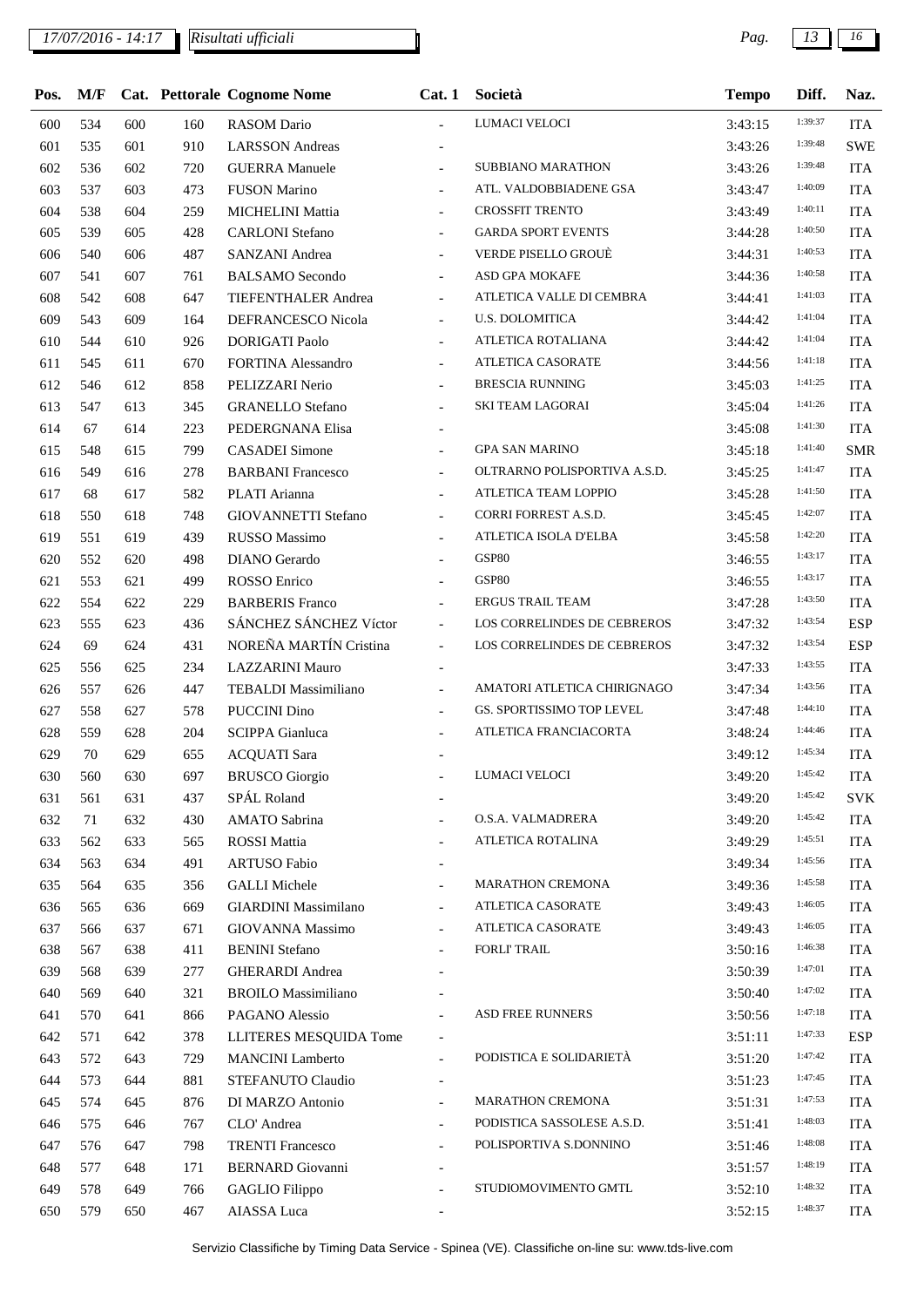| Pos. | M/F |     |     | Cat. Pettorale Cognome Nome     | Cat.1                    | Società                          | <b>Tempo</b> | Diff.   | Naz.       |
|------|-----|-----|-----|---------------------------------|--------------------------|----------------------------------|--------------|---------|------------|
| 651  | 72  | 651 | 678 | COZZA Adelina                   |                          |                                  | 3:52:19      | 1:48:41 | <b>ITA</b> |
| 652  | 580 | 652 | 274 | <b>BANNO</b> Giuseppe           |                          | ATLETICA ROTALIANA               | 3:52:25      | 1:48:47 | <b>ITA</b> |
| 653  | 581 | 653 | 796 | ZANOLLI Andrea                  |                          |                                  | 3:52:34      | 1:48:56 | <b>ITA</b> |
| 654  | 582 | 654 | 680 | PELLINO Alessandro              |                          |                                  | 3:53:04      | 1:49:26 | <b>ITA</b> |
| 655  | 583 | 655 | 708 | MORCILLO Eduardo                |                          |                                  | 3:53:18      | 1:49:40 | <b>ESP</b> |
| 656  | 584 | 656 | 884 | PADOVANI Andrea                 | $\overline{\phantom{a}}$ | PODISMO CAVA VETRERIA BONDI      | 3:53:21      | 1:49:43 | <b>ITA</b> |
| 657  | 585 | 657 | 960 | <b>GIULIVI</b> Arnaldo          | $\blacksquare$           | ROAD RUNNERS POVIGLIO            | 3:53:32      | 1:49:54 | <b>ITA</b> |
| 658  | 586 | 658 | 859 | <b>GIRELLI Oliviero</b>         | $\overline{\phantom{a}}$ | <b>BRESCIA RUNNING</b>           | 3:53:33      | 1:49:55 | <b>ITA</b> |
| 659  | 587 | 659 | 895 | MARCHIÒ Giorgio                 | $\overline{\phantom{a}}$ | POLISPORTIVA MONTEREALE          | 3:53:41      | 1:50:03 | <b>ITA</b> |
| 660  | 588 | 660 | 760 | <b>BUSO</b> Massimo             | $\blacksquare$           | ASD GPA MOKAFE                   | 3:53:43      | 1:50:05 | <b>ITA</b> |
| 661  | 589 | 661 | 442 | <b>LUDOVINI Marco</b>           |                          | ASD GRUPPO GENERALI              | 3:54:27      | 1:50:49 | <b>ITA</b> |
| 662  | 590 | 662 | 271 | <b>BRIZZI</b> Gianluca Leonardo | $\overline{\phantom{a}}$ | TRIESTE ATLETICA                 | 3:54:31      | 1:50:53 | <b>ITA</b> |
| 663  | 591 | 663 | 359 | <b>GIOVANARDI</b> Davide        |                          |                                  | 3:54:39      | 1:51:01 | <b>ITA</b> |
| 664  | 592 | 664 | 270 | <b>ZANEI</b> Luca               |                          | <b>GS VALSUGANA TRENTINO</b>     | 3:54:40      | 1:51:02 | <b>ITA</b> |
| 665  | 73  | 665 | 825 | RICCI Ilaria                    | $\overline{\phantom{a}}$ | <b>GS SCARPON</b>                | 3:54:41      | 1:51:03 | <b>ITA</b> |
| 666  | 593 | 666 | 685 | RASO Guido                      | $\overline{\phantom{a}}$ | <b>ERGUS TRAIL TEAM</b>          | 3:54:57      | 1:51:19 | <b>ITA</b> |
| 667  | 594 | 667 | 579 | <b>GIACOMELLI Franco</b>        | $\overline{\phantom{a}}$ | <b>SCI CLUB VIGOLO VATTARO</b>   | 3:55:35      | 1:51:57 | <b>ITA</b> |
| 668  | 595 | 668 | 791 | <b>FAROLFI</b> Loris            | $\overline{\phantom{a}}$ | ASD LEOPODISTICA                 | 3:56:05      | 1:52:27 | <b>ITA</b> |
| 669  | 596 | 669 | 628 | <b>TONETTI Massimo</b>          | $\overline{\phantom{a}}$ | <b>G.S.A COMETA</b>              | 3:56:06      | 1:52:28 | <b>ITA</b> |
| 670  | 597 | 670 | 524 | <b>TAGLIETTI Paolo</b>          |                          |                                  | 3:56:24      | 1:52:46 | <b>ITA</b> |
| 671  | 598 | 671 | 402 | ROCA Biel                       | $\overline{a}$           | <b>SA MILANA</b>                 | 3:56:26      | 1:52:48 | <b>ESP</b> |
| 672  | 599 | 672 | 619 | <b>VAIRETTI Matteo</b>          | $\overline{\phantom{a}}$ | TEAM VALTELLINA ASD              | 3:56:27      | 1:52:49 | <b>ITA</b> |
| 673  | 600 | 673 | 959 | <b>CAMPMANY ROIG Jaume</b>      |                          |                                  | 3:56:33      | 1:52:55 | <b>ESP</b> |
| 674  | 601 | 674 | 929 | <b>ZECCHI</b> Stefano           | $\overline{\phantom{a}}$ | CORRI FORREST A.S.D.             | 3:56:58      | 1:53:20 | <b>ITA</b> |
| 675  | 74  | 675 | 896 | FEDRIGO Nadia                   | $\blacksquare$           | POLISPORTIVA MONTEREALE          | 3:56:58      | 1:53:20 | <b>ITA</b> |
| 676  | 602 | 676 | 183 | <b>BERNARD</b> Pietro           |                          | <b>ATLETICA FASSA 08</b>         | 3:57:43      | 1:54:05 | <b>ITA</b> |
| 677  | 603 | 677 | 834 | FUMAGALLI Gianluca              | $\overline{\phantom{a}}$ | OSA VALMADRERA                   | 3:57:44      | 1:54:06 | <b>ITA</b> |
| 678  | 604 | 678 | 555 | CALCATERRA Giancarlo            | $\blacksquare$           | PT SKYRUNNING                    | 3:57:58      | 1:54:20 | <b>ITA</b> |
| 679  | 605 | 679 | 340 | CANESCHI Remigio                | $\overline{\phantom{a}}$ | <b>SUBBIANO MARATHON</b>         | 3:58:18      | 1:54:40 | <b>ITA</b> |
| 680  | 606 | 680 | 494 | <b>ZENERINO Enrico Cesare</b>   | $\overline{\phantom{a}}$ | <b>CANAVESE 2005</b>             | 3:58:22      | 1:54:44 | <b>ITA</b> |
| 681  | 607 | 681 | 417 | <b>BIANCHINI</b> Fernando       |                          |                                  | 4:00:10      | 1:56:32 | <b>ITA</b> |
| 682  | 608 | 682 | 672 | <b>CARDANI</b> Alessandro       | $\overline{\phantom{a}}$ | ATLETICA CASORATE                | 4:00:10      | 1:56:32 | <b>ITA</b> |
| 683  | 609 | 683 | 768 | <b>BARLASSINA Giorgio</b>       | $\overline{a}$           | <b>SCI CLUB LISSONE</b>          | 4:00:13      | 1:56:35 | <b>ITA</b> |
| 684  | 75  | 684 | 240 | MACAYA OSCOZ Lucia              |                          |                                  | 4:00:13      | 1:56:35 | <b>ESP</b> |
| 685  | 610 | 685 | 915 | ZANATO Adriano                  |                          | <b>TERZO TEMPO</b>               | 4:00:48      | 1:57:10 | <b>ITA</b> |
| 686  | 611 | 686 | 151 | <b>VUERICH Tiziano</b>          |                          |                                  | 4:01:00      | 1:57:22 | <b>ITA</b> |
| 687  | 612 | 687 | 504 | <b>BACCICHETTO Alberto</b>      |                          |                                  | 4:01:22      | 1:57:44 | <b>ITA</b> |
| 688  | 613 | 688 | 407 | <b>GUSMEROTTI Luca</b>          |                          |                                  | 4:01:40      | 1:58:02 | <b>ITA</b> |
| 689  | 614 | 689 | 264 | <b>QUATTRINI Marco</b>          | Ξ.                       | TEAM MARATHON BIKE               | 4:01:45      | 1:58:07 | <b>ITA</b> |
| 690  | 615 | 690 | 518 | MAZZOLI Luca                    | $\blacksquare$           | CANEDERLI VOLANTI                | 4:02:35      | 1:58:57 | <b>ITA</b> |
| 691  | 616 | 691 | 924 | PELLEGRINI Marco                |                          | <b>GRUPPO MARCIATORI GORIZIA</b> | 4:02:45      | 1:59:07 | <b>ITA</b> |
| 692  | 617 | 692 | 602 | <b>MONFREDINI Andrea</b>        |                          |                                  | 4:03:19      | 1:59:41 | <b>ITA</b> |
| 693  | 618 | 693 | 707 | <b>BOSIO Paolo</b>              |                          |                                  | 4:03:38      | 2:00:00 | <b>ITA</b> |
| 694  | 76  | 694 | 973 | SMOLYAR Valentyna               | $\overline{\phantom{a}}$ | G.S. BANCARI ROMANI              | 4:04:03      | 2:00:25 | <b>UKR</b> |
| 695  | 619 | 695 | 657 | <b>APRILE Giovanni</b>          | $\overline{\phantom{a}}$ | MOVIMENTI CAMPOBASSO             | 4:04:38      | 2:01:00 | <b>ITA</b> |
| 696  | 620 | 696 | 676 | FANTINATO Antonio               | $\overline{\phantom{a}}$ | <b>EMME RUNNING</b>              | 4:04:38      | 2:01:00 | <b>ITA</b> |
| 697  | 621 | 697 | 682 | DA FORNO Dario                  |                          |                                  | 4:04:52      | 2:01:14 | <b>ITA</b> |
| 698  | 622 | 698 | 996 | <b>BOGNI</b> Marco              | Ξ.                       | CANAVESE TRIATHLON A.S.D.        | 4:05:05      | 2:01:27 | <b>ITA</b> |
| 699  | 77  | 699 | 757 | SACCOL Sara                     |                          | ATL.VENETO BANCA                 | 4:05:14      | 2:01:36 | <b>ITA</b> |
| 700  | 623 | 700 | 851 | <b>LAZAR</b> Cristian           |                          | RUNNERS CLUB CLUJ                | 4:05:30      | 2:01:52 | ROU        |
| 701  | 624 | 701 | 391 | <b>BARBERI</b> Luigi            | $\overline{\phantom{a}}$ | ATLETICA NICCHI AREZZO           | 4:05:38      | 2:02:00 | <b>ITA</b> |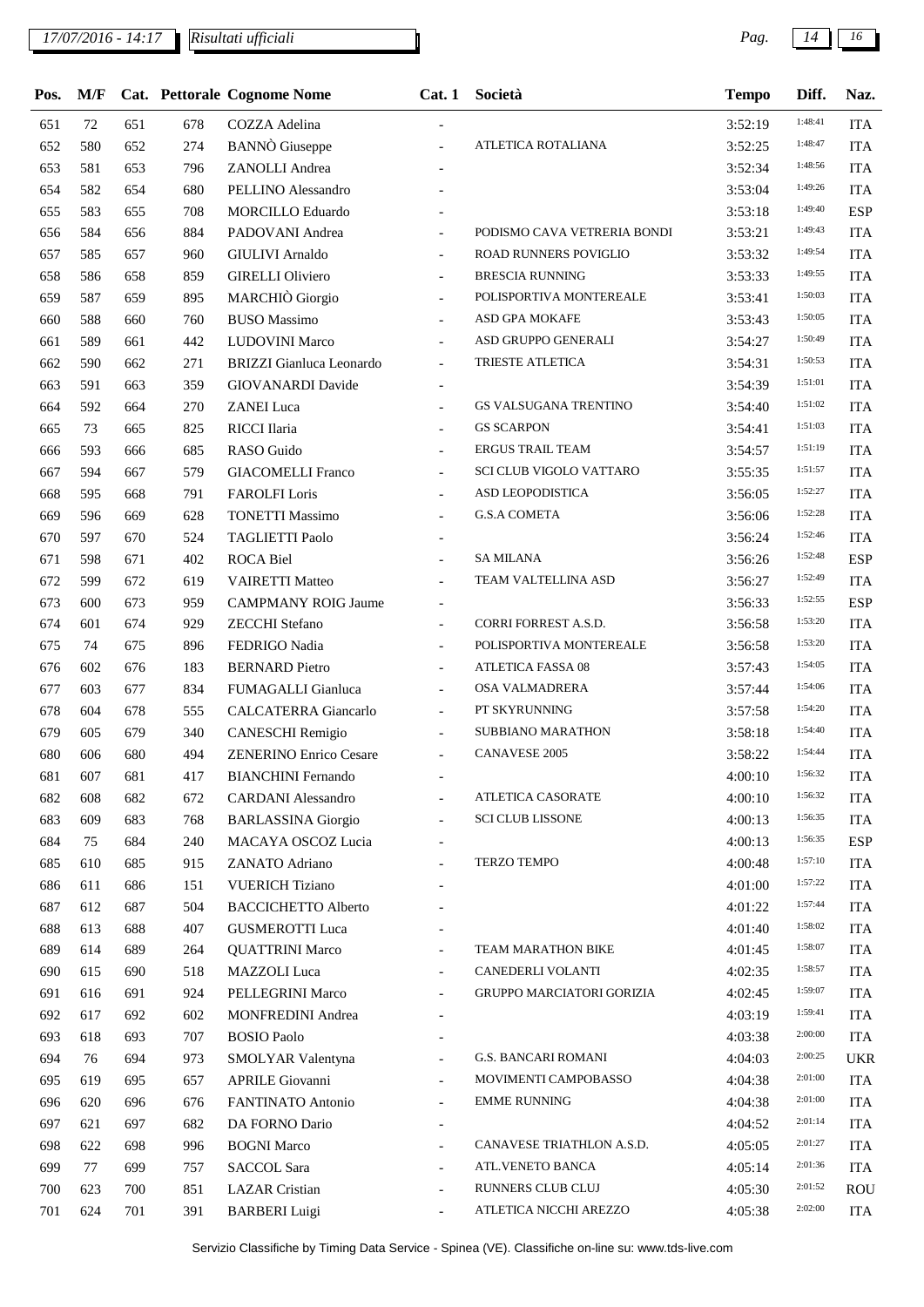## *17/07/2016 - 14:17 Pag. 15 16*

| 2:02:14<br>702<br>625<br>702<br>398<br><b>MISSONI Paolo</b><br>4:05:52<br><b>ITA</b><br>2:02:51<br><b>COLLEMAR-ATHON CLUB</b><br><b>ITA</b><br>703<br>626<br>703<br>642<br><b>OLIVIERI</b> Simone<br>4:06:29<br>2:03:05<br>704<br>704<br>PIGOZZI Enzo<br><b>GSE GARDA SPORT EVENTS</b><br><b>ITA</b><br>627<br>868<br>4:06:43<br>$\overline{\phantom{a}}$<br>2:03:17<br>705<br>78<br>705<br>PETRACCO Chiara<br><b>AQUILE FRIULANE</b><br><b>ITA</b><br>623<br>4:06:55<br>$\overline{a}$<br>2:03:33<br><b>ESP</b><br><b>GUERRA MIRÓ Gabriel</b><br><b>SA MILANA</b><br>706<br>628<br>706<br>501<br>4:07:11<br>$\overline{a}$<br>2:03:44<br>707<br>79<br>707<br>RAMELLA ORETTO Valentin<br><b>ITA</b><br>626<br>4:07:22<br>$\overline{\phantom{a}}$<br>2:03:44<br>LIB. FORNO SERGIO BENETTI<br>708<br>708<br>235<br><b>CAPONE</b> Alessandro<br><b>ITA</b><br>629<br>4:07:22<br>÷.<br>2:04:29<br>709<br><b>VERDE PISELLO GROUP</b><br><b>ITA</b><br>80<br>709<br>488<br>MOKRZYCKA Patrycja<br>4:08:07<br>$\blacksquare$<br>2:04:31<br>710<br>710<br>343<br><b>MULLER Nicola</b><br><b>SKI TEAM LAGORAI</b><br><b>ITA</b><br>630<br>4:08:09<br>2:04:47<br>711<br>711<br>900<br><b>ITA</b><br>81<br>DE BIASIO Susanna<br>4:08:25<br>2:04:55<br>ASD ATLETICA AGNONE<br>712<br><b>ITA</b><br>82<br>712<br>710<br><b>IACIANCIO Maria Lorena</b><br>4:08:33<br>$\frac{1}{2}$<br>2:05:37<br>713<br>83<br>713<br>ATL. VALDOBBIADENE G.S.A.<br><b>ITA</b><br>315<br><b>GUIZZO</b> Enrica<br>4:09:15<br>$\overline{\phantom{a}}$<br>PU021<br>2:05:39<br>714<br>714<br>558<br><b>ITA</b><br>631<br>PATREGNANI Claudio<br>4:09:17<br>$\overline{\phantom{a}}$<br>2:06:09<br>715<br><b>FUNES</b> Andrea<br><b>ITA</b><br>632<br>715<br>253<br>4:09:47<br>2:06:10<br>ROU<br>716<br>633<br>864<br>DIMA Liviu Cristi<br>RUNNERS CLUB CLUJ<br>716<br>4:09:48<br>$\overline{\phantom{a}}$<br>2:06:15<br>717<br>84<br>717<br>316<br><b>CORUZZI Morena</b><br>ATLETICA BARILLA<br><b>ITA</b><br>4:09:53<br>$\frac{1}{2}$<br>2:06:38<br>718<br><b>MUD &amp; SNOW</b><br><b>ITA</b><br>85<br>718<br>574<br><b>RAIMONDI Elisa</b><br>4:10:16<br>$\overline{a}$<br>2:06:38<br>719<br><b>ROLI</b> Alessandro<br><b>ITA</b><br>634<br>719<br>571<br>4:10:16<br>$\overline{\phantom{0}}$<br>2:06:38<br>720<br>720<br>FERRARI Valerio<br>MUD & SNOW<br><b>ITA</b><br>635<br>562<br>4:10:16<br>$\overline{a}$<br>2:06:46<br>$\operatorname{KOLL}$ IL<br>721<br>86<br>721<br>705<br><b>BAKKE Hedda Hulbaklien</b><br><b>NOR</b><br>4:10:24<br>$\overline{a}$<br>2:07:30<br><b>ERGUS TRAIL TEAM</b><br>722<br>982<br><b>ITA</b><br>636<br>722<br>FERGOLA Andrea<br>4:11:08<br>$\frac{1}{2}$<br>2:08:00<br>723<br><b>I CINGHIALI</b><br><b>ITA</b><br>87<br>723<br>376<br><b>SENESE Daniela</b><br>4:11:38<br>$\overline{a}$<br>2:08:00<br>724<br><b>COLLEMARATHON CLUB</b><br><b>ITA</b><br>637<br>724<br>451<br><b>DONINI</b> Andrea<br>4:11:38<br>$\overline{a}$<br>2:08:03<br>725<br><b>HOBBY</b><br><b>GER</b><br>638<br>725<br>632<br><b>SEEBECK Wolfram</b><br>4:11:41<br>$\frac{1}{2}$<br>2:08:23<br>726<br>323<br><b>CZE</b><br>88<br>726<br>HAVLIKOVA Tereza<br>4:12:01<br>2:08:25<br><b>GP MUSANO</b><br><b>ITA</b><br>727<br>639<br>727<br>497<br><b>DONADINI</b> Giovanni<br>4:12:03<br>$\overline{a}$<br>2:09:13<br>728<br><b>LONG</b> Simone<br>S.D. BAUDENASCA<br><b>ITA</b><br>640<br>728<br>793<br>4:12:51<br>$\frac{1}{2}$<br>2:10:03<br>729<br>ALT. FOREDIL MACCHINE PADOVA<br><b>ITA</b><br>641<br>729<br>637<br><b>GALEAZZO Marco</b><br>4:13:41<br>$\mathcal{L}$<br>2:10:48<br>730<br>642<br>730<br>975<br><b>DOCHKOV</b> Igor<br><b>NED</b><br>4:14:26<br>2:11:29<br><b>COLLEMAR-ATHON CLUB</b><br>731<br>643<br>731<br>434<br><b>MORINI</b> Manuele<br><b>ITA</b><br>4:15:07<br>2:11:48<br>732<br><b>ITA</b><br>732<br>89<br>181<br>ATLETICA FASSA<br>4:15:26<br><b>TARTER Ornella</b><br>2:12:04<br>ATL.VENETO BANCA<br>733<br>733<br>756<br><b>BONORA Lino</b><br>4:15:42<br><b>ITA</b><br>644<br>$\overline{\phantom{a}}$<br>2:12:13<br><b>BAUDENASCA</b><br>734<br>734<br>509<br><b>LONG</b> Maria<br>4:15:51<br><b>ITA</b><br>90<br>$\overline{\phantom{a}}$<br>2:12:13<br><b>BAUDENASCA</b><br>508<br><b>BOUNOUS</b> Franca<br><b>ITA</b><br>735<br>91<br>735<br>4:15:51<br>$\overline{\phantom{a}}$<br>2:12:34<br>424<br>PIETROBELLI Isotta<br><b>ITA</b><br>736<br>92<br>736<br>4:16:12<br>2:13:07<br><b>SEC CIVATE</b><br>737<br>645<br>737<br>295<br><b>BONFANTI Antonio</b><br>4:16:45<br><b>ITA</b><br>$\overline{\phantom{a}}$<br>2:13:51<br><b>RUNNERS CAPRIOLESE</b><br><b>ARMANELLI</b> Andrea<br><b>ITA</b><br>738<br>646<br>738<br>734<br>4:17:29<br>$\overline{\phantom{a}}$<br>2:13:57<br>RUNNERS VALBOSSA<br>739<br>739<br>308<br><b>VICARIO Marco</b><br><b>ITA</b><br>647<br>4:17:35<br>2:14:40<br>740<br><b>BEATRICI Walter</b><br><b>ITA</b><br>648<br>740<br>740<br>4:18:18<br>$\overline{\phantom{0}}$<br>2:14:40<br>SKI TEAM LAGORAI<br>741<br><b>RATTIN Alessandra</b><br><b>ITA</b><br>93<br>741<br>346<br>4:18:18<br>$\overline{\phantom{a}}$<br>2:15:23<br>ORTICA TEAM<br>742<br>904<br><b>TENDERINI Marco</b><br><b>ITA</b><br>649<br>742<br>4:19:01<br>2:15:32<br>BOGN DA NIA<br>743<br><b>LORENZ Valerio</b><br>4:19:10<br><b>ITA</b><br>650<br>743<br>100<br>2:16:33<br>744<br><b>ITA</b><br>94<br>744<br>210<br>VANZO Milena<br>4:20:11<br>2:16:34<br>LAZZARUNNING<br><b>CIVICCHIONI</b> Luca<br><b>ITA</b><br>745<br>651<br>745<br>743<br>4:20:12<br>$\overline{\phantom{a}}$<br>2:17:00<br>SPORTS CLUB MELEGNANO<br>652<br>646<br><b>MELLO</b> Luca<br>4:20:38<br><b>ITA</b><br>746<br>746<br>$\blacksquare$<br>2:18:01<br><b>MONTRUNNERS</b><br>701<br><b>CENTAZZO Christian</b><br><b>ITA</b><br>747<br>653<br>747<br>4:21:39<br>$\overline{\phantom{a}}$<br>2:18:29<br><b>MONTANAIA RACING</b><br>748<br>654<br>490<br>CAIS Emiliano<br><b>ITA</b><br>748<br>4:22:07<br>2:18:48<br>PODISTICA SOLIDARIETÀ<br>749<br><b>GAMBARDELLA Cesare</b><br><b>ITA</b><br>655<br>749<br>613<br>4:22:26<br>$\overline{\phantom{0}}$<br>2:19:04<br>G.S. VALSUGANA<br>750<br>289<br>LEONARDELLI Armando<br><b>ITA</b><br>656<br>750<br>4:22:42<br>$\overline{\phantom{0}}$<br>2:19:04<br>BOGN DA NIA<br>751<br>95<br>751<br>974<br>MUJADZIC Elvira<br><b>ITA</b><br>4:22:42<br>2:19:05<br>ATLETICA ROTALIANA<br>752<br>657<br>752<br>CRISTOFOLINI Alberto<br>4:22:43<br><b>ITA</b><br>735<br>$\overline{\phantom{a}}$ | Pos. | M/F |  | Cat. Pettorale Cognome Nome | Cat.1 | Società | <b>Tempo</b> | Diff. | Naz. |
|-----------------------------------------------------------------------------------------------------------------------------------------------------------------------------------------------------------------------------------------------------------------------------------------------------------------------------------------------------------------------------------------------------------------------------------------------------------------------------------------------------------------------------------------------------------------------------------------------------------------------------------------------------------------------------------------------------------------------------------------------------------------------------------------------------------------------------------------------------------------------------------------------------------------------------------------------------------------------------------------------------------------------------------------------------------------------------------------------------------------------------------------------------------------------------------------------------------------------------------------------------------------------------------------------------------------------------------------------------------------------------------------------------------------------------------------------------------------------------------------------------------------------------------------------------------------------------------------------------------------------------------------------------------------------------------------------------------------------------------------------------------------------------------------------------------------------------------------------------------------------------------------------------------------------------------------------------------------------------------------------------------------------------------------------------------------------------------------------------------------------------------------------------------------------------------------------------------------------------------------------------------------------------------------------------------------------------------------------------------------------------------------------------------------------------------------------------------------------------------------------------------------------------------------------------------------------------------------------------------------------------------------------------------------------------------------------------------------------------------------------------------------------------------------------------------------------------------------------------------------------------------------------------------------------------------------------------------------------------------------------------------------------------------------------------------------------------------------------------------------------------------------------------------------------------------------------------------------------------------------------------------------------------------------------------------------------------------------------------------------------------------------------------------------------------------------------------------------------------------------------------------------------------------------------------------------------------------------------------------------------------------------------------------------------------------------------------------------------------------------------------------------------------------------------------------------------------------------------------------------------------------------------------------------------------------------------------------------------------------------------------------------------------------------------------------------------------------------------------------------------------------------------------------------------------------------------------------------------------------------------------------------------------------------------------------------------------------------------------------------------------------------------------------------------------------------------------------------------------------------------------------------------------------------------------------------------------------------------------------------------------------------------------------------------------------------------------------------------------------------------------------------------------------------------------------------------------------------------------------------------------------------------------------------------------------------------------------------------------------------------------------------------------------------------------------------------------------------------------------------------------------------------------------------------------------------------------------------------------------------------------------------------------------------------------------------------------------------------------------------------------------------------------------------------------------------------------------------------------------------------------------------------------------------------------------------------------------------------------------------------------------------------------------------------------------------------------------------------------------------------------------------------------------------------------------------------------------------------------------------------------------------------------------------------------------------------------------------------------------------------------------------------------------------------------------------------------------------------------------------------------------------------------------------------------------------------------------------------------------------------------------------------------------------------------------------------------------------------------------------------------------------------------------------------------------------|------|-----|--|-----------------------------|-------|---------|--------------|-------|------|
|                                                                                                                                                                                                                                                                                                                                                                                                                                                                                                                                                                                                                                                                                                                                                                                                                                                                                                                                                                                                                                                                                                                                                                                                                                                                                                                                                                                                                                                                                                                                                                                                                                                                                                                                                                                                                                                                                                                                                                                                                                                                                                                                                                                                                                                                                                                                                                                                                                                                                                                                                                                                                                                                                                                                                                                                                                                                                                                                                                                                                                                                                                                                                                                                                                                                                                                                                                                                                                                                                                                                                                                                                                                                                                                                                                                                                                                                                                                                                                                                                                                                                                                                                                                                                                                                                                                                                                                                                                                                                                                                                                                                                                                                                                                                                                                                                                                                                                                                                                                                                                                                                                                                                                                                                                                                                                                                                                                                                                                                                                                                                                                                                                                                                                                                                                                                                                                                                                                                                                                                                                                                                                                                                                                                                                                                                                                                                                                                                                         |      |     |  |                             |       |         |              |       |      |
|                                                                                                                                                                                                                                                                                                                                                                                                                                                                                                                                                                                                                                                                                                                                                                                                                                                                                                                                                                                                                                                                                                                                                                                                                                                                                                                                                                                                                                                                                                                                                                                                                                                                                                                                                                                                                                                                                                                                                                                                                                                                                                                                                                                                                                                                                                                                                                                                                                                                                                                                                                                                                                                                                                                                                                                                                                                                                                                                                                                                                                                                                                                                                                                                                                                                                                                                                                                                                                                                                                                                                                                                                                                                                                                                                                                                                                                                                                                                                                                                                                                                                                                                                                                                                                                                                                                                                                                                                                                                                                                                                                                                                                                                                                                                                                                                                                                                                                                                                                                                                                                                                                                                                                                                                                                                                                                                                                                                                                                                                                                                                                                                                                                                                                                                                                                                                                                                                                                                                                                                                                                                                                                                                                                                                                                                                                                                                                                                                                         |      |     |  |                             |       |         |              |       |      |
|                                                                                                                                                                                                                                                                                                                                                                                                                                                                                                                                                                                                                                                                                                                                                                                                                                                                                                                                                                                                                                                                                                                                                                                                                                                                                                                                                                                                                                                                                                                                                                                                                                                                                                                                                                                                                                                                                                                                                                                                                                                                                                                                                                                                                                                                                                                                                                                                                                                                                                                                                                                                                                                                                                                                                                                                                                                                                                                                                                                                                                                                                                                                                                                                                                                                                                                                                                                                                                                                                                                                                                                                                                                                                                                                                                                                                                                                                                                                                                                                                                                                                                                                                                                                                                                                                                                                                                                                                                                                                                                                                                                                                                                                                                                                                                                                                                                                                                                                                                                                                                                                                                                                                                                                                                                                                                                                                                                                                                                                                                                                                                                                                                                                                                                                                                                                                                                                                                                                                                                                                                                                                                                                                                                                                                                                                                                                                                                                                                         |      |     |  |                             |       |         |              |       |      |
|                                                                                                                                                                                                                                                                                                                                                                                                                                                                                                                                                                                                                                                                                                                                                                                                                                                                                                                                                                                                                                                                                                                                                                                                                                                                                                                                                                                                                                                                                                                                                                                                                                                                                                                                                                                                                                                                                                                                                                                                                                                                                                                                                                                                                                                                                                                                                                                                                                                                                                                                                                                                                                                                                                                                                                                                                                                                                                                                                                                                                                                                                                                                                                                                                                                                                                                                                                                                                                                                                                                                                                                                                                                                                                                                                                                                                                                                                                                                                                                                                                                                                                                                                                                                                                                                                                                                                                                                                                                                                                                                                                                                                                                                                                                                                                                                                                                                                                                                                                                                                                                                                                                                                                                                                                                                                                                                                                                                                                                                                                                                                                                                                                                                                                                                                                                                                                                                                                                                                                                                                                                                                                                                                                                                                                                                                                                                                                                                                                         |      |     |  |                             |       |         |              |       |      |
|                                                                                                                                                                                                                                                                                                                                                                                                                                                                                                                                                                                                                                                                                                                                                                                                                                                                                                                                                                                                                                                                                                                                                                                                                                                                                                                                                                                                                                                                                                                                                                                                                                                                                                                                                                                                                                                                                                                                                                                                                                                                                                                                                                                                                                                                                                                                                                                                                                                                                                                                                                                                                                                                                                                                                                                                                                                                                                                                                                                                                                                                                                                                                                                                                                                                                                                                                                                                                                                                                                                                                                                                                                                                                                                                                                                                                                                                                                                                                                                                                                                                                                                                                                                                                                                                                                                                                                                                                                                                                                                                                                                                                                                                                                                                                                                                                                                                                                                                                                                                                                                                                                                                                                                                                                                                                                                                                                                                                                                                                                                                                                                                                                                                                                                                                                                                                                                                                                                                                                                                                                                                                                                                                                                                                                                                                                                                                                                                                                         |      |     |  |                             |       |         |              |       |      |
|                                                                                                                                                                                                                                                                                                                                                                                                                                                                                                                                                                                                                                                                                                                                                                                                                                                                                                                                                                                                                                                                                                                                                                                                                                                                                                                                                                                                                                                                                                                                                                                                                                                                                                                                                                                                                                                                                                                                                                                                                                                                                                                                                                                                                                                                                                                                                                                                                                                                                                                                                                                                                                                                                                                                                                                                                                                                                                                                                                                                                                                                                                                                                                                                                                                                                                                                                                                                                                                                                                                                                                                                                                                                                                                                                                                                                                                                                                                                                                                                                                                                                                                                                                                                                                                                                                                                                                                                                                                                                                                                                                                                                                                                                                                                                                                                                                                                                                                                                                                                                                                                                                                                                                                                                                                                                                                                                                                                                                                                                                                                                                                                                                                                                                                                                                                                                                                                                                                                                                                                                                                                                                                                                                                                                                                                                                                                                                                                                                         |      |     |  |                             |       |         |              |       |      |
|                                                                                                                                                                                                                                                                                                                                                                                                                                                                                                                                                                                                                                                                                                                                                                                                                                                                                                                                                                                                                                                                                                                                                                                                                                                                                                                                                                                                                                                                                                                                                                                                                                                                                                                                                                                                                                                                                                                                                                                                                                                                                                                                                                                                                                                                                                                                                                                                                                                                                                                                                                                                                                                                                                                                                                                                                                                                                                                                                                                                                                                                                                                                                                                                                                                                                                                                                                                                                                                                                                                                                                                                                                                                                                                                                                                                                                                                                                                                                                                                                                                                                                                                                                                                                                                                                                                                                                                                                                                                                                                                                                                                                                                                                                                                                                                                                                                                                                                                                                                                                                                                                                                                                                                                                                                                                                                                                                                                                                                                                                                                                                                                                                                                                                                                                                                                                                                                                                                                                                                                                                                                                                                                                                                                                                                                                                                                                                                                                                         |      |     |  |                             |       |         |              |       |      |
|                                                                                                                                                                                                                                                                                                                                                                                                                                                                                                                                                                                                                                                                                                                                                                                                                                                                                                                                                                                                                                                                                                                                                                                                                                                                                                                                                                                                                                                                                                                                                                                                                                                                                                                                                                                                                                                                                                                                                                                                                                                                                                                                                                                                                                                                                                                                                                                                                                                                                                                                                                                                                                                                                                                                                                                                                                                                                                                                                                                                                                                                                                                                                                                                                                                                                                                                                                                                                                                                                                                                                                                                                                                                                                                                                                                                                                                                                                                                                                                                                                                                                                                                                                                                                                                                                                                                                                                                                                                                                                                                                                                                                                                                                                                                                                                                                                                                                                                                                                                                                                                                                                                                                                                                                                                                                                                                                                                                                                                                                                                                                                                                                                                                                                                                                                                                                                                                                                                                                                                                                                                                                                                                                                                                                                                                                                                                                                                                                                         |      |     |  |                             |       |         |              |       |      |
|                                                                                                                                                                                                                                                                                                                                                                                                                                                                                                                                                                                                                                                                                                                                                                                                                                                                                                                                                                                                                                                                                                                                                                                                                                                                                                                                                                                                                                                                                                                                                                                                                                                                                                                                                                                                                                                                                                                                                                                                                                                                                                                                                                                                                                                                                                                                                                                                                                                                                                                                                                                                                                                                                                                                                                                                                                                                                                                                                                                                                                                                                                                                                                                                                                                                                                                                                                                                                                                                                                                                                                                                                                                                                                                                                                                                                                                                                                                                                                                                                                                                                                                                                                                                                                                                                                                                                                                                                                                                                                                                                                                                                                                                                                                                                                                                                                                                                                                                                                                                                                                                                                                                                                                                                                                                                                                                                                                                                                                                                                                                                                                                                                                                                                                                                                                                                                                                                                                                                                                                                                                                                                                                                                                                                                                                                                                                                                                                                                         |      |     |  |                             |       |         |              |       |      |
|                                                                                                                                                                                                                                                                                                                                                                                                                                                                                                                                                                                                                                                                                                                                                                                                                                                                                                                                                                                                                                                                                                                                                                                                                                                                                                                                                                                                                                                                                                                                                                                                                                                                                                                                                                                                                                                                                                                                                                                                                                                                                                                                                                                                                                                                                                                                                                                                                                                                                                                                                                                                                                                                                                                                                                                                                                                                                                                                                                                                                                                                                                                                                                                                                                                                                                                                                                                                                                                                                                                                                                                                                                                                                                                                                                                                                                                                                                                                                                                                                                                                                                                                                                                                                                                                                                                                                                                                                                                                                                                                                                                                                                                                                                                                                                                                                                                                                                                                                                                                                                                                                                                                                                                                                                                                                                                                                                                                                                                                                                                                                                                                                                                                                                                                                                                                                                                                                                                                                                                                                                                                                                                                                                                                                                                                                                                                                                                                                                         |      |     |  |                             |       |         |              |       |      |
|                                                                                                                                                                                                                                                                                                                                                                                                                                                                                                                                                                                                                                                                                                                                                                                                                                                                                                                                                                                                                                                                                                                                                                                                                                                                                                                                                                                                                                                                                                                                                                                                                                                                                                                                                                                                                                                                                                                                                                                                                                                                                                                                                                                                                                                                                                                                                                                                                                                                                                                                                                                                                                                                                                                                                                                                                                                                                                                                                                                                                                                                                                                                                                                                                                                                                                                                                                                                                                                                                                                                                                                                                                                                                                                                                                                                                                                                                                                                                                                                                                                                                                                                                                                                                                                                                                                                                                                                                                                                                                                                                                                                                                                                                                                                                                                                                                                                                                                                                                                                                                                                                                                                                                                                                                                                                                                                                                                                                                                                                                                                                                                                                                                                                                                                                                                                                                                                                                                                                                                                                                                                                                                                                                                                                                                                                                                                                                                                                                         |      |     |  |                             |       |         |              |       |      |
|                                                                                                                                                                                                                                                                                                                                                                                                                                                                                                                                                                                                                                                                                                                                                                                                                                                                                                                                                                                                                                                                                                                                                                                                                                                                                                                                                                                                                                                                                                                                                                                                                                                                                                                                                                                                                                                                                                                                                                                                                                                                                                                                                                                                                                                                                                                                                                                                                                                                                                                                                                                                                                                                                                                                                                                                                                                                                                                                                                                                                                                                                                                                                                                                                                                                                                                                                                                                                                                                                                                                                                                                                                                                                                                                                                                                                                                                                                                                                                                                                                                                                                                                                                                                                                                                                                                                                                                                                                                                                                                                                                                                                                                                                                                                                                                                                                                                                                                                                                                                                                                                                                                                                                                                                                                                                                                                                                                                                                                                                                                                                                                                                                                                                                                                                                                                                                                                                                                                                                                                                                                                                                                                                                                                                                                                                                                                                                                                                                         |      |     |  |                             |       |         |              |       |      |
|                                                                                                                                                                                                                                                                                                                                                                                                                                                                                                                                                                                                                                                                                                                                                                                                                                                                                                                                                                                                                                                                                                                                                                                                                                                                                                                                                                                                                                                                                                                                                                                                                                                                                                                                                                                                                                                                                                                                                                                                                                                                                                                                                                                                                                                                                                                                                                                                                                                                                                                                                                                                                                                                                                                                                                                                                                                                                                                                                                                                                                                                                                                                                                                                                                                                                                                                                                                                                                                                                                                                                                                                                                                                                                                                                                                                                                                                                                                                                                                                                                                                                                                                                                                                                                                                                                                                                                                                                                                                                                                                                                                                                                                                                                                                                                                                                                                                                                                                                                                                                                                                                                                                                                                                                                                                                                                                                                                                                                                                                                                                                                                                                                                                                                                                                                                                                                                                                                                                                                                                                                                                                                                                                                                                                                                                                                                                                                                                                                         |      |     |  |                             |       |         |              |       |      |
|                                                                                                                                                                                                                                                                                                                                                                                                                                                                                                                                                                                                                                                                                                                                                                                                                                                                                                                                                                                                                                                                                                                                                                                                                                                                                                                                                                                                                                                                                                                                                                                                                                                                                                                                                                                                                                                                                                                                                                                                                                                                                                                                                                                                                                                                                                                                                                                                                                                                                                                                                                                                                                                                                                                                                                                                                                                                                                                                                                                                                                                                                                                                                                                                                                                                                                                                                                                                                                                                                                                                                                                                                                                                                                                                                                                                                                                                                                                                                                                                                                                                                                                                                                                                                                                                                                                                                                                                                                                                                                                                                                                                                                                                                                                                                                                                                                                                                                                                                                                                                                                                                                                                                                                                                                                                                                                                                                                                                                                                                                                                                                                                                                                                                                                                                                                                                                                                                                                                                                                                                                                                                                                                                                                                                                                                                                                                                                                                                                         |      |     |  |                             |       |         |              |       |      |
|                                                                                                                                                                                                                                                                                                                                                                                                                                                                                                                                                                                                                                                                                                                                                                                                                                                                                                                                                                                                                                                                                                                                                                                                                                                                                                                                                                                                                                                                                                                                                                                                                                                                                                                                                                                                                                                                                                                                                                                                                                                                                                                                                                                                                                                                                                                                                                                                                                                                                                                                                                                                                                                                                                                                                                                                                                                                                                                                                                                                                                                                                                                                                                                                                                                                                                                                                                                                                                                                                                                                                                                                                                                                                                                                                                                                                                                                                                                                                                                                                                                                                                                                                                                                                                                                                                                                                                                                                                                                                                                                                                                                                                                                                                                                                                                                                                                                                                                                                                                                                                                                                                                                                                                                                                                                                                                                                                                                                                                                                                                                                                                                                                                                                                                                                                                                                                                                                                                                                                                                                                                                                                                                                                                                                                                                                                                                                                                                                                         |      |     |  |                             |       |         |              |       |      |
|                                                                                                                                                                                                                                                                                                                                                                                                                                                                                                                                                                                                                                                                                                                                                                                                                                                                                                                                                                                                                                                                                                                                                                                                                                                                                                                                                                                                                                                                                                                                                                                                                                                                                                                                                                                                                                                                                                                                                                                                                                                                                                                                                                                                                                                                                                                                                                                                                                                                                                                                                                                                                                                                                                                                                                                                                                                                                                                                                                                                                                                                                                                                                                                                                                                                                                                                                                                                                                                                                                                                                                                                                                                                                                                                                                                                                                                                                                                                                                                                                                                                                                                                                                                                                                                                                                                                                                                                                                                                                                                                                                                                                                                                                                                                                                                                                                                                                                                                                                                                                                                                                                                                                                                                                                                                                                                                                                                                                                                                                                                                                                                                                                                                                                                                                                                                                                                                                                                                                                                                                                                                                                                                                                                                                                                                                                                                                                                                                                         |      |     |  |                             |       |         |              |       |      |
|                                                                                                                                                                                                                                                                                                                                                                                                                                                                                                                                                                                                                                                                                                                                                                                                                                                                                                                                                                                                                                                                                                                                                                                                                                                                                                                                                                                                                                                                                                                                                                                                                                                                                                                                                                                                                                                                                                                                                                                                                                                                                                                                                                                                                                                                                                                                                                                                                                                                                                                                                                                                                                                                                                                                                                                                                                                                                                                                                                                                                                                                                                                                                                                                                                                                                                                                                                                                                                                                                                                                                                                                                                                                                                                                                                                                                                                                                                                                                                                                                                                                                                                                                                                                                                                                                                                                                                                                                                                                                                                                                                                                                                                                                                                                                                                                                                                                                                                                                                                                                                                                                                                                                                                                                                                                                                                                                                                                                                                                                                                                                                                                                                                                                                                                                                                                                                                                                                                                                                                                                                                                                                                                                                                                                                                                                                                                                                                                                                         |      |     |  |                             |       |         |              |       |      |
|                                                                                                                                                                                                                                                                                                                                                                                                                                                                                                                                                                                                                                                                                                                                                                                                                                                                                                                                                                                                                                                                                                                                                                                                                                                                                                                                                                                                                                                                                                                                                                                                                                                                                                                                                                                                                                                                                                                                                                                                                                                                                                                                                                                                                                                                                                                                                                                                                                                                                                                                                                                                                                                                                                                                                                                                                                                                                                                                                                                                                                                                                                                                                                                                                                                                                                                                                                                                                                                                                                                                                                                                                                                                                                                                                                                                                                                                                                                                                                                                                                                                                                                                                                                                                                                                                                                                                                                                                                                                                                                                                                                                                                                                                                                                                                                                                                                                                                                                                                                                                                                                                                                                                                                                                                                                                                                                                                                                                                                                                                                                                                                                                                                                                                                                                                                                                                                                                                                                                                                                                                                                                                                                                                                                                                                                                                                                                                                                                                         |      |     |  |                             |       |         |              |       |      |
|                                                                                                                                                                                                                                                                                                                                                                                                                                                                                                                                                                                                                                                                                                                                                                                                                                                                                                                                                                                                                                                                                                                                                                                                                                                                                                                                                                                                                                                                                                                                                                                                                                                                                                                                                                                                                                                                                                                                                                                                                                                                                                                                                                                                                                                                                                                                                                                                                                                                                                                                                                                                                                                                                                                                                                                                                                                                                                                                                                                                                                                                                                                                                                                                                                                                                                                                                                                                                                                                                                                                                                                                                                                                                                                                                                                                                                                                                                                                                                                                                                                                                                                                                                                                                                                                                                                                                                                                                                                                                                                                                                                                                                                                                                                                                                                                                                                                                                                                                                                                                                                                                                                                                                                                                                                                                                                                                                                                                                                                                                                                                                                                                                                                                                                                                                                                                                                                                                                                                                                                                                                                                                                                                                                                                                                                                                                                                                                                                                         |      |     |  |                             |       |         |              |       |      |
|                                                                                                                                                                                                                                                                                                                                                                                                                                                                                                                                                                                                                                                                                                                                                                                                                                                                                                                                                                                                                                                                                                                                                                                                                                                                                                                                                                                                                                                                                                                                                                                                                                                                                                                                                                                                                                                                                                                                                                                                                                                                                                                                                                                                                                                                                                                                                                                                                                                                                                                                                                                                                                                                                                                                                                                                                                                                                                                                                                                                                                                                                                                                                                                                                                                                                                                                                                                                                                                                                                                                                                                                                                                                                                                                                                                                                                                                                                                                                                                                                                                                                                                                                                                                                                                                                                                                                                                                                                                                                                                                                                                                                                                                                                                                                                                                                                                                                                                                                                                                                                                                                                                                                                                                                                                                                                                                                                                                                                                                                                                                                                                                                                                                                                                                                                                                                                                                                                                                                                                                                                                                                                                                                                                                                                                                                                                                                                                                                                         |      |     |  |                             |       |         |              |       |      |
|                                                                                                                                                                                                                                                                                                                                                                                                                                                                                                                                                                                                                                                                                                                                                                                                                                                                                                                                                                                                                                                                                                                                                                                                                                                                                                                                                                                                                                                                                                                                                                                                                                                                                                                                                                                                                                                                                                                                                                                                                                                                                                                                                                                                                                                                                                                                                                                                                                                                                                                                                                                                                                                                                                                                                                                                                                                                                                                                                                                                                                                                                                                                                                                                                                                                                                                                                                                                                                                                                                                                                                                                                                                                                                                                                                                                                                                                                                                                                                                                                                                                                                                                                                                                                                                                                                                                                                                                                                                                                                                                                                                                                                                                                                                                                                                                                                                                                                                                                                                                                                                                                                                                                                                                                                                                                                                                                                                                                                                                                                                                                                                                                                                                                                                                                                                                                                                                                                                                                                                                                                                                                                                                                                                                                                                                                                                                                                                                                                         |      |     |  |                             |       |         |              |       |      |
|                                                                                                                                                                                                                                                                                                                                                                                                                                                                                                                                                                                                                                                                                                                                                                                                                                                                                                                                                                                                                                                                                                                                                                                                                                                                                                                                                                                                                                                                                                                                                                                                                                                                                                                                                                                                                                                                                                                                                                                                                                                                                                                                                                                                                                                                                                                                                                                                                                                                                                                                                                                                                                                                                                                                                                                                                                                                                                                                                                                                                                                                                                                                                                                                                                                                                                                                                                                                                                                                                                                                                                                                                                                                                                                                                                                                                                                                                                                                                                                                                                                                                                                                                                                                                                                                                                                                                                                                                                                                                                                                                                                                                                                                                                                                                                                                                                                                                                                                                                                                                                                                                                                                                                                                                                                                                                                                                                                                                                                                                                                                                                                                                                                                                                                                                                                                                                                                                                                                                                                                                                                                                                                                                                                                                                                                                                                                                                                                                                         |      |     |  |                             |       |         |              |       |      |
|                                                                                                                                                                                                                                                                                                                                                                                                                                                                                                                                                                                                                                                                                                                                                                                                                                                                                                                                                                                                                                                                                                                                                                                                                                                                                                                                                                                                                                                                                                                                                                                                                                                                                                                                                                                                                                                                                                                                                                                                                                                                                                                                                                                                                                                                                                                                                                                                                                                                                                                                                                                                                                                                                                                                                                                                                                                                                                                                                                                                                                                                                                                                                                                                                                                                                                                                                                                                                                                                                                                                                                                                                                                                                                                                                                                                                                                                                                                                                                                                                                                                                                                                                                                                                                                                                                                                                                                                                                                                                                                                                                                                                                                                                                                                                                                                                                                                                                                                                                                                                                                                                                                                                                                                                                                                                                                                                                                                                                                                                                                                                                                                                                                                                                                                                                                                                                                                                                                                                                                                                                                                                                                                                                                                                                                                                                                                                                                                                                         |      |     |  |                             |       |         |              |       |      |
|                                                                                                                                                                                                                                                                                                                                                                                                                                                                                                                                                                                                                                                                                                                                                                                                                                                                                                                                                                                                                                                                                                                                                                                                                                                                                                                                                                                                                                                                                                                                                                                                                                                                                                                                                                                                                                                                                                                                                                                                                                                                                                                                                                                                                                                                                                                                                                                                                                                                                                                                                                                                                                                                                                                                                                                                                                                                                                                                                                                                                                                                                                                                                                                                                                                                                                                                                                                                                                                                                                                                                                                                                                                                                                                                                                                                                                                                                                                                                                                                                                                                                                                                                                                                                                                                                                                                                                                                                                                                                                                                                                                                                                                                                                                                                                                                                                                                                                                                                                                                                                                                                                                                                                                                                                                                                                                                                                                                                                                                                                                                                                                                                                                                                                                                                                                                                                                                                                                                                                                                                                                                                                                                                                                                                                                                                                                                                                                                                                         |      |     |  |                             |       |         |              |       |      |
|                                                                                                                                                                                                                                                                                                                                                                                                                                                                                                                                                                                                                                                                                                                                                                                                                                                                                                                                                                                                                                                                                                                                                                                                                                                                                                                                                                                                                                                                                                                                                                                                                                                                                                                                                                                                                                                                                                                                                                                                                                                                                                                                                                                                                                                                                                                                                                                                                                                                                                                                                                                                                                                                                                                                                                                                                                                                                                                                                                                                                                                                                                                                                                                                                                                                                                                                                                                                                                                                                                                                                                                                                                                                                                                                                                                                                                                                                                                                                                                                                                                                                                                                                                                                                                                                                                                                                                                                                                                                                                                                                                                                                                                                                                                                                                                                                                                                                                                                                                                                                                                                                                                                                                                                                                                                                                                                                                                                                                                                                                                                                                                                                                                                                                                                                                                                                                                                                                                                                                                                                                                                                                                                                                                                                                                                                                                                                                                                                                         |      |     |  |                             |       |         |              |       |      |
|                                                                                                                                                                                                                                                                                                                                                                                                                                                                                                                                                                                                                                                                                                                                                                                                                                                                                                                                                                                                                                                                                                                                                                                                                                                                                                                                                                                                                                                                                                                                                                                                                                                                                                                                                                                                                                                                                                                                                                                                                                                                                                                                                                                                                                                                                                                                                                                                                                                                                                                                                                                                                                                                                                                                                                                                                                                                                                                                                                                                                                                                                                                                                                                                                                                                                                                                                                                                                                                                                                                                                                                                                                                                                                                                                                                                                                                                                                                                                                                                                                                                                                                                                                                                                                                                                                                                                                                                                                                                                                                                                                                                                                                                                                                                                                                                                                                                                                                                                                                                                                                                                                                                                                                                                                                                                                                                                                                                                                                                                                                                                                                                                                                                                                                                                                                                                                                                                                                                                                                                                                                                                                                                                                                                                                                                                                                                                                                                                                         |      |     |  |                             |       |         |              |       |      |
|                                                                                                                                                                                                                                                                                                                                                                                                                                                                                                                                                                                                                                                                                                                                                                                                                                                                                                                                                                                                                                                                                                                                                                                                                                                                                                                                                                                                                                                                                                                                                                                                                                                                                                                                                                                                                                                                                                                                                                                                                                                                                                                                                                                                                                                                                                                                                                                                                                                                                                                                                                                                                                                                                                                                                                                                                                                                                                                                                                                                                                                                                                                                                                                                                                                                                                                                                                                                                                                                                                                                                                                                                                                                                                                                                                                                                                                                                                                                                                                                                                                                                                                                                                                                                                                                                                                                                                                                                                                                                                                                                                                                                                                                                                                                                                                                                                                                                                                                                                                                                                                                                                                                                                                                                                                                                                                                                                                                                                                                                                                                                                                                                                                                                                                                                                                                                                                                                                                                                                                                                                                                                                                                                                                                                                                                                                                                                                                                                                         |      |     |  |                             |       |         |              |       |      |
|                                                                                                                                                                                                                                                                                                                                                                                                                                                                                                                                                                                                                                                                                                                                                                                                                                                                                                                                                                                                                                                                                                                                                                                                                                                                                                                                                                                                                                                                                                                                                                                                                                                                                                                                                                                                                                                                                                                                                                                                                                                                                                                                                                                                                                                                                                                                                                                                                                                                                                                                                                                                                                                                                                                                                                                                                                                                                                                                                                                                                                                                                                                                                                                                                                                                                                                                                                                                                                                                                                                                                                                                                                                                                                                                                                                                                                                                                                                                                                                                                                                                                                                                                                                                                                                                                                                                                                                                                                                                                                                                                                                                                                                                                                                                                                                                                                                                                                                                                                                                                                                                                                                                                                                                                                                                                                                                                                                                                                                                                                                                                                                                                                                                                                                                                                                                                                                                                                                                                                                                                                                                                                                                                                                                                                                                                                                                                                                                                                         |      |     |  |                             |       |         |              |       |      |
|                                                                                                                                                                                                                                                                                                                                                                                                                                                                                                                                                                                                                                                                                                                                                                                                                                                                                                                                                                                                                                                                                                                                                                                                                                                                                                                                                                                                                                                                                                                                                                                                                                                                                                                                                                                                                                                                                                                                                                                                                                                                                                                                                                                                                                                                                                                                                                                                                                                                                                                                                                                                                                                                                                                                                                                                                                                                                                                                                                                                                                                                                                                                                                                                                                                                                                                                                                                                                                                                                                                                                                                                                                                                                                                                                                                                                                                                                                                                                                                                                                                                                                                                                                                                                                                                                                                                                                                                                                                                                                                                                                                                                                                                                                                                                                                                                                                                                                                                                                                                                                                                                                                                                                                                                                                                                                                                                                                                                                                                                                                                                                                                                                                                                                                                                                                                                                                                                                                                                                                                                                                                                                                                                                                                                                                                                                                                                                                                                                         |      |     |  |                             |       |         |              |       |      |
|                                                                                                                                                                                                                                                                                                                                                                                                                                                                                                                                                                                                                                                                                                                                                                                                                                                                                                                                                                                                                                                                                                                                                                                                                                                                                                                                                                                                                                                                                                                                                                                                                                                                                                                                                                                                                                                                                                                                                                                                                                                                                                                                                                                                                                                                                                                                                                                                                                                                                                                                                                                                                                                                                                                                                                                                                                                                                                                                                                                                                                                                                                                                                                                                                                                                                                                                                                                                                                                                                                                                                                                                                                                                                                                                                                                                                                                                                                                                                                                                                                                                                                                                                                                                                                                                                                                                                                                                                                                                                                                                                                                                                                                                                                                                                                                                                                                                                                                                                                                                                                                                                                                                                                                                                                                                                                                                                                                                                                                                                                                                                                                                                                                                                                                                                                                                                                                                                                                                                                                                                                                                                                                                                                                                                                                                                                                                                                                                                                         |      |     |  |                             |       |         |              |       |      |
|                                                                                                                                                                                                                                                                                                                                                                                                                                                                                                                                                                                                                                                                                                                                                                                                                                                                                                                                                                                                                                                                                                                                                                                                                                                                                                                                                                                                                                                                                                                                                                                                                                                                                                                                                                                                                                                                                                                                                                                                                                                                                                                                                                                                                                                                                                                                                                                                                                                                                                                                                                                                                                                                                                                                                                                                                                                                                                                                                                                                                                                                                                                                                                                                                                                                                                                                                                                                                                                                                                                                                                                                                                                                                                                                                                                                                                                                                                                                                                                                                                                                                                                                                                                                                                                                                                                                                                                                                                                                                                                                                                                                                                                                                                                                                                                                                                                                                                                                                                                                                                                                                                                                                                                                                                                                                                                                                                                                                                                                                                                                                                                                                                                                                                                                                                                                                                                                                                                                                                                                                                                                                                                                                                                                                                                                                                                                                                                                                                         |      |     |  |                             |       |         |              |       |      |
|                                                                                                                                                                                                                                                                                                                                                                                                                                                                                                                                                                                                                                                                                                                                                                                                                                                                                                                                                                                                                                                                                                                                                                                                                                                                                                                                                                                                                                                                                                                                                                                                                                                                                                                                                                                                                                                                                                                                                                                                                                                                                                                                                                                                                                                                                                                                                                                                                                                                                                                                                                                                                                                                                                                                                                                                                                                                                                                                                                                                                                                                                                                                                                                                                                                                                                                                                                                                                                                                                                                                                                                                                                                                                                                                                                                                                                                                                                                                                                                                                                                                                                                                                                                                                                                                                                                                                                                                                                                                                                                                                                                                                                                                                                                                                                                                                                                                                                                                                                                                                                                                                                                                                                                                                                                                                                                                                                                                                                                                                                                                                                                                                                                                                                                                                                                                                                                                                                                                                                                                                                                                                                                                                                                                                                                                                                                                                                                                                                         |      |     |  |                             |       |         |              |       |      |
|                                                                                                                                                                                                                                                                                                                                                                                                                                                                                                                                                                                                                                                                                                                                                                                                                                                                                                                                                                                                                                                                                                                                                                                                                                                                                                                                                                                                                                                                                                                                                                                                                                                                                                                                                                                                                                                                                                                                                                                                                                                                                                                                                                                                                                                                                                                                                                                                                                                                                                                                                                                                                                                                                                                                                                                                                                                                                                                                                                                                                                                                                                                                                                                                                                                                                                                                                                                                                                                                                                                                                                                                                                                                                                                                                                                                                                                                                                                                                                                                                                                                                                                                                                                                                                                                                                                                                                                                                                                                                                                                                                                                                                                                                                                                                                                                                                                                                                                                                                                                                                                                                                                                                                                                                                                                                                                                                                                                                                                                                                                                                                                                                                                                                                                                                                                                                                                                                                                                                                                                                                                                                                                                                                                                                                                                                                                                                                                                                                         |      |     |  |                             |       |         |              |       |      |
|                                                                                                                                                                                                                                                                                                                                                                                                                                                                                                                                                                                                                                                                                                                                                                                                                                                                                                                                                                                                                                                                                                                                                                                                                                                                                                                                                                                                                                                                                                                                                                                                                                                                                                                                                                                                                                                                                                                                                                                                                                                                                                                                                                                                                                                                                                                                                                                                                                                                                                                                                                                                                                                                                                                                                                                                                                                                                                                                                                                                                                                                                                                                                                                                                                                                                                                                                                                                                                                                                                                                                                                                                                                                                                                                                                                                                                                                                                                                                                                                                                                                                                                                                                                                                                                                                                                                                                                                                                                                                                                                                                                                                                                                                                                                                                                                                                                                                                                                                                                                                                                                                                                                                                                                                                                                                                                                                                                                                                                                                                                                                                                                                                                                                                                                                                                                                                                                                                                                                                                                                                                                                                                                                                                                                                                                                                                                                                                                                                         |      |     |  |                             |       |         |              |       |      |
|                                                                                                                                                                                                                                                                                                                                                                                                                                                                                                                                                                                                                                                                                                                                                                                                                                                                                                                                                                                                                                                                                                                                                                                                                                                                                                                                                                                                                                                                                                                                                                                                                                                                                                                                                                                                                                                                                                                                                                                                                                                                                                                                                                                                                                                                                                                                                                                                                                                                                                                                                                                                                                                                                                                                                                                                                                                                                                                                                                                                                                                                                                                                                                                                                                                                                                                                                                                                                                                                                                                                                                                                                                                                                                                                                                                                                                                                                                                                                                                                                                                                                                                                                                                                                                                                                                                                                                                                                                                                                                                                                                                                                                                                                                                                                                                                                                                                                                                                                                                                                                                                                                                                                                                                                                                                                                                                                                                                                                                                                                                                                                                                                                                                                                                                                                                                                                                                                                                                                                                                                                                                                                                                                                                                                                                                                                                                                                                                                                         |      |     |  |                             |       |         |              |       |      |
|                                                                                                                                                                                                                                                                                                                                                                                                                                                                                                                                                                                                                                                                                                                                                                                                                                                                                                                                                                                                                                                                                                                                                                                                                                                                                                                                                                                                                                                                                                                                                                                                                                                                                                                                                                                                                                                                                                                                                                                                                                                                                                                                                                                                                                                                                                                                                                                                                                                                                                                                                                                                                                                                                                                                                                                                                                                                                                                                                                                                                                                                                                                                                                                                                                                                                                                                                                                                                                                                                                                                                                                                                                                                                                                                                                                                                                                                                                                                                                                                                                                                                                                                                                                                                                                                                                                                                                                                                                                                                                                                                                                                                                                                                                                                                                                                                                                                                                                                                                                                                                                                                                                                                                                                                                                                                                                                                                                                                                                                                                                                                                                                                                                                                                                                                                                                                                                                                                                                                                                                                                                                                                                                                                                                                                                                                                                                                                                                                                         |      |     |  |                             |       |         |              |       |      |
|                                                                                                                                                                                                                                                                                                                                                                                                                                                                                                                                                                                                                                                                                                                                                                                                                                                                                                                                                                                                                                                                                                                                                                                                                                                                                                                                                                                                                                                                                                                                                                                                                                                                                                                                                                                                                                                                                                                                                                                                                                                                                                                                                                                                                                                                                                                                                                                                                                                                                                                                                                                                                                                                                                                                                                                                                                                                                                                                                                                                                                                                                                                                                                                                                                                                                                                                                                                                                                                                                                                                                                                                                                                                                                                                                                                                                                                                                                                                                                                                                                                                                                                                                                                                                                                                                                                                                                                                                                                                                                                                                                                                                                                                                                                                                                                                                                                                                                                                                                                                                                                                                                                                                                                                                                                                                                                                                                                                                                                                                                                                                                                                                                                                                                                                                                                                                                                                                                                                                                                                                                                                                                                                                                                                                                                                                                                                                                                                                                         |      |     |  |                             |       |         |              |       |      |
|                                                                                                                                                                                                                                                                                                                                                                                                                                                                                                                                                                                                                                                                                                                                                                                                                                                                                                                                                                                                                                                                                                                                                                                                                                                                                                                                                                                                                                                                                                                                                                                                                                                                                                                                                                                                                                                                                                                                                                                                                                                                                                                                                                                                                                                                                                                                                                                                                                                                                                                                                                                                                                                                                                                                                                                                                                                                                                                                                                                                                                                                                                                                                                                                                                                                                                                                                                                                                                                                                                                                                                                                                                                                                                                                                                                                                                                                                                                                                                                                                                                                                                                                                                                                                                                                                                                                                                                                                                                                                                                                                                                                                                                                                                                                                                                                                                                                                                                                                                                                                                                                                                                                                                                                                                                                                                                                                                                                                                                                                                                                                                                                                                                                                                                                                                                                                                                                                                                                                                                                                                                                                                                                                                                                                                                                                                                                                                                                                                         |      |     |  |                             |       |         |              |       |      |
|                                                                                                                                                                                                                                                                                                                                                                                                                                                                                                                                                                                                                                                                                                                                                                                                                                                                                                                                                                                                                                                                                                                                                                                                                                                                                                                                                                                                                                                                                                                                                                                                                                                                                                                                                                                                                                                                                                                                                                                                                                                                                                                                                                                                                                                                                                                                                                                                                                                                                                                                                                                                                                                                                                                                                                                                                                                                                                                                                                                                                                                                                                                                                                                                                                                                                                                                                                                                                                                                                                                                                                                                                                                                                                                                                                                                                                                                                                                                                                                                                                                                                                                                                                                                                                                                                                                                                                                                                                                                                                                                                                                                                                                                                                                                                                                                                                                                                                                                                                                                                                                                                                                                                                                                                                                                                                                                                                                                                                                                                                                                                                                                                                                                                                                                                                                                                                                                                                                                                                                                                                                                                                                                                                                                                                                                                                                                                                                                                                         |      |     |  |                             |       |         |              |       |      |
|                                                                                                                                                                                                                                                                                                                                                                                                                                                                                                                                                                                                                                                                                                                                                                                                                                                                                                                                                                                                                                                                                                                                                                                                                                                                                                                                                                                                                                                                                                                                                                                                                                                                                                                                                                                                                                                                                                                                                                                                                                                                                                                                                                                                                                                                                                                                                                                                                                                                                                                                                                                                                                                                                                                                                                                                                                                                                                                                                                                                                                                                                                                                                                                                                                                                                                                                                                                                                                                                                                                                                                                                                                                                                                                                                                                                                                                                                                                                                                                                                                                                                                                                                                                                                                                                                                                                                                                                                                                                                                                                                                                                                                                                                                                                                                                                                                                                                                                                                                                                                                                                                                                                                                                                                                                                                                                                                                                                                                                                                                                                                                                                                                                                                                                                                                                                                                                                                                                                                                                                                                                                                                                                                                                                                                                                                                                                                                                                                                         |      |     |  |                             |       |         |              |       |      |
|                                                                                                                                                                                                                                                                                                                                                                                                                                                                                                                                                                                                                                                                                                                                                                                                                                                                                                                                                                                                                                                                                                                                                                                                                                                                                                                                                                                                                                                                                                                                                                                                                                                                                                                                                                                                                                                                                                                                                                                                                                                                                                                                                                                                                                                                                                                                                                                                                                                                                                                                                                                                                                                                                                                                                                                                                                                                                                                                                                                                                                                                                                                                                                                                                                                                                                                                                                                                                                                                                                                                                                                                                                                                                                                                                                                                                                                                                                                                                                                                                                                                                                                                                                                                                                                                                                                                                                                                                                                                                                                                                                                                                                                                                                                                                                                                                                                                                                                                                                                                                                                                                                                                                                                                                                                                                                                                                                                                                                                                                                                                                                                                                                                                                                                                                                                                                                                                                                                                                                                                                                                                                                                                                                                                                                                                                                                                                                                                                                         |      |     |  |                             |       |         |              |       |      |
|                                                                                                                                                                                                                                                                                                                                                                                                                                                                                                                                                                                                                                                                                                                                                                                                                                                                                                                                                                                                                                                                                                                                                                                                                                                                                                                                                                                                                                                                                                                                                                                                                                                                                                                                                                                                                                                                                                                                                                                                                                                                                                                                                                                                                                                                                                                                                                                                                                                                                                                                                                                                                                                                                                                                                                                                                                                                                                                                                                                                                                                                                                                                                                                                                                                                                                                                                                                                                                                                                                                                                                                                                                                                                                                                                                                                                                                                                                                                                                                                                                                                                                                                                                                                                                                                                                                                                                                                                                                                                                                                                                                                                                                                                                                                                                                                                                                                                                                                                                                                                                                                                                                                                                                                                                                                                                                                                                                                                                                                                                                                                                                                                                                                                                                                                                                                                                                                                                                                                                                                                                                                                                                                                                                                                                                                                                                                                                                                                                         |      |     |  |                             |       |         |              |       |      |
|                                                                                                                                                                                                                                                                                                                                                                                                                                                                                                                                                                                                                                                                                                                                                                                                                                                                                                                                                                                                                                                                                                                                                                                                                                                                                                                                                                                                                                                                                                                                                                                                                                                                                                                                                                                                                                                                                                                                                                                                                                                                                                                                                                                                                                                                                                                                                                                                                                                                                                                                                                                                                                                                                                                                                                                                                                                                                                                                                                                                                                                                                                                                                                                                                                                                                                                                                                                                                                                                                                                                                                                                                                                                                                                                                                                                                                                                                                                                                                                                                                                                                                                                                                                                                                                                                                                                                                                                                                                                                                                                                                                                                                                                                                                                                                                                                                                                                                                                                                                                                                                                                                                                                                                                                                                                                                                                                                                                                                                                                                                                                                                                                                                                                                                                                                                                                                                                                                                                                                                                                                                                                                                                                                                                                                                                                                                                                                                                                                         |      |     |  |                             |       |         |              |       |      |
|                                                                                                                                                                                                                                                                                                                                                                                                                                                                                                                                                                                                                                                                                                                                                                                                                                                                                                                                                                                                                                                                                                                                                                                                                                                                                                                                                                                                                                                                                                                                                                                                                                                                                                                                                                                                                                                                                                                                                                                                                                                                                                                                                                                                                                                                                                                                                                                                                                                                                                                                                                                                                                                                                                                                                                                                                                                                                                                                                                                                                                                                                                                                                                                                                                                                                                                                                                                                                                                                                                                                                                                                                                                                                                                                                                                                                                                                                                                                                                                                                                                                                                                                                                                                                                                                                                                                                                                                                                                                                                                                                                                                                                                                                                                                                                                                                                                                                                                                                                                                                                                                                                                                                                                                                                                                                                                                                                                                                                                                                                                                                                                                                                                                                                                                                                                                                                                                                                                                                                                                                                                                                                                                                                                                                                                                                                                                                                                                                                         |      |     |  |                             |       |         |              |       |      |
|                                                                                                                                                                                                                                                                                                                                                                                                                                                                                                                                                                                                                                                                                                                                                                                                                                                                                                                                                                                                                                                                                                                                                                                                                                                                                                                                                                                                                                                                                                                                                                                                                                                                                                                                                                                                                                                                                                                                                                                                                                                                                                                                                                                                                                                                                                                                                                                                                                                                                                                                                                                                                                                                                                                                                                                                                                                                                                                                                                                                                                                                                                                                                                                                                                                                                                                                                                                                                                                                                                                                                                                                                                                                                                                                                                                                                                                                                                                                                                                                                                                                                                                                                                                                                                                                                                                                                                                                                                                                                                                                                                                                                                                                                                                                                                                                                                                                                                                                                                                                                                                                                                                                                                                                                                                                                                                                                                                                                                                                                                                                                                                                                                                                                                                                                                                                                                                                                                                                                                                                                                                                                                                                                                                                                                                                                                                                                                                                                                         |      |     |  |                             |       |         |              |       |      |
|                                                                                                                                                                                                                                                                                                                                                                                                                                                                                                                                                                                                                                                                                                                                                                                                                                                                                                                                                                                                                                                                                                                                                                                                                                                                                                                                                                                                                                                                                                                                                                                                                                                                                                                                                                                                                                                                                                                                                                                                                                                                                                                                                                                                                                                                                                                                                                                                                                                                                                                                                                                                                                                                                                                                                                                                                                                                                                                                                                                                                                                                                                                                                                                                                                                                                                                                                                                                                                                                                                                                                                                                                                                                                                                                                                                                                                                                                                                                                                                                                                                                                                                                                                                                                                                                                                                                                                                                                                                                                                                                                                                                                                                                                                                                                                                                                                                                                                                                                                                                                                                                                                                                                                                                                                                                                                                                                                                                                                                                                                                                                                                                                                                                                                                                                                                                                                                                                                                                                                                                                                                                                                                                                                                                                                                                                                                                                                                                                                         |      |     |  |                             |       |         |              |       |      |
|                                                                                                                                                                                                                                                                                                                                                                                                                                                                                                                                                                                                                                                                                                                                                                                                                                                                                                                                                                                                                                                                                                                                                                                                                                                                                                                                                                                                                                                                                                                                                                                                                                                                                                                                                                                                                                                                                                                                                                                                                                                                                                                                                                                                                                                                                                                                                                                                                                                                                                                                                                                                                                                                                                                                                                                                                                                                                                                                                                                                                                                                                                                                                                                                                                                                                                                                                                                                                                                                                                                                                                                                                                                                                                                                                                                                                                                                                                                                                                                                                                                                                                                                                                                                                                                                                                                                                                                                                                                                                                                                                                                                                                                                                                                                                                                                                                                                                                                                                                                                                                                                                                                                                                                                                                                                                                                                                                                                                                                                                                                                                                                                                                                                                                                                                                                                                                                                                                                                                                                                                                                                                                                                                                                                                                                                                                                                                                                                                                         |      |     |  |                             |       |         |              |       |      |
|                                                                                                                                                                                                                                                                                                                                                                                                                                                                                                                                                                                                                                                                                                                                                                                                                                                                                                                                                                                                                                                                                                                                                                                                                                                                                                                                                                                                                                                                                                                                                                                                                                                                                                                                                                                                                                                                                                                                                                                                                                                                                                                                                                                                                                                                                                                                                                                                                                                                                                                                                                                                                                                                                                                                                                                                                                                                                                                                                                                                                                                                                                                                                                                                                                                                                                                                                                                                                                                                                                                                                                                                                                                                                                                                                                                                                                                                                                                                                                                                                                                                                                                                                                                                                                                                                                                                                                                                                                                                                                                                                                                                                                                                                                                                                                                                                                                                                                                                                                                                                                                                                                                                                                                                                                                                                                                                                                                                                                                                                                                                                                                                                                                                                                                                                                                                                                                                                                                                                                                                                                                                                                                                                                                                                                                                                                                                                                                                                                         |      |     |  |                             |       |         |              |       |      |
|                                                                                                                                                                                                                                                                                                                                                                                                                                                                                                                                                                                                                                                                                                                                                                                                                                                                                                                                                                                                                                                                                                                                                                                                                                                                                                                                                                                                                                                                                                                                                                                                                                                                                                                                                                                                                                                                                                                                                                                                                                                                                                                                                                                                                                                                                                                                                                                                                                                                                                                                                                                                                                                                                                                                                                                                                                                                                                                                                                                                                                                                                                                                                                                                                                                                                                                                                                                                                                                                                                                                                                                                                                                                                                                                                                                                                                                                                                                                                                                                                                                                                                                                                                                                                                                                                                                                                                                                                                                                                                                                                                                                                                                                                                                                                                                                                                                                                                                                                                                                                                                                                                                                                                                                                                                                                                                                                                                                                                                                                                                                                                                                                                                                                                                                                                                                                                                                                                                                                                                                                                                                                                                                                                                                                                                                                                                                                                                                                                         |      |     |  |                             |       |         |              |       |      |
|                                                                                                                                                                                                                                                                                                                                                                                                                                                                                                                                                                                                                                                                                                                                                                                                                                                                                                                                                                                                                                                                                                                                                                                                                                                                                                                                                                                                                                                                                                                                                                                                                                                                                                                                                                                                                                                                                                                                                                                                                                                                                                                                                                                                                                                                                                                                                                                                                                                                                                                                                                                                                                                                                                                                                                                                                                                                                                                                                                                                                                                                                                                                                                                                                                                                                                                                                                                                                                                                                                                                                                                                                                                                                                                                                                                                                                                                                                                                                                                                                                                                                                                                                                                                                                                                                                                                                                                                                                                                                                                                                                                                                                                                                                                                                                                                                                                                                                                                                                                                                                                                                                                                                                                                                                                                                                                                                                                                                                                                                                                                                                                                                                                                                                                                                                                                                                                                                                                                                                                                                                                                                                                                                                                                                                                                                                                                                                                                                                         |      |     |  |                             |       |         |              |       |      |
|                                                                                                                                                                                                                                                                                                                                                                                                                                                                                                                                                                                                                                                                                                                                                                                                                                                                                                                                                                                                                                                                                                                                                                                                                                                                                                                                                                                                                                                                                                                                                                                                                                                                                                                                                                                                                                                                                                                                                                                                                                                                                                                                                                                                                                                                                                                                                                                                                                                                                                                                                                                                                                                                                                                                                                                                                                                                                                                                                                                                                                                                                                                                                                                                                                                                                                                                                                                                                                                                                                                                                                                                                                                                                                                                                                                                                                                                                                                                                                                                                                                                                                                                                                                                                                                                                                                                                                                                                                                                                                                                                                                                                                                                                                                                                                                                                                                                                                                                                                                                                                                                                                                                                                                                                                                                                                                                                                                                                                                                                                                                                                                                                                                                                                                                                                                                                                                                                                                                                                                                                                                                                                                                                                                                                                                                                                                                                                                                                                         |      |     |  |                             |       |         |              |       |      |